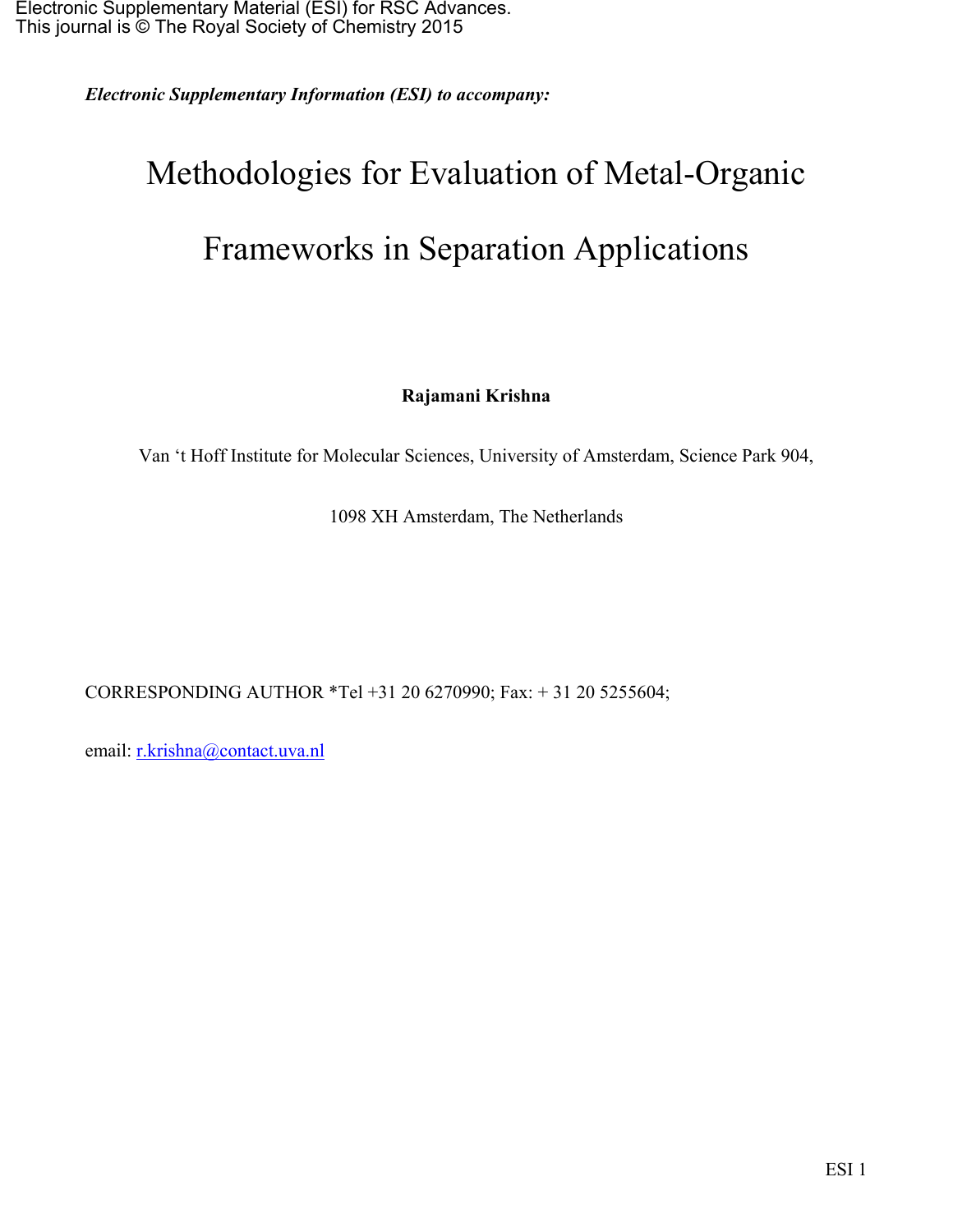#### **Table of Contents**

| 1.  |  |
|-----|--|
| 2.  |  |
| 3.  |  |
| 4.  |  |
| 5.  |  |
| 6.  |  |
| 7.  |  |
| 8.  |  |
| 9.  |  |
| 10. |  |
| 11. |  |
| 12. |  |
| 13. |  |
| 14. |  |
| 15. |  |
| 16. |  |
| 17. |  |
| 18. |  |
| 19. |  |
| 20. |  |
| 21. |  |
| 22. |  |
| 23. |  |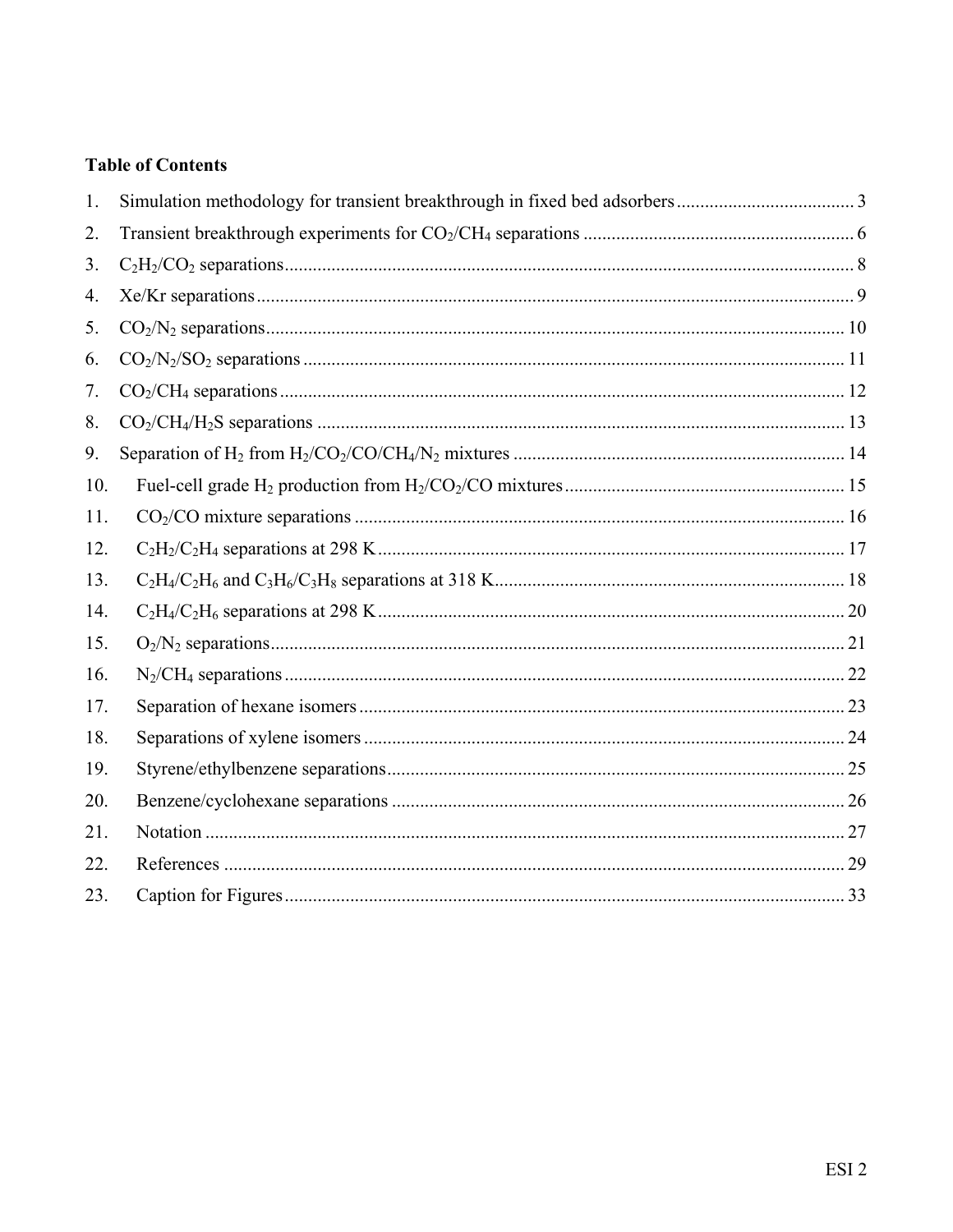#### **1. Simulation methodology for transient breakthrough in fixed bed adsorbers**

Fixed bed, packed with crystals of microporous materials, are commonly used for separation of mixtures (see schematic in Figure **2**); such adsorbers are commonly operated in a transient mode, and the compositions of the gas phase, and component loadings within the crystals, vary with position and time. During the initial stages of the transience, the pores are loaded up gradually, and only towards the end of the adsorption cycle are conditions corresponding to pore saturation attained. Put another way, separations in fixed bed adsorbers are influenced by both the Henry regime of adsorption as well as the conditions corresponding to pore saturation. Experimental data on the transient breakthrough of mixtures across fixed beds are commonly used to evaluate and compare the separation performance of zeolites and MOFs.<sup>1-5</sup> For a given separation task, transient breakthroughs provide more a realistic evaluation of the efficacy of a material, as they reflect the combined influence of adsorption selectivity, adsorption capacity, and intra-crystalline diffusion limitations.<sup>5, 6</sup>

We describe below the simulation methodology used to perform transient breakthrough calculations that are presented in this work. This simulation methodology is the same as that used in our previous published work.<sup>5</sup>

Assuming plug flow of an *n*-component gas mixture through a fixed bed maintained under isothermal conditions, the partial pressures in the gas phase at any position and instant of time are obtained by solving the following set of partial differential equations for each of the species  $i$  in the gas mixture.<sup>7</sup>

$$
\frac{1}{RT}\frac{\partial p_i(t,z)}{\partial t} = -\frac{1}{RT}\frac{\partial (v(t,z)p_i(t,z))}{\partial z} - \frac{(1-\varepsilon)}{\varepsilon}\rho\frac{\partial q_i(t,z)}{\partial t}; \quad i = 1,2,...n
$$
\n(1)

In equation (1), *t* is the time, *z* is the distance along the adsorber,  $\rho$  is the framework density,  $\varepsilon$  is the bed voidage, *v* is the interstitial gas velocity, and  $\overline{q}(t, z)$  is the *spatially averaged* molar loading within the crystallites of radius  $r_c$ , monitored at position  $z$ , and at time  $t$ .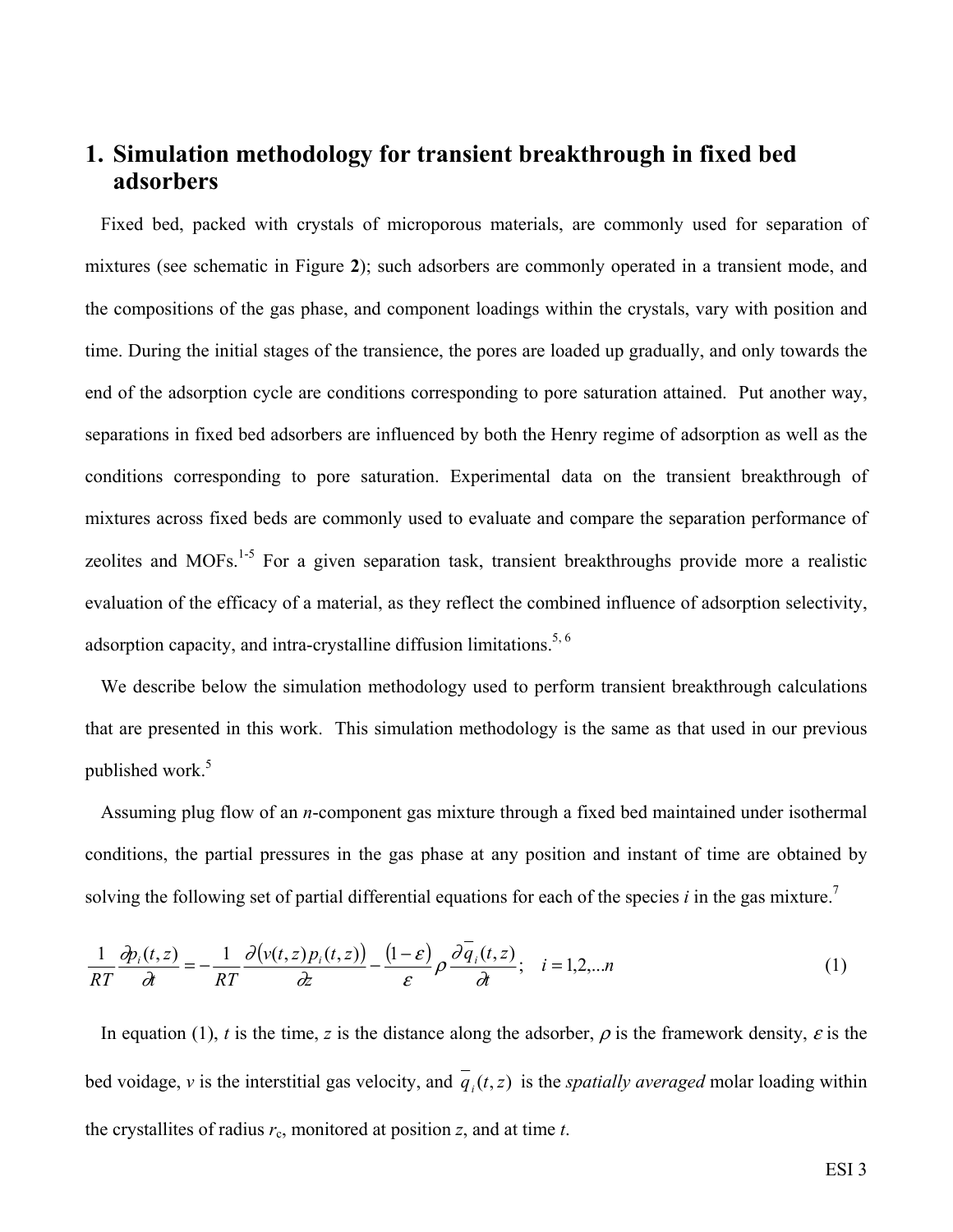At any time *t*, during the transient approach to thermodynamic equilibrium, the spatially averaged molar loading within the crystallite  $r_c$  is obtained by integration of the radial loading profile

$$
\overline{q}_i(t) = \frac{3}{r_c^3} \int_0^{r_c} q_i(r,t) r^2 dr
$$
 (2)

For transient unary uptake within a crystal at any position and time with the fixed bed, the radial distribution of molar loadings,  $q_i$ , within a spherical crystallite, of radius  $r_c$ , is obtained from a solution of a set of differential equations describing the uptake

$$
\frac{\partial q_i(r,t)}{\partial t} = -\frac{1}{\rho} \frac{1}{r^2} \frac{\partial}{\partial r} \left( r^2 N_i \right) \tag{3}
$$

The molar flux *N*i of component *i* is described by the simplified version of the Maxwell-Stefan equations in which both correlation effects and thermodynamic coupling effects are considered to be of negligible importance $5$ 

$$
N_i = -\rho D_i \frac{\partial q_i}{\partial r} \tag{4}
$$

Summing equation (**2**) over all *n* species in the mixture allows calculation of the *total average* molar loading of the mixture within the crystallite

$$
\overline{q}_i(t, z) = \sum_{i=1}^n \overline{q}_i(t, z)
$$
\n(5)

The *interstitial* gas velocity is related to the *superficial* gas velocity by

$$
v = \frac{u}{\varepsilon} \tag{6}
$$

In industrial practice, the most common operation is with to use a step-wise input of mixtures to be separation into an adsorber bed that is initially free of adsorbates, i.e. we have the initial condition

$$
t = 0; \quad q_i(0, z) = 0 \tag{7}
$$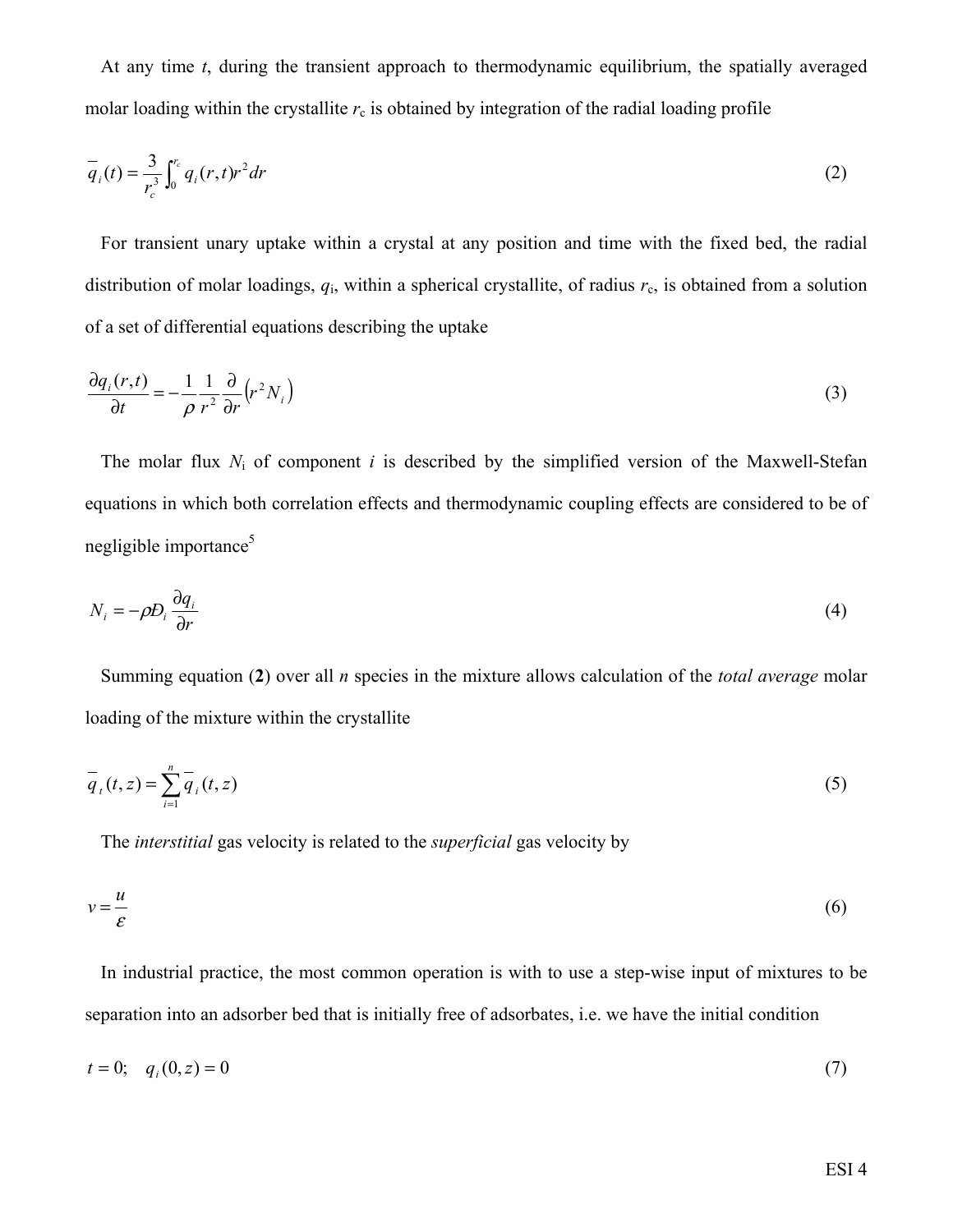At time,  $t = 0$ , the inlet to the adsorber,  $z = 0$ , is subjected to a step input of the *n*-component gas mixture and this step input is maintained till the end of the adsorption cycle when steady-state conditions are reached.

$$
t \ge 0; \quad p_i(0,t) = p_{i0}; \quad u(0,t) = u \tag{8}
$$

where *u* is the superficial gas velocity at the inlet to the adsorber.

Besides, the breakthrough simulations with a step-input (8), we also carried out simulations for a packed bed adsorber with injection of a short duration pulse of the mixture to be separated. This type of simulation is particularly useful to demonstrate the fractionating capability of adsorbents. For simulation of pulse chromatographic separations, we use the corresponding set of inlet conditions

$$
0 \le t \le t_0; \quad p_i(0, t) = p_{i0}; \quad u(0, t) = u \tag{9}
$$

where the time for duration of the pulse is  $t_0$ . The pulse duration is generally very short, and therefore pore saturation conditions are never approached at any position at any time *t*. Therefore, pulse chromatographic simulations, and the corresponding experiments, do not reflect molecular packing effects. Pulse chromatographic simulations and experiments are representative of separations in the Henry regime at low pore occupancies.<sup>8, 9</sup> Pulse chromatographic experiments have been used to demonstrate the potential of MOFs for separations at of alkane isomers,<sup>10</sup> and xylene isomers<sup>11, 12</sup> at low pore occupancies. In this review article, pulse chromatographic simulations are only used to demonstrate the separation of noble gases using CuBTC.

If the value of  $\frac{D_i}{r^2}$ *c i r Ð* is large enough to ensure that intra-crystalline gradients are absent and the entire crystallite particle can be considered to be in thermodynamic equilibrium with the surrounding bulk gas phase at that time *t*, and position *z* of the adsorber

$$
q_i(t, z) = q_i(t, z) \tag{10}
$$

ESI 5 The molar loadings at the *outer surface* of the crystallites, i.e. at  $r = r_c$ , are calculated on the basis of adsorption equilibrium with the bulk gas phase partial pressures  $p_i$  at that position  $z$  and time  $t$ . The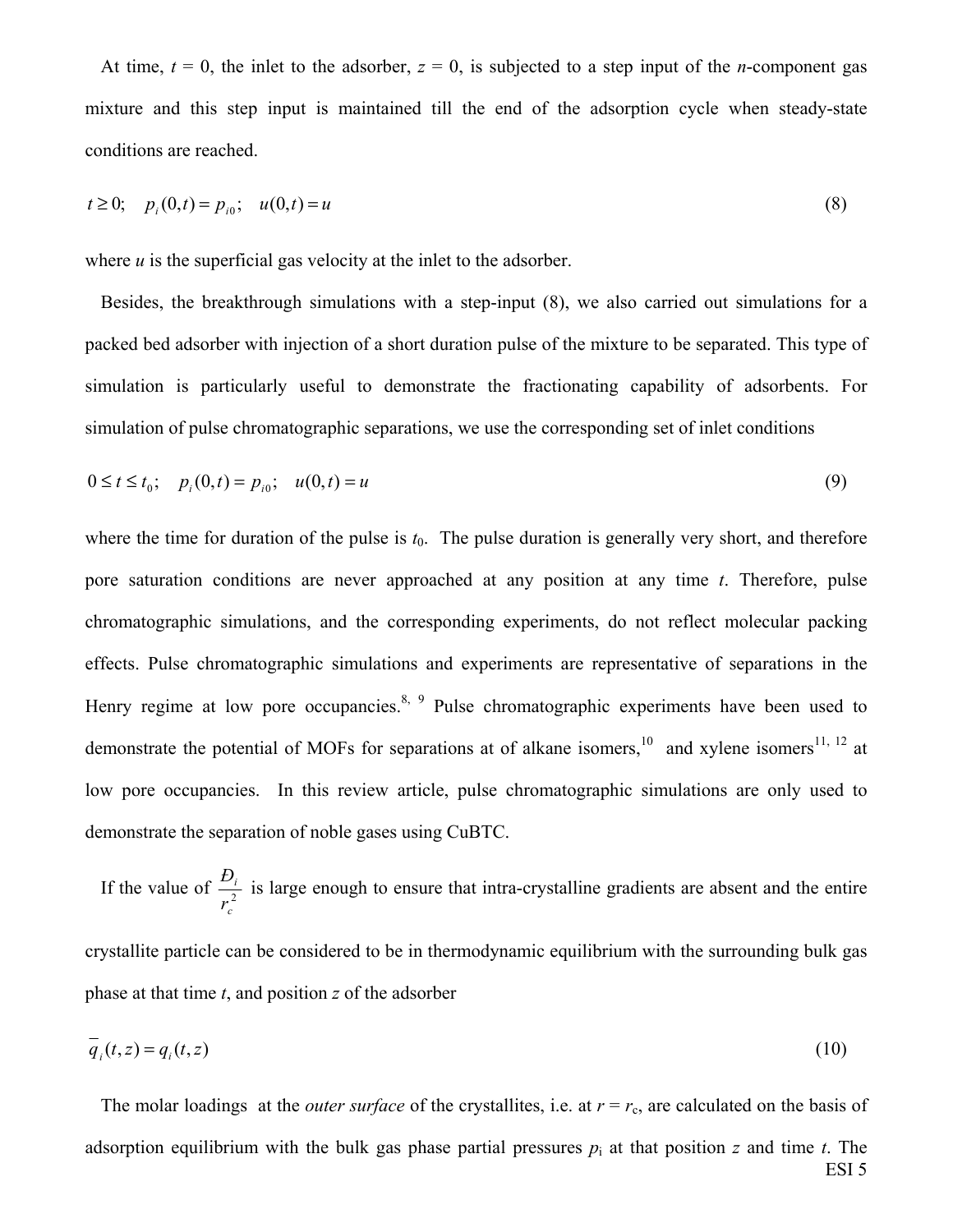adsorption equilibrium can be calculated on the basis of the Ideal Adsorbed Solution Theory (IAST) of Myers and Prausnitz.<sup>13</sup> In all the simulation results we present in this article, the IAST calculations use pure component isotherms fitted with the Langmuir, Langmuir-Freundlich, or dual-Langmuir-Freundlich model.

For presenting the breakthrough simulation results, we use the dimensionless time,  $\tau = \frac{u}{L\varepsilon}$  $\tau = \frac{U}{L}$  $=\frac{tu}{t}$ , obtained

by dividing the actual time, *t*, by the characteristic time, *u*  $\frac{L\varepsilon}{L}$ , where *L* is the length of adsorber, *u* is the superficial fluid velocity,  $\varepsilon$  is the bed voidage.<sup>6</sup>

For all the simulations reported in this article we choose the following: adsorber length,  $L = 0.3$  m; cross-sectional area,  $A = 1$  m<sup>2</sup>; superficial gas velocity in the bed,  $u = 0.04$  m s<sup>-1</sup>; voidage of the packed bed,  $\varepsilon$  = 0.4. Please note that since the superficial gas velocity is specified, the specification of the cross-sectional area of the tube, *A*, is not relevant in the simulation results presented. The volume of MOF used in the simulations is  $(1 - \varepsilon) A L = 0.18$  m<sup>3</sup>. If  $\rho$  is the framework density, the mass of the adsorbent in the bed is  $\rho$  (1 -  $\varepsilon$ ) *A L* kg. In these breakthrough simulations we use the same volume of adsorbent in the breakthrough apparatus, i.e.  $(1 - \varepsilon) A L = 0.18$  m<sup>3</sup>.

#### **2. Transient breakthrough experiments for CO<sub>2</sub>/CH<sub>4</sub> separations**

We analyze a set of experimental breakthroughs for  $50/50$  CO<sub>2</sub>/CH<sub>4</sub> mixtures in bed packed with NiMOF-74 and Kureha carbon measured in the same set-up and reported by Chen et al.<sup>14</sup> and Yu et al.<sup>15</sup> The tube length,  $L = 100$  mm and the internal diameter,  $d = 4.65$  mm; see schematic in Figure 2.

The cross-sectional area of the tube, is

$$
A = \frac{\pi}{4}d^2\tag{11}
$$

The volume of the empty tube, *V*, is

$$
V = AL \tag{12}
$$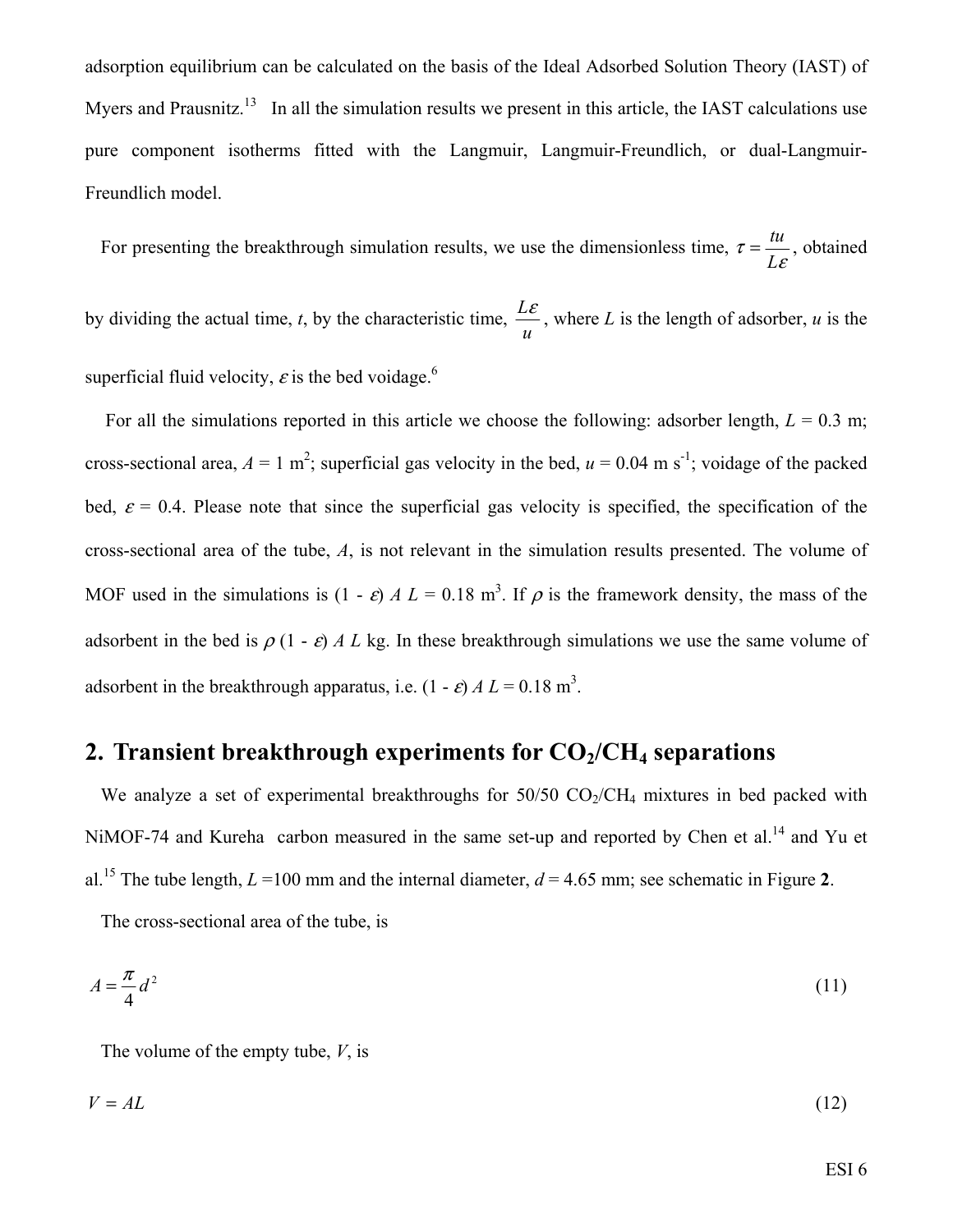Let  $m_{ads}$  represent the mass of adsorbent packed into the tube. The volume occupied by the adsorbent crystalline material,  $V_{ads}$ , is

$$
V_{ads} = \frac{m_{ads}}{\rho} \tag{13}
$$

A precisely determined mass of each adsorbent (Ni-MOF-74 pellet sample = 576.1 mg, and Kureha carbon = 760 mg) was filled into the column and then heated in flowing He with a rate of 20 ml (STP) min<sup>-1</sup> at 423 K for 8 h prior to the breakthrough measurements. The breakthrough curves were then measured by switching the He flow to a flow containing  $CO<sub>2</sub>$  and CH<sub>4</sub> in He (used as a balance) with a  $CO_2$ :CH<sub>4</sub>:He mole composition of 1:1:2 at a total flow rate of 8 mL (STP) min<sup>-1</sup>.

As illustration, Figures 3a,b compares the experimental breakthroughs for  $CO<sub>2</sub>(1)/CH<sub>4</sub>(2)/He(3)$  in packed bed with NiMOF-74, and Kureha carbon at 298 K. The partial pressures at the inlet are  $p_1 = p_2$ 50 kPa;  $p_3 = 100$  kPa. For both materials, with the notable exception of NH<sub>2</sub>-MIL-101, there is a finite time interval within which  $99\%$ + pure CH<sub>4</sub> can be produced. As illustration in Figure 3b, for NiMOF-74 it is possible to produce CH<sub>4</sub> with 99%+ purity during the time interval between  $t_1$ , and  $t_2$ .

The gravimetric  $CO<sub>2</sub>$  uptake can be calculated from

$$
CO_2 \text{ uptake} = \frac{c_t Q_{He}}{m_{ads}} \int_0^{t_s} \left( \frac{y_{CO2,inlet}}{y_{He,inlet}} - \frac{y_{CO2,exit}}{y_{He,out}} \right) dt - \frac{(c_t y_{CO2,exit})}{m_{ads}} (AL - V_{ads})
$$
(14)

The volumetric  $CO<sub>2</sub>$  uptake is obtained by multiplying by the framework density (= grain density) of the adsorbent. Figure 3c shows the dependence of the volumetric uptake on the dimensionless breakthrough time.

A material balance for the time interval  $t = t_1 - t_2$  allows us to determine the productivity of CH<sub>4</sub> with the specified 99%+ purity

$$
CH_4 \text{ productivity} = \frac{c_t Q_{He}}{m_{ads}} \int_{t_1}^{t_2} \left( \frac{y_{CH4,exit}}{y_{He,exit}} \right) dt
$$
 (15)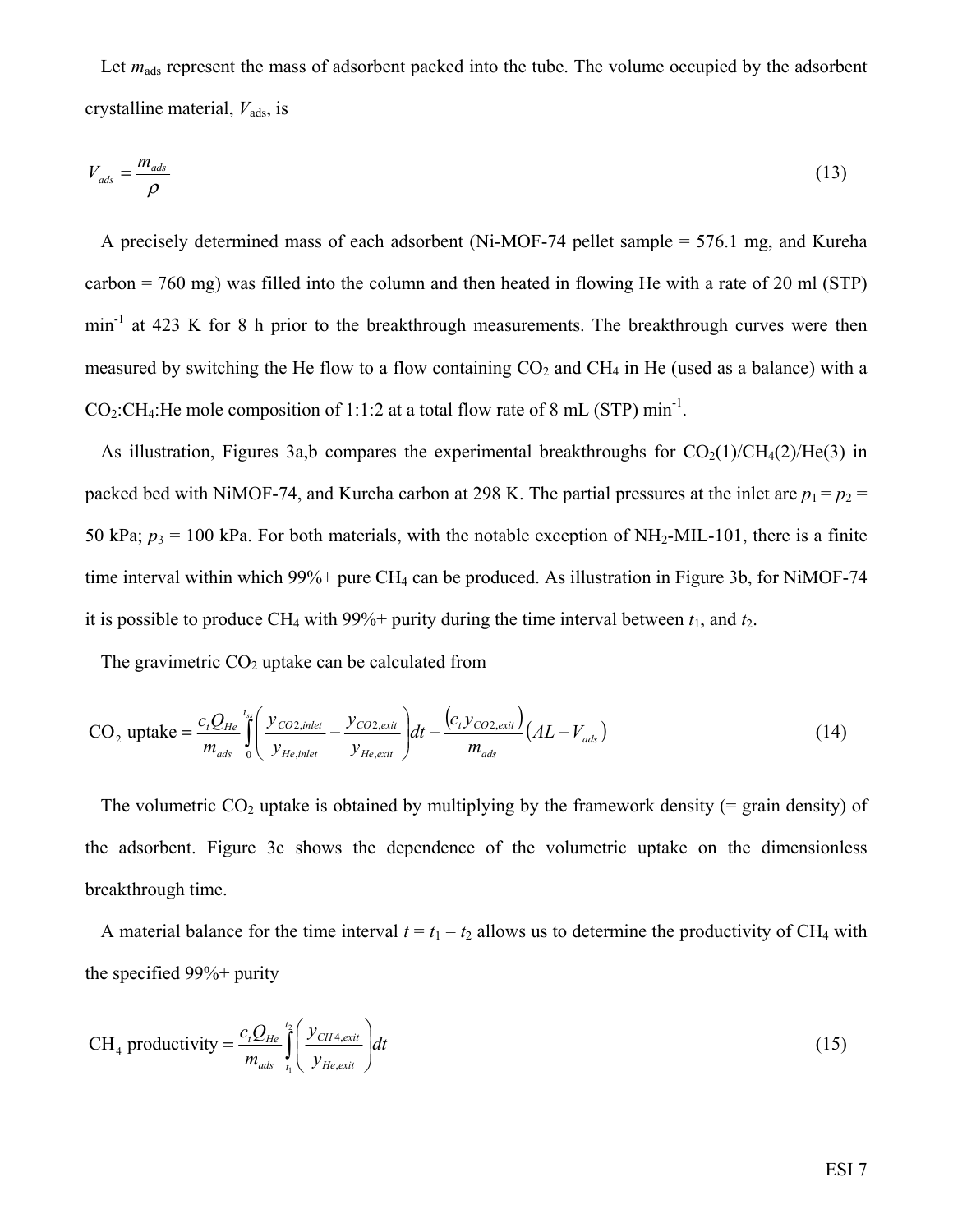### **3.**  $C_2H_2/CO_2$  separations

| <b>MOF</b>           | Surface area<br>$m^2$ $g^{-1}$ | Pore volume<br>$\text{cm}^3 \text{ g}^{-1}$ | Framework<br>density<br>$kg \, \text{m}^{-3}$ | Data sources for unary<br>isotherm fits | Comment |
|----------------------|--------------------------------|---------------------------------------------|-----------------------------------------------|-----------------------------------------|---------|
| $HOF-3$              | 165                            | 0.0971                                      | 453                                           | <sup>16</sup>                           |         |
| ZJU-60a              | 1627                           | 0.868                                       | 631                                           | 17                                      |         |
| CuBTC                | 2097                           | 0.848                                       | 879                                           | 18, 19                                  |         |
| <b>PCP-33</b>        | 1248                           | 0.502                                       | 1261                                          | 20                                      |         |
| Cu <sub>2</sub> TPTC | 2405                           |                                             | 760                                           | 21                                      |         |

HOF-3 is a rod-packing 3D microporous hydrogen-bonded organic framework exhibiting the **srs** topology.<sup>16</sup>

ZJU-60a =  $Cu_2(MFDI)$  is a three-dimensional microporous metal–organic framework with a rare **sty-a** type topology.<sup>17</sup>

CuBTC (=Cu<sub>3</sub>(BTC)<sub>2</sub> with BTC = 1,3,5-benzenetricarboxylate, also known as HKUST-1) structure consists of two types of "cages" and two types of "windows" separating these cages. Large cages are inter-connected by 9 Å windows of square cross-section. The large cages are also connected to tetrahedral-shaped pockets of ca. 6 Å size through triangular-shaped windows of ca. 4.6 Å size.

 $PCP-33 = [(\text{Cu}_4\text{Cl})(BTBA)_8\cdot(\text{CH}_3)_2\text{NH}_2)]$  based on a symmetric ligand (3,5-bis(2H-tetrazol-5-yl)-benzoic acid,  $H_3BTBA$ ).<sup>20</sup>

Cu2TPTC-Me (TPTC-Me =2′,5′-dimethyl-[1,1′:4′,1″-terphenyl]-3,3″,5,5″-tetracarboxylate) is a NbO type isostructural MOF synthesized by Xia et al. <sup>21</sup>. The separation performance of this MOF is almost identical to that of PCP-33. The comparison of the  $C_2H_2/CO_2$  mixture separations using  $Cu_2TPTC-Me$  with the four other MOFs are provided in Figure 4.

Figures 4a, 4b show IAST calculations of (a) adsorption selectivity,  $S_{ads}$ , and (b) uptake capacity of  $C_2H_2$ , for separation of  $50/50 \text{ C}_2\text{H}_2/\text{CO}_2$  mixture.

Figure 4c compares the %  $C_2H_2$  in the exit gas plotted as a function of the dimensionless breakthrough time. We see that the breakthrough time for  $Cu<sub>2</sub>TPTC$ -Me is identical to that of PCP-33.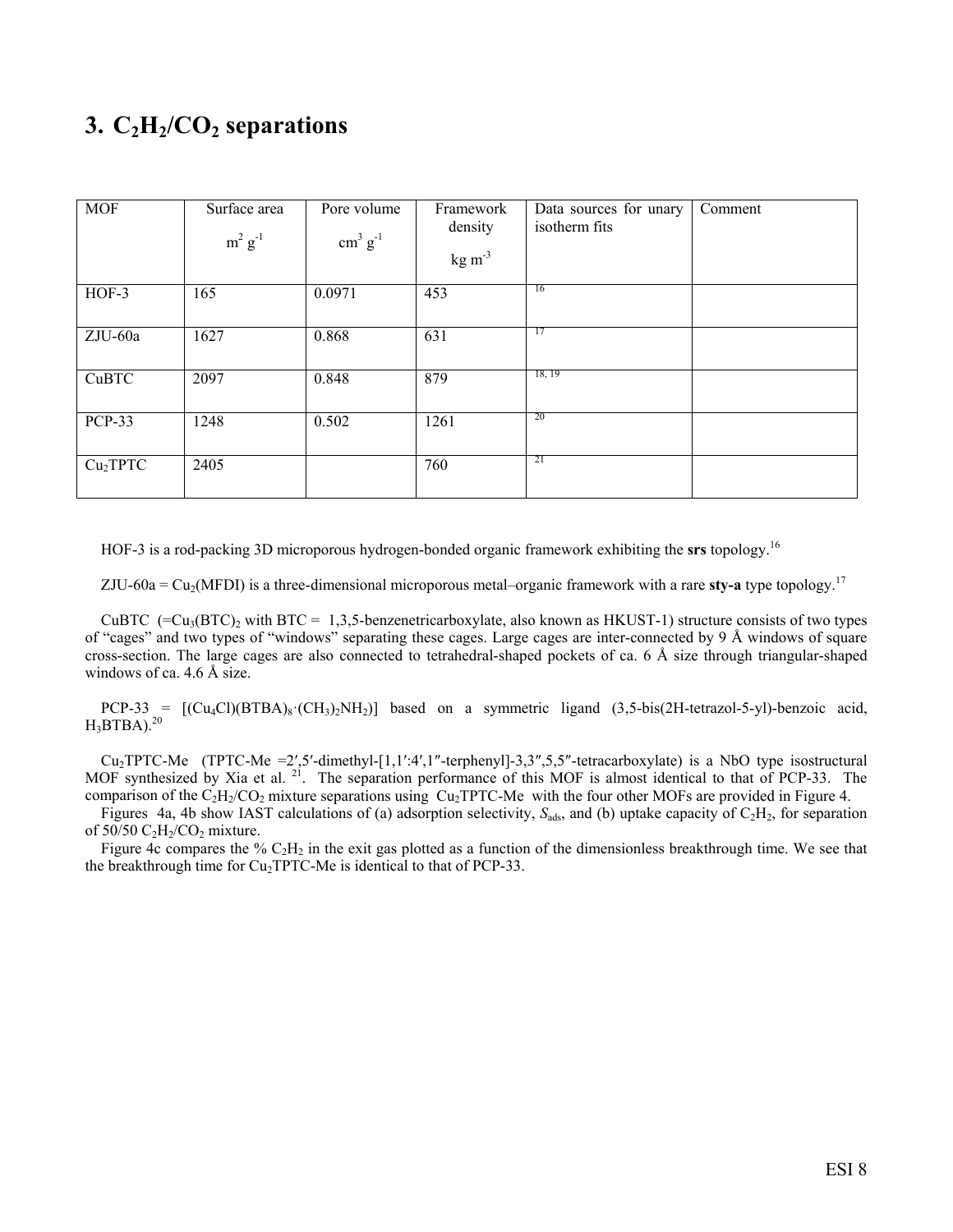### **4. Xe/Kr separations**

| <b>MOF</b>  | Surface area<br>$m^2$ $g^{-1}$ | Pore volume<br>$\text{cm}^3 \text{ g}^{-1}$ | Framework<br>density<br>$kg \, \text{m}^{-3}$ | Data sources for unary<br>isotherm fits | Comment                                                          |
|-------------|--------------------------------|---------------------------------------------|-----------------------------------------------|-----------------------------------------|------------------------------------------------------------------|
| Ag@NiMOF-74 | 750                            |                                             | 1240                                          | 22                                      | Intra-crystalline<br>diffusion effects<br>are                    |
| NiMOF-74    | 1532                           | 0.582                                       | 1220                                          | 22, 23                                  | not significant                                                  |
| CuBTC       | 2097                           | 0.848                                       | 879                                           | 23, 24                                  |                                                                  |
| SBMOF-2     |                                |                                             | 1192                                          | 25                                      |                                                                  |
| CoFormate   | 300                            |                                             | 1819                                          | 26                                      | Intra-crystalline<br>diffusion effects<br>are<br>not significant |

NiMOF-74 = (Ni<sub>2</sub> (dobdc) = Ni $\langle$ dobdc) with dobdc = (dobdc4 = 1,4-dioxido-2,5-benzenedicarboxylate)). This MOF consists of one-dimensional hexagonal-shaped channels with free internal diameter of ca. 11 Å.

Ag@NiMOF-74 = silver loaded NiMOF-74.<sup>22</sup>

CuBTC  $(=Cu<sub>3</sub>(BTC)<sub>2</sub>$  with BTC = 1,3,5-benzenetricarboxylate, also known as HKUST-1) structure consists of two types of "cages" and two types of "windows" separating these cages. Large cages are inter-connected by 9 Å windows of square cross-section. The large cages are also connected to tetrahedral-shaped pockets of ca. 6 Å size through triangular-shaped windows of ca. 4.6 Å size.

SBMOF-2 (Stony Brook MOF-2) is a robust 3-D porous crystalline structure containing calcium and 1,2,4,5-tetrakis(4 carboxyphenyl)benzene. 26

CoFormate =  $Co_3(HCOO)_6$ . The framework contains one-dimensional channels made of repeating zig and zag segment running along the crystallographic *b*-axis, of which the pore diameter is about 5 Å.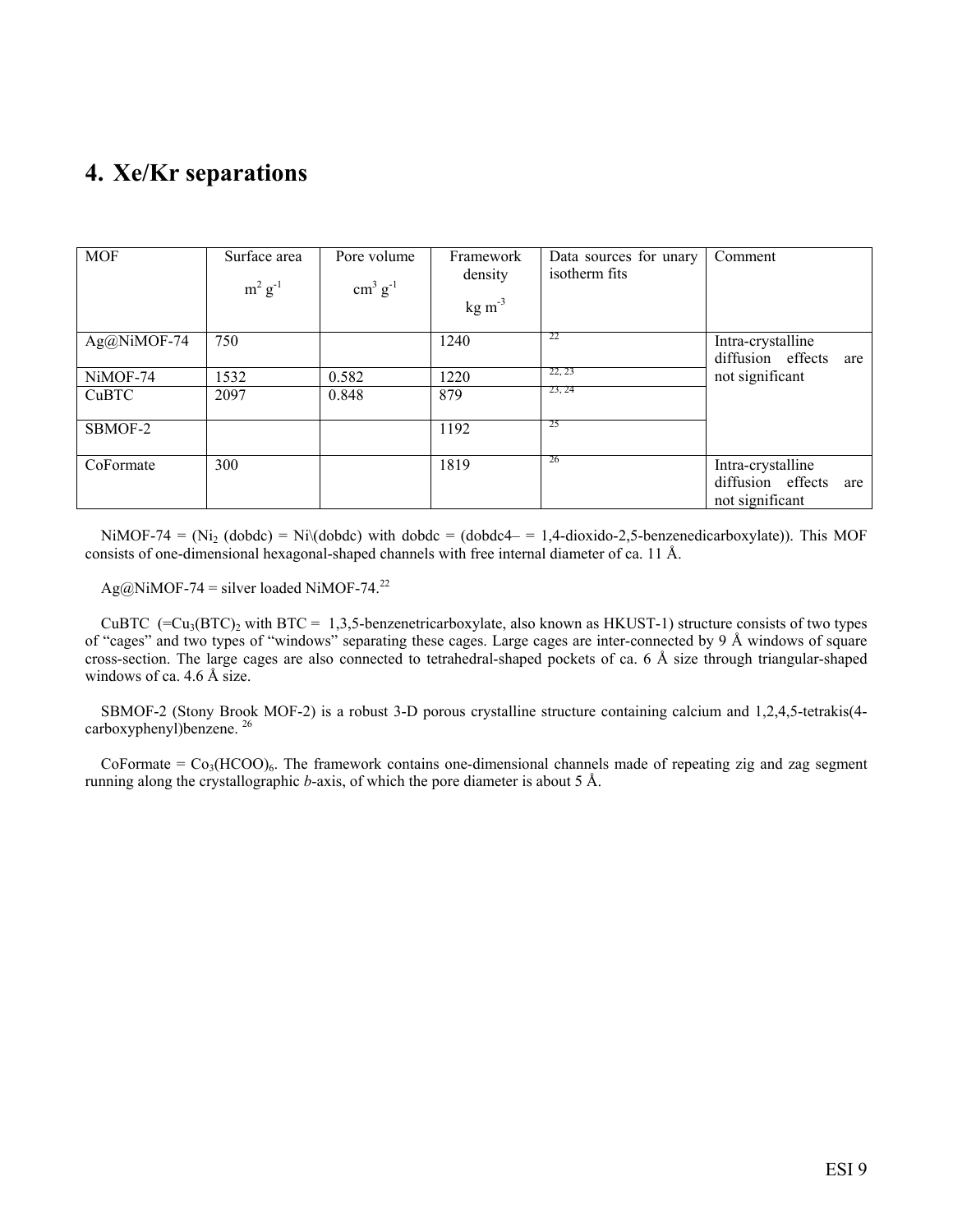## **5. CO2/N2 separations**

| <b>MOF</b>       | Surface area<br>$m^2$ $g^{-1}$ | Pore volume<br>$\text{cm}^3 \text{ g}^{-1}$ | Framework<br>density<br>$kg \, \text{m}^{-3}$ | Data sources for unary<br>isotherm fits | Comment                                                      |
|------------------|--------------------------------|---------------------------------------------|-----------------------------------------------|-----------------------------------------|--------------------------------------------------------------|
| MgMOF-74         | 1669                           | 0.607                                       | 909                                           | 19, 27                                  | Intra-crystalline<br>diffusion effects<br>are                |
| NiMOF-74         | 1532                           | 0.582                                       | 1194                                          | 28, 29                                  | not significant                                              |
| $\rm NaX$        | 950                            | 0.280                                       | 1421                                          | 19, 30                                  |                                                              |
| Kureha<br>carbon | 1300                           | 0.56                                        | 1860                                          | 15                                      |                                                              |
| $Cu-SSZ13$       |                                | 0.253                                       | 1852                                          | 31, 32                                  | Intra-crystalline<br>diffusion effects<br>are<br>significant |

MgMOF-74 ( $= Mg<sub>2</sub>$  (dobdc)  $= Mg<sub>3</sub>$  (dobdc) with dobdc  $=$  (dobdc4- $= 1,4$ -dioxido-2,5-benzenedicarboxylate)), This MOF consists of one-dimensional hexagonal-shaped channels with free internal diameter of ca. 11 Å

NiMOF-74 = (Ni<sub>2</sub> (dobdc) = Ni $\langle$ dobdc) with dobdc = (dobdc4 = 1,4-dioxido-2,5-benzenedicarboxylate)). This MOF consists of one-dimensional hexagonal-shaped channels with free internal diameter of ca. 11 Å

NaX zeolite, also referred to as 13 X zeolite, has the FAU topology. The FAU topology consists of 785.7  $\AA^3$  size cages separated by 7.4 Å size windows. Cage size is calculated on the basis of the equivalent sphere volume.

Kureha carbon is a commercially available, purely microporous material with pore-size distribution centered at 0.6 and 1.1 nm. 15

Cu-SSZ13 has the CHA zeolite topology. CHA topology consists of 316.4  $\AA^3$  size cages separated by 3.77  $\AA \times 4.23$   $\AA$ size windows.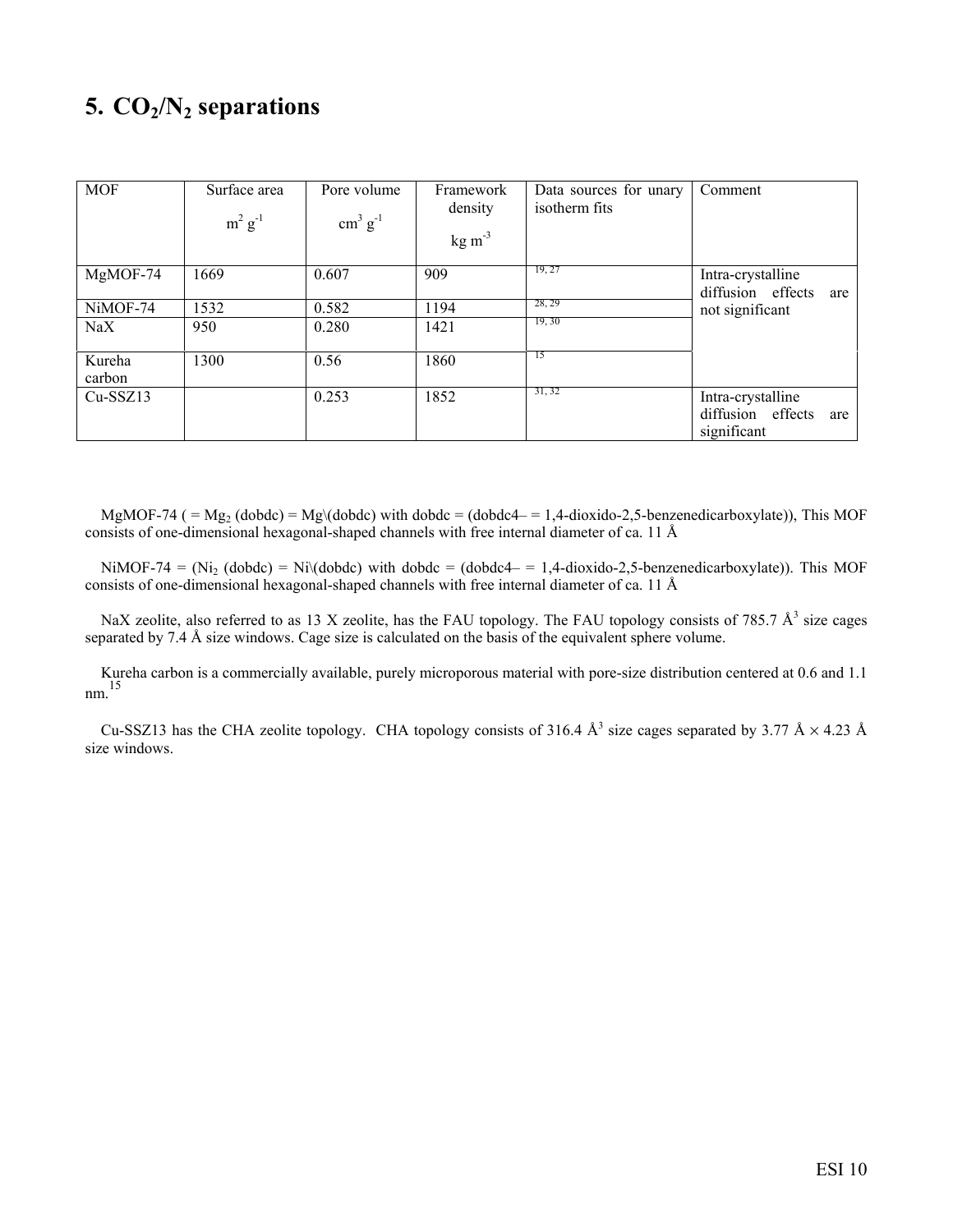## **6. CO2/N2/SO2 separations**

| <b>MOF</b> | Surface area<br>$m^2 g^{-1}$ | Pore volume<br>$\text{cm}^3 \text{ g}^{-1}$ | Framework<br>density<br>$kg \, \text{m}^{-3}$ | Data sources for unary<br>isotherm fits | Comment |
|------------|------------------------------|---------------------------------------------|-----------------------------------------------|-----------------------------------------|---------|
| NOTT-300   | 1370                         | 0.433                                       | 1062                                          | 33                                      |         |

NOTT-300 =  $[A_2(OH)_2(C_{16}O_8H_6)]^{33}$ . The pore dimensions are 6.5 Å × 6.5 Å.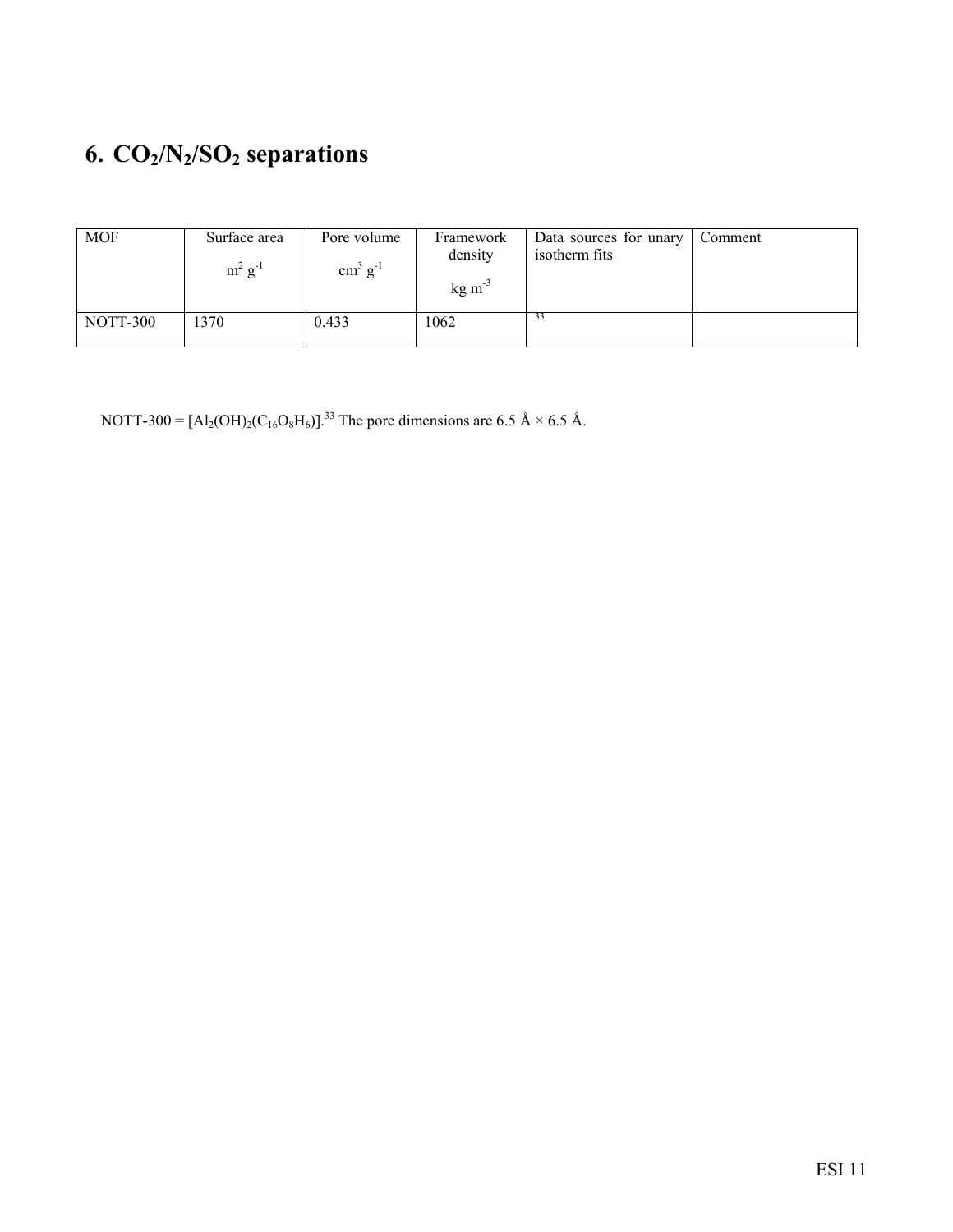## **7. CO2/CH4 separations**

| <b>MOF</b>       | Surface area<br>$m^2$ $g^{-1}$ | Pore volume<br>$\text{cm}^3 \text{ g}^{-1}$ | Framework<br>density<br>$kg \, \text{m}^{-3}$ | Data sources for unary<br>isotherm fits | Comment                                       |
|------------------|--------------------------------|---------------------------------------------|-----------------------------------------------|-----------------------------------------|-----------------------------------------------|
| $MgMOF-74$       | 1669                           | 0.607                                       | 909                                           | 19, 27                                  | Intra-crystalline<br>diffusion effects<br>are |
| NiMOF-74         | 1532                           | 0.582                                       | 1194                                          | 28, 29                                  | not significant                               |
| NaX              | 950                            | 0.280                                       | 1421                                          | 19, 30                                  |                                               |
| CuBTC            | 2097                           | 0.848                                       | 879                                           | 19, 34                                  |                                               |
| Cu-TDPAT         | 1938                           | 0.93                                        | 782                                           | 19, 35                                  |                                               |
| Kureha<br>carbon | 1300                           | 0.56                                        | 1860                                          | -15                                     |                                               |

 $MgMOF-74$  ( = Mg<sub>2</sub> (dobdc) = Mg\(dobdc) with dobdc = (dobdc4- = 1,4-dioxido-2,5-benzenedicarboxylate)). This MOF consists of one-dimensional hexagonal-shaped channels with free internal diameter of ca. 11 Å

NiMOF-74 = (Ni<sub>2</sub> (dobdc) = Ni $\langle$ dobdc) with dobdc = (dobdc4 = 1,4-dioxido-2,5-benzenedicarboxylate)). This MOF consists of one-dimensional hexagonal-shaped channels with free internal diameter of ca. 11 Å

NaX zeolite, also referred to as 13 X zeolite, has the FAU topology. The FAU topology consists of 785.7  $\AA^3$  size cages separated by 7.4 Å size windows. Cage size is calculated on the basis of the equivalent sphere volume.

CuBTC (= $Cu_3(BTC)_2$  with BTC = 1,3,5-benzenetricarboxylate, also known as HKUST-1) structure consists of two types of "cages" and two types of "windows" separating these cages. Large cages are inter-connected by 9 Å windows of square cross-section. The large cages are also connected to tetrahedral-shaped pockets of ca. 6 Å size through triangular-shaped windows of ca. 4.6 Å size

Cu-TDPAT =an rht-type metal−organic framework; H<sub>6</sub>TDPAT = 2,4,6-tris(3,5-dicarboxylphenylamino)-1,3,5-triazine.

Kureha carbon is a commercially available, purely microporous material ,with pore-size distribution centered at 0.6 and 1.1 nm $^{15}$ 

The main manuscript compares separations at total pressures of 100 kPa and 2 MPa. Here, we also include comparisons with transient breakthroughs 600 kPa. Figure 5 presents a comparison of  $\%$  CO<sub>2</sub> in the exit gas for fixed bed adsorber beds packed with different adsorbents, fed with 50/50 CO<sub>2</sub>/CH<sub>4</sub> mixture, operating at 298 K and (a)  $p_t = 100$  kPa, (b)  $p_t = 600$ kPa, (c)  $p_t = 2$  MPa. Figure 6 presents plots of the amount of CO<sub>2</sub> captured during the time interval 0 -  $\tau_{break}$  as function of the dimensionless breakthrough time,  $\tau_{break}$ , for fixed bed adsorber beds packed with different adsorbents, fed with 50/50 CO<sub>2</sub>/CH<sub>4</sub> mixture, operating at 298 K and (a)  $p_t = 100$  kPa, (b)  $p_t = 600$  kPa, (c)  $p_t = 2$  MPa. (c) 100 kPa, and (b) 2 MPa.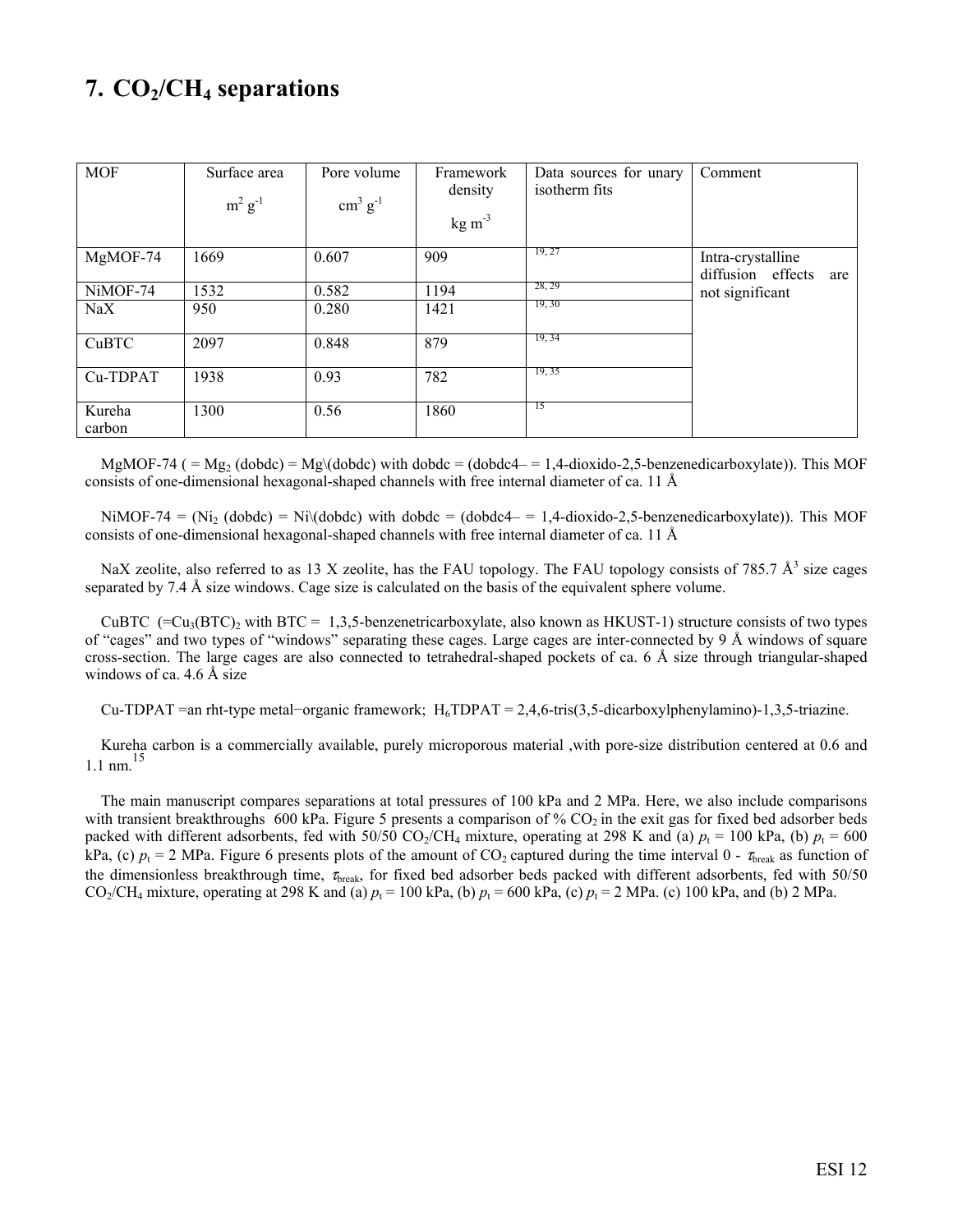## **8. CO2/CH4/H2S separations**

| <b>MOF</b>            | Surface area<br>$m^2$ g <sup>-1</sup> | Pore volume<br>$\text{cm}^3 \text{ g}^{-1}$ | Framework<br>density<br>$kg \, \text{m}^{-3}$ | Data sources for unary<br>isotherm fits | Comment                                     |
|-----------------------|---------------------------------------|---------------------------------------------|-----------------------------------------------|-----------------------------------------|---------------------------------------------|
| NiMOF-74              | 1532                                  | 0.582                                       | 1194                                          | 28, 29, 36                              | Intra-crystalline                           |
| Amino-MIL-<br>125(Ti) | 950                                   | 0.280                                       | 1421                                          | 37                                      | diffusion effects<br>are<br>not significant |

NiMOF-74 = (Ni<sub>2</sub> (dobdc) = Ni $\cdot$ (dobdc) with dobdc = (dobdc4 – = 1,4-dioxido-2,5-benzenedicarboxylate)). This MOF consists of one-dimensional hexagonal-shaped channels with free internal diameter of ca. 11 Å.

Amino-MIL-125 (Ti) = MIL-125(Ti)-NH<sub>2</sub> = amino functionalized titanium terephthalate. MIL-125(Ti)-NH<sub>2</sub> exhibits a quasi-cubic tetragonal structure. The octahedral and tetrahedral cages with calculated free diameters of 10.7 Å and 4.7 Å are accessible through triangular windows of  $5-7$  Å.<sup>37</sup>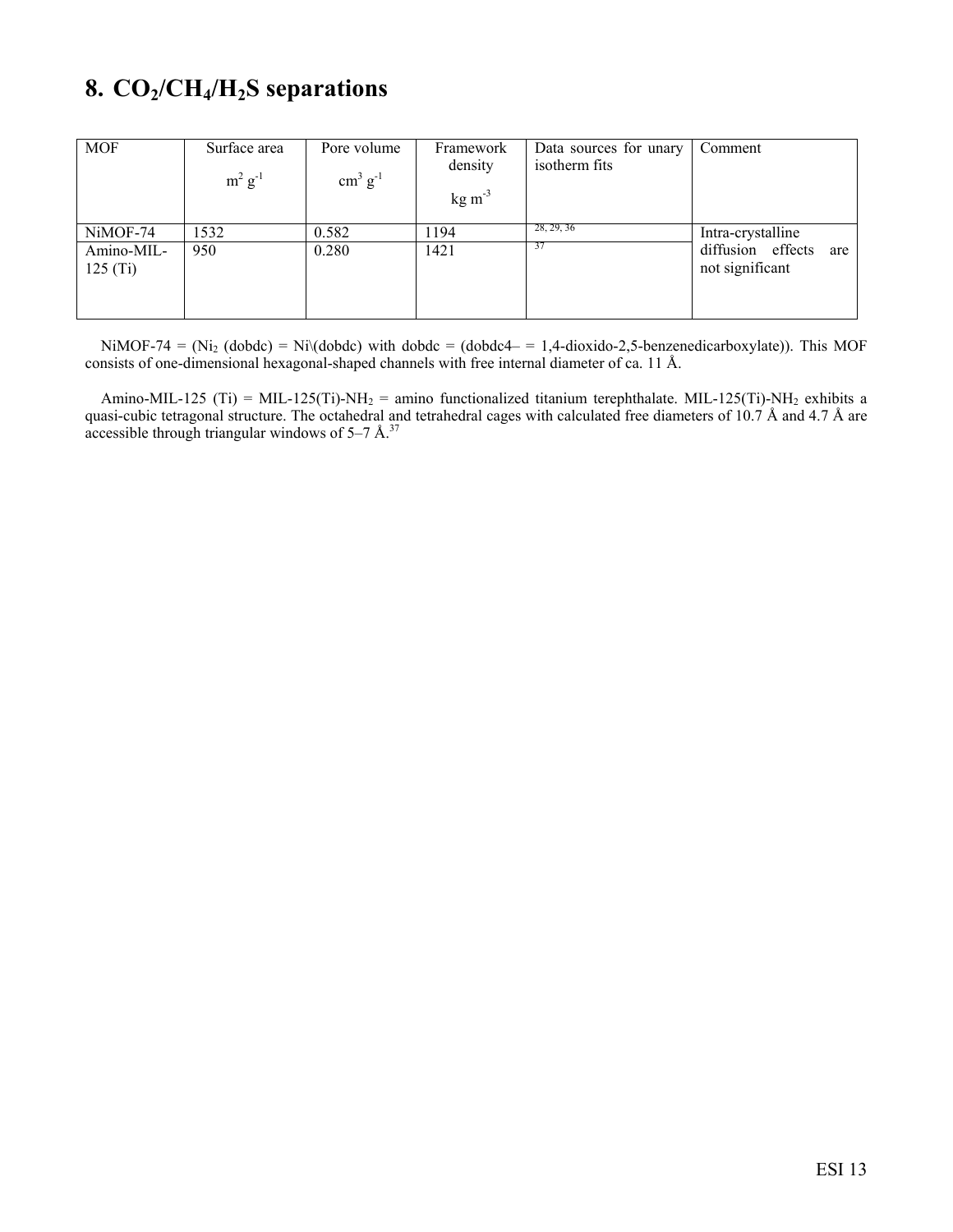### **9.** Separation of  $H_2$  from  $H_2/CO_2/CO/CH_4/N_2$  mixtures

| <b>MOF</b>               | Surface area<br>$m^2$ $g^{-1}$ | Pore volume<br>$\text{cm}^3 \text{ g}^{-1}$ | Framework<br>density<br>$kg \, \text{m}^{-3}$ | for<br>Data<br>sources<br>unary isotherm fits              | Comment                                                          |
|--------------------------|--------------------------------|---------------------------------------------|-----------------------------------------------|------------------------------------------------------------|------------------------------------------------------------------|
| UTSA-16a<br>extrudates   | 805                            | 0.49                                        | 1171                                          | The isotherm data used<br>are from Agueda et<br>$al.^{38}$ | Intra-crystalline<br>diffusion effects<br>are<br>not significant |
| Cu-TDPAT                 | 1938                           | 0.93                                        | 782                                           | 19, 35                                                     |                                                                  |
| NaX zeolite              | 950                            | 0.280                                       | 1421                                          | 19, 30                                                     |                                                                  |
| CuBTC                    | 2097                           | 0.848                                       | 879                                           | 19, 39                                                     |                                                                  |
| Activated<br>Carbon (AC) |                                |                                             | 1000                                          | 40                                                         |                                                                  |

The simulation details are provided in our earlier work.<sup>5</sup>

Cu-TDPAT =an rht-type metal−organic framework; H<sub>6</sub>TDPAT = 2,4,6-tris(3,5-dicarboxylphenylamino)-1,3,5-triazine.

NaX zeolite, also referred to as 13 X zeolite, has the FAU topology. The FAU topology consists of 785.7  $\AA^3$  size cages separated by 7.4 Å size windows. Cage size is calculated on the basis of the equivalent sphere volume.

CuBTC (= $Cu_3(BTC)_2$  with BTC = 1,3,5-benzenetricarboxylate, also known as HKUST-1) structure consists of two types of "cages" and two types of "windows" separating these cages. Large cages are inter-connected by 9 Å windows of square cross-section. The large cages are also connected to tetrahedral-shaped pockets of ca. 6 Å size through triangular-shaped windows of ca. 4.6 Å size.

The isotherm data for Activated Carbon are taken from Banu et al.<sup>40</sup>

Experimental confirmation that intra-crystalline diffusion effects are not of significant importance for  $H_2$  purification processes is obtained by an analysis of the experimental data of Silva et al.<sup>41</sup> on the breakthrough characteristics of 3component 35.5/47/17.5 H<sub>2</sub>/CO<sub>2</sub>/CH<sub>4</sub> mixture in adsorber packed with CuBTC at 303 K operating at a total pressure of 0.2 MPa; see Figure 7. The experimental data (symbols) are compared with breakthrough simulations (continuous solid lines) assuming thermodynamic equilibrium, i.e. invoking Equation (10); the agreement is very good. Silva et al.<sup>41</sup> also present a detailed model for breakthrough that include: intra-crystalline diffusion, axial dispersion in the fixed bed, along with a rigorous energy balance. Their simulation results, presented in Figure 4a of their paper, are hardly distinguishable from our own simulations using invoking Equation (10) that assumes thermodynamic equilibrium.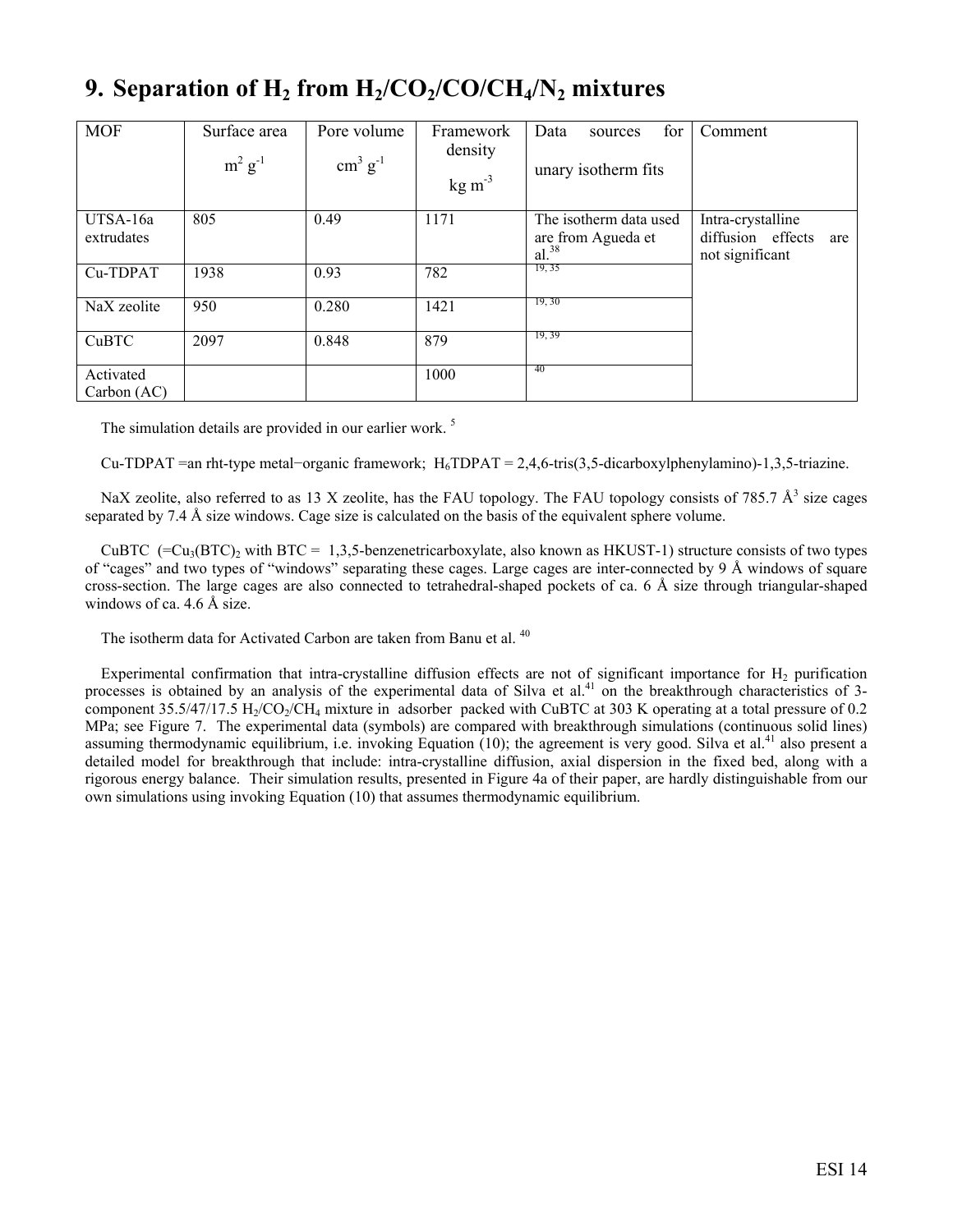### 10. Fuel-cell grade H<sub>2</sub> production from H<sub>2</sub>/CO<sub>2</sub>/CO mixtures

| <b>MOF</b>               | Surface area<br>$m^2$ $g^{-1}$ | Pore volume<br>$\text{cm}^3 \text{ g}^{-1}$ | Framework<br>density<br>$kg \, \text{m}^{-3}$ | for<br>Data<br>sources<br>unary isotherm fits              | Comment                                                          |
|--------------------------|--------------------------------|---------------------------------------------|-----------------------------------------------|------------------------------------------------------------|------------------------------------------------------------------|
| UTSA-16a<br>extrudates   | 805                            | 0.49                                        | 1171                                          | The isotherm data used<br>are from Agueda et<br>$al.^{38}$ | Intra-crystalline<br>diffusion effects<br>are<br>not significant |
| Cu-TDPAT                 | 1938                           | 0.93                                        | 782                                           | 19, 35                                                     |                                                                  |
| NaX zeolite              | 950                            | 0.280                                       | 1421                                          | 19, 30                                                     |                                                                  |
| CuBTC                    | 2097                           | 0.848                                       | 879                                           | 19, 39                                                     |                                                                  |
| Activated<br>Carbon (AC) |                                |                                             | 1000                                          | 40                                                         |                                                                  |

The simulation details are provided in our earlier work.<sup>5</sup>

Cu-TDPAT =an rht-type metal−organic framework; H<sub>6</sub>TDPAT = 2,4,6-tris(3,5-dicarboxylphenylamino)-1,3,5-triazine.

NaX zeolite, also referred to as 13 X zeolite, has the FAU topology. The FAU topology consists of 785.7  $\AA^3$  size cages separated by 7.4 Å size windows. Cage size is calculated on the basis of the equivalent sphere volume.

CuBTC (= $Cu_3(BTC)_2$  with BTC = 1,3,5-benzenetricarboxylate, also known as HKUST-1) structure consists of two types of "cages" and two types of "windows" separating these cages. Large cages are inter-connected by 9 Å windows of square cross-section. The large cages are also connected to tetrahedral-shaped pockets of ca. 6 Å size through triangular-shaped windows of ca. 4.6 Å size.

The isotherm data for Activated Carbon are taken from Banu et al.<sup>40</sup>

Figure 8a plots the ppm impurities in outlet gas as a function of the dimensionless time for separation of 3-component 73/16/11 H<sub>2</sub>/CO<sub>2</sub>/CO mixtures. We aim for impurity levels < 10 ppm. <sup>42</sup>

Figure 8b compares the plots of the amount of  $H_2$  captured (< 10 ppm impurities) per L of material during the time interval 0 -  $\tau_{break}$  as function of the dimensionless breakthrough time,  $\tau_{break}$  for separation of 3-component 73/16/11 H<sub>2</sub>/CO<sub>2</sub>/CO mixtures. We note that NaX is the best adsorbent for production of fuel-cell grade hydrogen.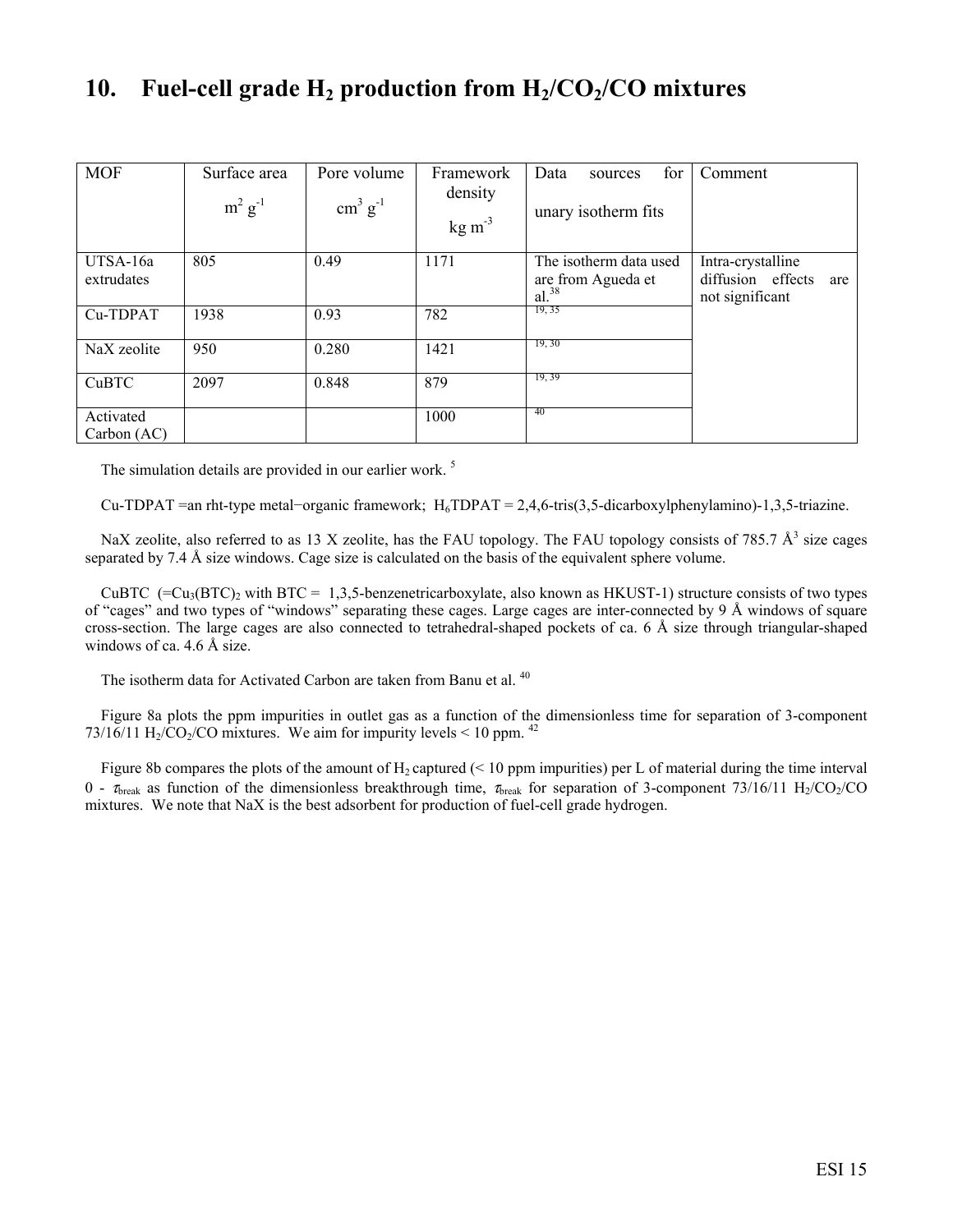### 11. **CO<sub>2</sub>/CO mixture separations**

| <b>MOF</b>               | Surface area<br>$m^2 g^{-1}$ | Pore volume<br>$\text{cm}^3 \text{ g}^{-1}$ | Framework<br>density<br>$kg \, \text{m}^{-3}$ | for<br>Data<br>sources<br>unary isotherm fits              | Comment                                                          |
|--------------------------|------------------------------|---------------------------------------------|-----------------------------------------------|------------------------------------------------------------|------------------------------------------------------------------|
| UTSA-16a<br>extrudates   | 805                          | 0.49                                        | 1171                                          | The isotherm data used<br>are from Agueda et<br>$al.^{38}$ | Intra-crystalline<br>diffusion effects<br>are<br>not significant |
| Cu-TDPAT                 | 1938                         | 0.93                                        | 782                                           | 19, 35                                                     |                                                                  |
| NaX zeolite              | 950                          | 0.280                                       | 1421                                          | 19, 30                                                     |                                                                  |
| CuBTC                    | 2097                         | 0.848                                       | 879                                           | 19, 39                                                     |                                                                  |
| Activated<br>Carbon (AC) |                              |                                             | 1000                                          | 40                                                         |                                                                  |

The simulation details are provided in our earlier work.<sup>5</sup>

Cu-TDPAT =an rht-type metal−organic framework; H<sub>6</sub>TDPAT = 2,4,6-tris(3,5-dicarboxylphenylamino)-1,3,5-triazine.

NaX zeolite, also referred to as 13 X zeolite, has the FAU topology. The FAU topology consists of 785.7  $\AA^3$  size cages separated by 7.4 Å size windows. Cage size is calculated on the basis of the equivalent sphere volume.

CuBTC  $(=Cu<sub>3</sub>(BTC)<sub>2</sub>$  with BTC = 1,3,5-benzenetricarboxylate, also known as HKUST-1) structure consists of two types of "cages" and two types of "windows" separating these cages. Large cages are inter-connected by 9 Å windows of square cross-section. The large cages are also connected to tetrahedral-shaped pockets of ca. 6 Å size through triangular-shaped windows of ca. 4.6 Å size.

The isotherm data for Activated Carbon are taken from Banu et al.<sup>40</sup>

Figure 9a presents a plot of ppm  $CO_2$  in outlet gas as a function of the dimensionless time for separation of binary  $50/50$ CO2/CO mixtures using five different adsorbent materials. CuBTC, NaX, Cu-TDPAT have nearly the same breakthrough times, that are significantly higher than that with UTSA-16a, and AC.

Figure 9b presents a plot of the amount of  $CO_2$  captured per L of material during the time interval 0 -  $\tau_{break}$  as function of the dimensionless breakthrough time,  $\tau_{break}$ . NaX, CuBTC, and Cu-TDPAT have nearly the same CO<sub>2</sub> capture capabilities. The poorest  $CO<sub>2</sub>$  capture capability is that of AC.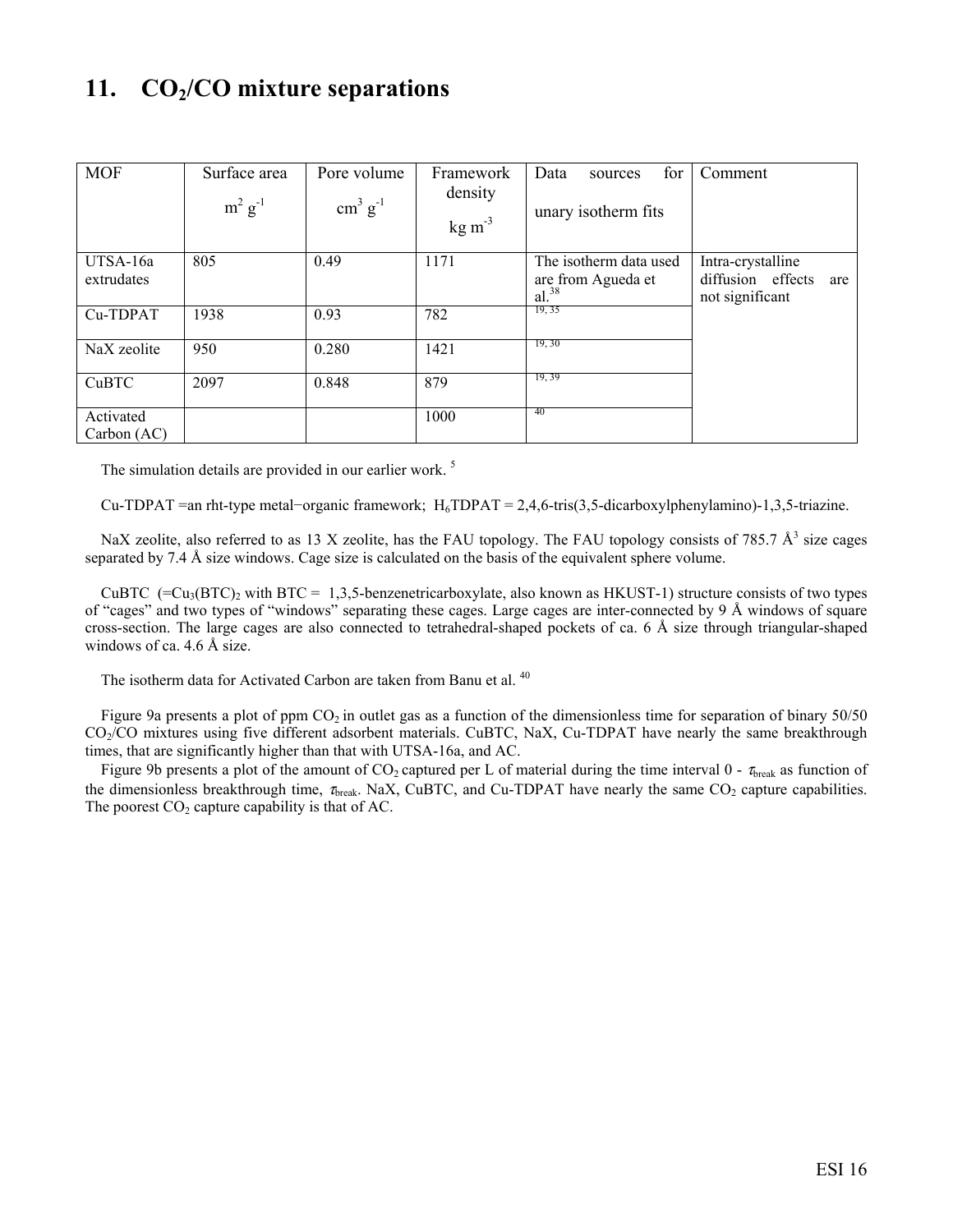| <b>MOF</b>      | Surface area<br>$m^2$ $g^{-1}$ | Pore<br>volume<br>$\text{cm}^3 \text{ g}^{-1}$ | Framework<br>density<br>$\text{kg m}^{-3}$ | Data sources for unary<br>isotherm fits                                                     | Comment                                       |
|-----------------|--------------------------------|------------------------------------------------|--------------------------------------------|---------------------------------------------------------------------------------------------|-----------------------------------------------|
| MgMOF-74        | 1669                           | 0.607                                          | 909                                        | -18                                                                                         | Intra-crystalline<br>diffusion effects<br>are |
| $CoMOF-74$      | 1448.5                         | 0.515                                          | 1169                                       | 18                                                                                          | not significant                               |
| FeMOF-74        | 1536                           | 0.626                                          | 1126                                       | 18                                                                                          |                                               |
| <b>NOTT-300</b> | 1370                           | 0.433                                          | 1062                                       | The isotherm fits are<br>from Table S13 of<br>Yang. <sup>43</sup> The data is for<br>293 K. |                                               |
| M'MOF3a         | 110                            | 0.165                                          | 1023                                       | -18                                                                                         |                                               |
| M'MOF4a         |                                | 0.289                                          | 1126                                       | -18                                                                                         |                                               |
| UTSA-100a       | 970                            | 0.399                                          | 1146                                       | 44                                                                                          |                                               |

### 12.  $C_2H_2/C_2H_4$  separations at 298 K

MgMOF-74 ( $= Mg_2$  (dobdc)  $= Mg$  (dobdc) with dobdc  $= (dobdc4 - 1, 4-dioxido-2, 5-benzenedicarboxylate)$ ). This MOF consists of one-dimensional hexagonal-shaped channels with free internal diameter of ca. 11 Å

 $COMOF-74 = (Co<sub>2</sub> (dobdc) = Co\ddot{o}(dobdc))$  with dobdc = (dobdc4- = 1,4-dioxido-2,5-benzenedicarboxylate)). This MOF consists of one-dimensional hexagonal-shaped channels with free internal diameter of ca. 11 Å

FeMOF-74 ( = Fe<sub>2</sub>(dobdc) = Fe\(dobdc) with dobdc = (dobdc4- = 1,4-dioxido-2,5-benzenedicarboxylate)). This MOF consists of one-dimensional hexagonal-shaped channels with free internal diameter of ca. 11 Å

M'MOF3a = mixed metal organic-framework.<sup>45</sup> The pore dimensions are 3.4 Å  $\times$  4.8 Å

 $M'MOF4a = mixed metal organic-framework.<sup>45</sup>$ 

NOTT-300 =  $[A_2(OH)_2(C_{16}O_8H_6)]^{33}$  It has 6.5 Å  $\times$  6.5 Å channels.

UTSA-100a = a microporous MOF =  $[Cu(ATBDC)]$ ; H<sub>2</sub>ATBDC = 5-(5-Amino-1H-tetrazol-1-yl)-1,3benzenedicarboxylic acid. 44 UTSA-100a has a three-dimensional framework with rhombic open zigzag nano-channels with amino and tetrazole functionalized wall running in the *c*-direction. The 1D open zigzag channels have a diameter of about 4.3 Å. There are smaller cages with the diameter of about 4.0 Å between the 1D channels with window openings of 3.3 Å.

The main manuscript examines  $1/99 \text{ C}_2\text{H}_2/\text{C}_2\text{H}_4$  mixture separations. Figure 10 presents IAST, and breakthrough calculations for 50/50  $C_2H_2/C_2H_4$  mixtures using four different MOFs. We note that the highest capture capture capacity is achieved with MgMOF-74. These calculations demonstrate that uptake capacities are more important for 50.50 C<sub>2</sub>H<sub>2</sub>/C<sub>2</sub>H<sub>4</sub> mixtures than for  $1/99 \text{ C}_2\text{H}_2/\text{C}_2\text{H}_4$  mixtures.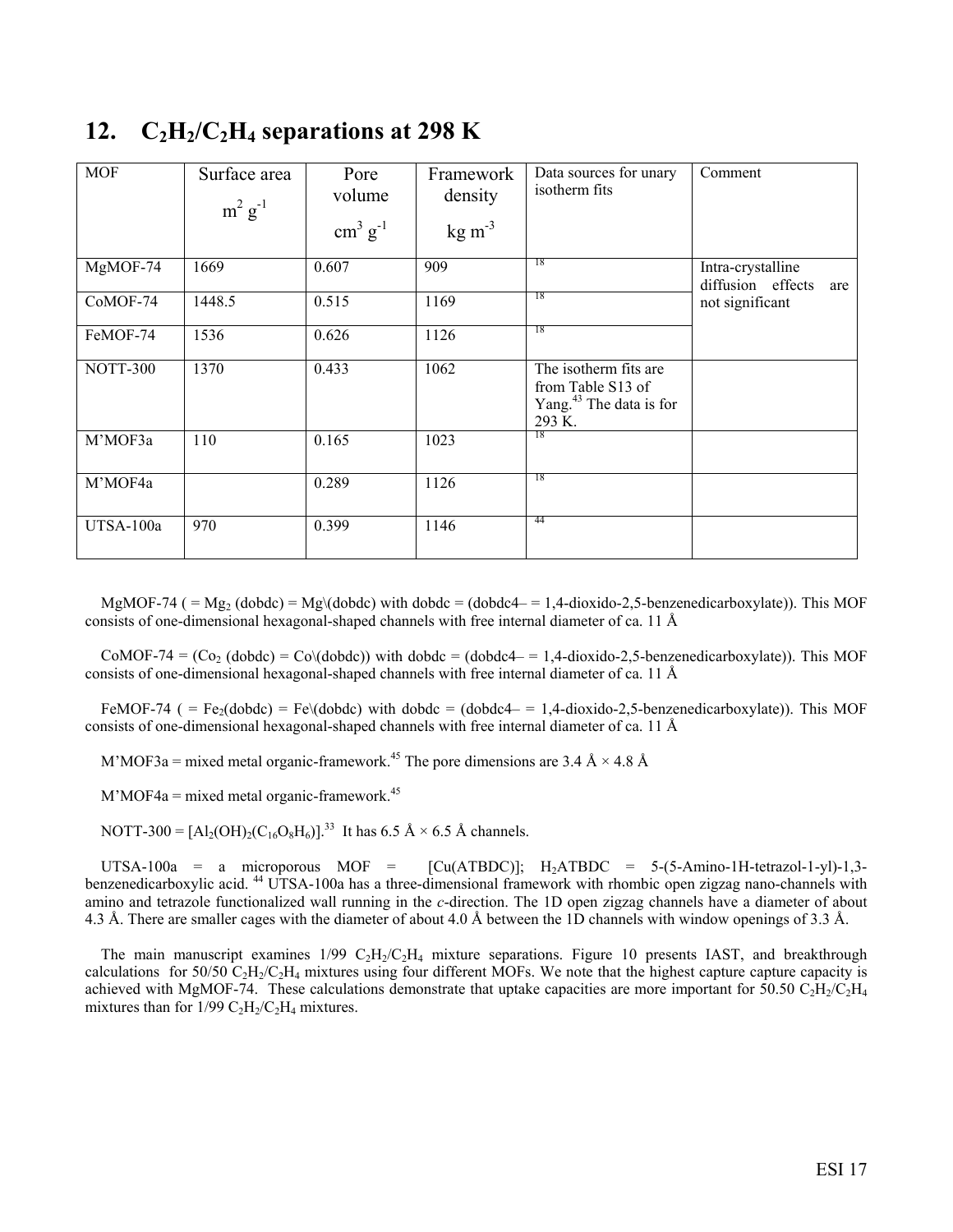### **13.**  $C_2H_4/C_2H_6$  and  $C_3H_6/C_3H_8$  separations at 318 K

| <b>MOF</b> | Surface area<br>$m^2$ $g^{-1}$ | Pore volume<br>$\text{cm}^3 \text{ g}^{-1}$ | Framework<br>density<br>$kg \, \text{m}^{-3}$ | Data sources for unary<br>isotherm fits | Comment                                    |
|------------|--------------------------------|---------------------------------------------|-----------------------------------------------|-----------------------------------------|--------------------------------------------|
| MgMOF-74   | 1835                           | 0.638                                       | 909                                           | 46                                      | Intra-crystalline<br>diffusion effects are |
| CoMOF-74   | 1438                           | 0.51                                        | 1169                                          | 46                                      | not significant for thes<br><b>MOFs</b>    |
| FeMOF-74   | 1536                           | 0.529                                       | 1126                                          | 1,46                                    |                                            |
| NiMOF-74   | 1532                           | 0.541                                       | 1206                                          | -46                                     |                                            |
| MnMOF-74   | 1797                           | 0.628                                       | 1084                                          | 46                                      |                                            |
| ZnMOF-74   | 1277                           | 0.451                                       | 1231                                          | 46                                      |                                            |

The values above are reproduced from Tables S1 and S15 of Geier et al.<sup>46</sup>

Our simulations are carried out with the dual-Langmuir-Freundlich fit parameters in Tables S2, S3, S4, S5, S6, S7, S8, S9, S10, S11, S12, and S13.

MgMOF-74 ( =  $Mg_2$  (dobdc) =  $Mg\ddot{\text{d}}$  (dobdc) with dobdc = (dobdc4 = 1,4-dioxido-2,5-benzenedicarboxylate)). This MOF consists of one-dimensional hexagonal-shaped channels with free internal diameter of ca. 11 Å

 $COMOF-74 = (Co<sub>2</sub> (dobdc) = Co<sub>2</sub> (dobdc))$  with  $dobdc = (dobdc4 – = 1.4-dioxido-2.5-benzenedicarboxulate))$ . This MOF consists of one-dimensional hexagonal-shaped channels with free internal diameter of ca. 11 Å

FeMOF-74 ( = Fe<sub>2</sub>(dobdc) = Fe\(dobdc) with dobdc = (dobdc4- = 1,4-dioxido-2,5-benzenedicarboxylate)). This MOF consists of one-dimensional hexagonal-shaped channels with free internal diameter of ca. 11 Å

NiMOF-74 = (Ni<sub>2</sub> (dobdc) = Ni\(dobdc) with dobdc = (dobdc4 – = 1,4-dioxido-2,5-benzenedicarboxylate)). This MOF consists of one-dimensional hexagonal-shaped channels with free internal diameter of ca. 11 Å

MnMOF-74 (= Mn<sub>2</sub> (dobdc) = Mn\(dobdc)) with dobdc = (dobdc4- = 1,4-dioxido-2,5-benzenedicarboxylate)). This MOF consists of one-dimensional hexagonal-shaped channels with free internal diameter of ca. 11 Å

 $ZnMOF-74 (= Zn<sub>2</sub> (dobdc) = Zn/(dobdc))$  with dobdc = (dobdc4- = 1,4-dioxido-2,5-benzenedicarboxylate)). This MOF consists of one-dimensional hexagonal-shaped channels with free internal diameter of ca. 11 Å.

Experimental data on the pure component isotherms for adsorption of  $C_2H_4$ ,  $C_2H_6$ ,  $C_3H_6$ , and  $C_3H_8$  in six different isostructural MOFs M-MOF-74 with  $M = Fe$ , Co, Ni, Zn, and Mn are available in the works of Bloch et al.<sup>1</sup>, and Geier et al.<sup>46</sup> We shall use the pure component isotherm fits at 318 K to compare their relative performance for separations of  $50/50$  $C_2H_4/C_2H_6$ , and 50/50  $C_3H_6/C_3H_8$  mixtures. The  $C_2H_4/C_2H_6$  selectivities and volumetric  $C_2H_4$  uptake capacities are compared in Figure 11a, and 11b. The highest selectivities are realized with FeMOF-74, and MnMOF-74. The higher volumetric uptake capacities are obtained with FeMOF-74, MnMOF-74, CoMOF-74, and NiMOF-74. Figures 11c presents a comparison of the %  $C_2H_4$  in the exit gas from adsorber beds for the six different MOFs. Let us arbitrarily define the breakthrough time,  $\tau_{break}$ , as the dimensionless time at which the %  $C_2H_4$  in the exit gas is 1%. The longest breakthrough times, τ<sub>break</sub>, are with FeMOF-74, MnMOF-74, CoMOF-74, and NiMOF-74; this appears to be dictated primarily the the hierarchy of volumetric uptake capacities. The shortest breakthrough times,  $\tau_{break}$  are with MgMOF-74 that has the lowest volumetric uptake capacity. The amount of  $C_2H_4$  captured during the time interval 0 -  $\tau_{break}$  can be determined from a material balance. These amounts, expressed as mol  $C_2H_4$  captured per L of framework material are plotted against  $\tau_{break}$  in Figures 11d. The highest capture  $C_2H_4$  capacities are realized with FeMOF-74, MnMOF-74, CoMOF-74, and NiMOF-74 primarily because of high uptake capacities. By the same token, the lowest  $C_2H_4$  capture capacity is realized with MgMOF-74 primarily because of its low volumetric uptake capacity. The  $C_3H_6/C_3H_8$  selectivities and volumetric  $C_3H_6$  uptake capacities are are compared in the compared in the compared in  $\alpha$ Figures 12a, and 12b. The highest selectivities are realized with MnMOF-74, and FeMOF-74. The higher volumetric uptake capacities are obtained with NiMOF-74, FeMOF-74, and MnMOF-74. Figures 12c presents a comparison of the %  $C_3H_6$  in the exit gas from adsorber beds for the six different MOFs. Let us arbitrarily define the breakthrough time,  $\tau_{break}$ , as the dimensionless time at which the %  $C_3H_6$  in the exit gas is 1%. The longest breakthrough times,  $\tau_{break}$ , are with NiMOF-74,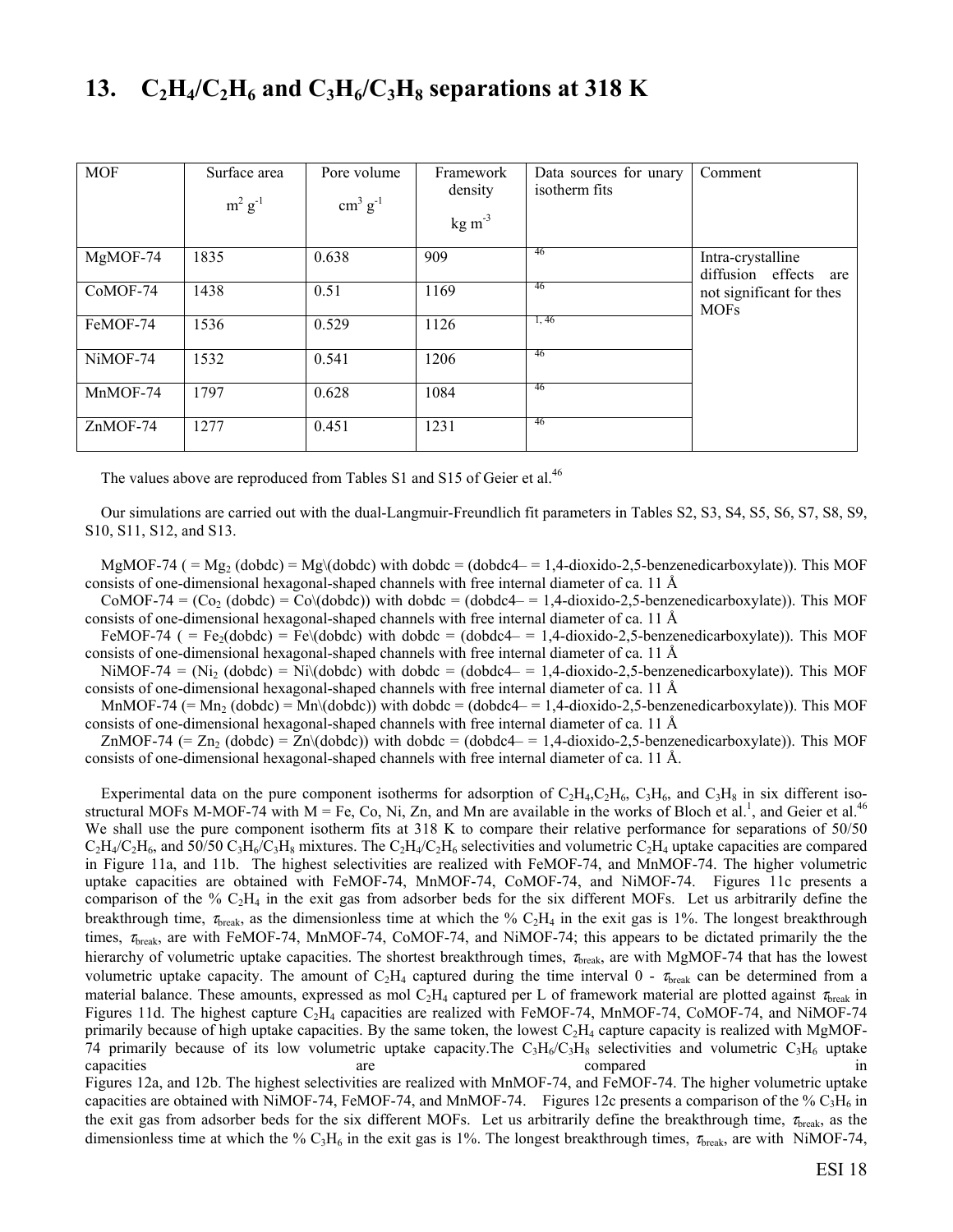FeMOF-74, and MnMOF-74; this appears to be dictated primarily the the hierarchy of volumetric uptake capacities. MgMOF-74, CoMOF-74, and FeMOF-74 primarily because of the higher uptake capacities. The shortest breakthrough times,  $\tau_{break}$ , are with MgMOF-74 that has the lowest volumetric uptake capacity. The amount of  $C_3H_6$  captured during the time interval 0 -  $\tau_{break}$  can be determined from a material balance. These amounts, expressed as mol C<sub>3</sub>H<sub>6</sub> captured per L of framework material are plotted against  $\tau_{break}$  in Figures 12d. The highest capture  $C_3H_6$  capacities are realized with NiMOF-74, FeMOF-74, and MnMOF-74 primarily because of high uptake capacities. By the same token, the lowest  $C_3H_6$  capture capacity is realized with MgMOF-74 primarily because of its low volumetric uptake capacity.From the foregoing analyses of separation of  $C_2H_4/C_2H_6$ , and  $C_3H_6/C_3H_8$  mixtures we conclude that M-MOF-74 have good potential for selective adsorption of unsaturated alkenes from mixtures with the corresponding saturated alkanes of the same chain length.

The energy requirements are high because of the significantly higher binding energy of the alkenes; this is reflected in the isosteric heats of adsorption; see Figure 13.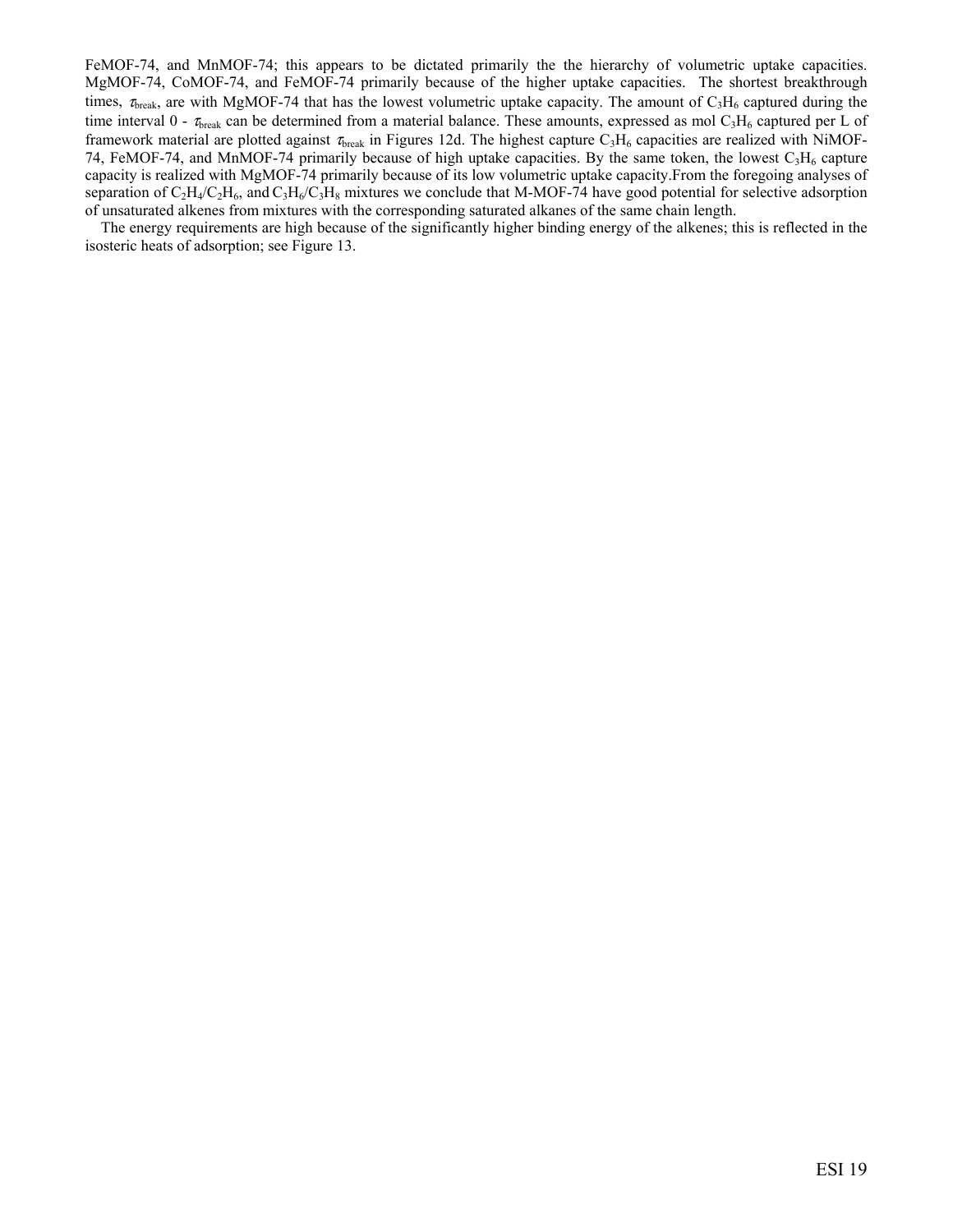### 14.  $C_2H_4/C_2H_6$  separations at 298 K

| MOF                  | Surface area<br>$m^2$ $g^{-1}$ | Pore volume<br>$\text{cm}^3 \text{ g}^{-1}$ | Framework<br>density<br>$kg \, \text{m}^{-3}$ | Data sources for unary<br>isotherm fits                                                     | Comment |
|----------------------|--------------------------------|---------------------------------------------|-----------------------------------------------|---------------------------------------------------------------------------------------------|---------|
| MgMOF-74             | 1669                           | 0.607                                       | 909                                           | 18                                                                                          |         |
| $CoMOF-74$           | 1448.5                         | 0.5146                                      | 1169                                          | -18                                                                                         |         |
| FeMOF-74             | 1536                           | 0.626                                       | 1126                                          | 18                                                                                          |         |
| CuBTC                | 2097                           | 0.848                                       | 879                                           | 18                                                                                          |         |
| NOTT-300             | 1370                           | 0.433                                       | 1062                                          | The isotherm fits are<br>from Table S13 of<br>Yang. <sup>43</sup> The data is for<br>293 K. |         |
| $PAF-1-$<br>SO3Ag    | 1938                           | 0.93                                        | 1070                                          | 47                                                                                          |         |
| MIL-101-Cr-<br>SO3Ag | 1374                           | 0.56                                        | 700                                           | 48                                                                                          |         |

Since the Geier et al.<sup>46</sup> data for MgMOF-74, CoMOF-74, and FeMOF-74 are available only for the lowest temperature of 318 K, the isotherm fits used for the simulations at 298 K are from the parameters presented by He et al.<sup>18</sup>

MgMOF-74 ( = Mg<sub>2</sub> (dobdc) = Mg\(dobdc) with dobdc = (dobdc4- = 1,4-dioxido-2,5-benzenedicarboxylate)). This MOF consists of one-dimensional hexagonal-shaped channels with free internal diameter of ca. 11 Å

 $COMOF-74 = (Co<sub>2</sub> (dobdc) = Co<sub>2</sub> (dobdc))$  with dobdc = (dobdc4- = 1,4-dioxido-2,5-benzenedicarboxylate)). This MOF consists of one-dimensional hexagonal-shaped channels with free internal diameter of ca. 11 Å

FeMOF-74 ( = Fe<sub>2</sub>(dobdc) = Fe\(dobdc) with dobdc = (dobdc4- = 1,4-dioxido-2,5-benzenedicarboxylate)). This MOF consists of one-dimensional hexagonal-shaped channels with free internal diameter of ca. 11 Å

CuBTC  $(=Cu<sub>3</sub>(BTC)<sub>2</sub>$  with BTC = 1,3,5-benzenetricarboxylate, also known as HKUST-1) structure consists of two types of "cages" and two types of "windows" separating these cages. Large cages are inter-connected by 9 Å windows of square cross-section. The large cages are also connected to tetrahedral-shaped pockets of ca. 6 Å size through triangular-shaped windows of ca. 4.6 Å size.

PAF-1-SO3Ag introduces  $\pi$ -complexation into highly porous PAF-122 with Ag(I) ions.<sup>47</sup>

MIL-101–Cr–SO3Ag was afforded via Ag(I) ion exchange of the sulphonic acid functionalized MIL-101–Cr.<sup>48</sup>

NOTT-300 =  $[A_2(OH)_2(C_{16}O_8H_6)]^{33,43}$  It has 6.5 Å × 6.5 Å channels. The isotherm data are available at 293 K.<sup>43</sup>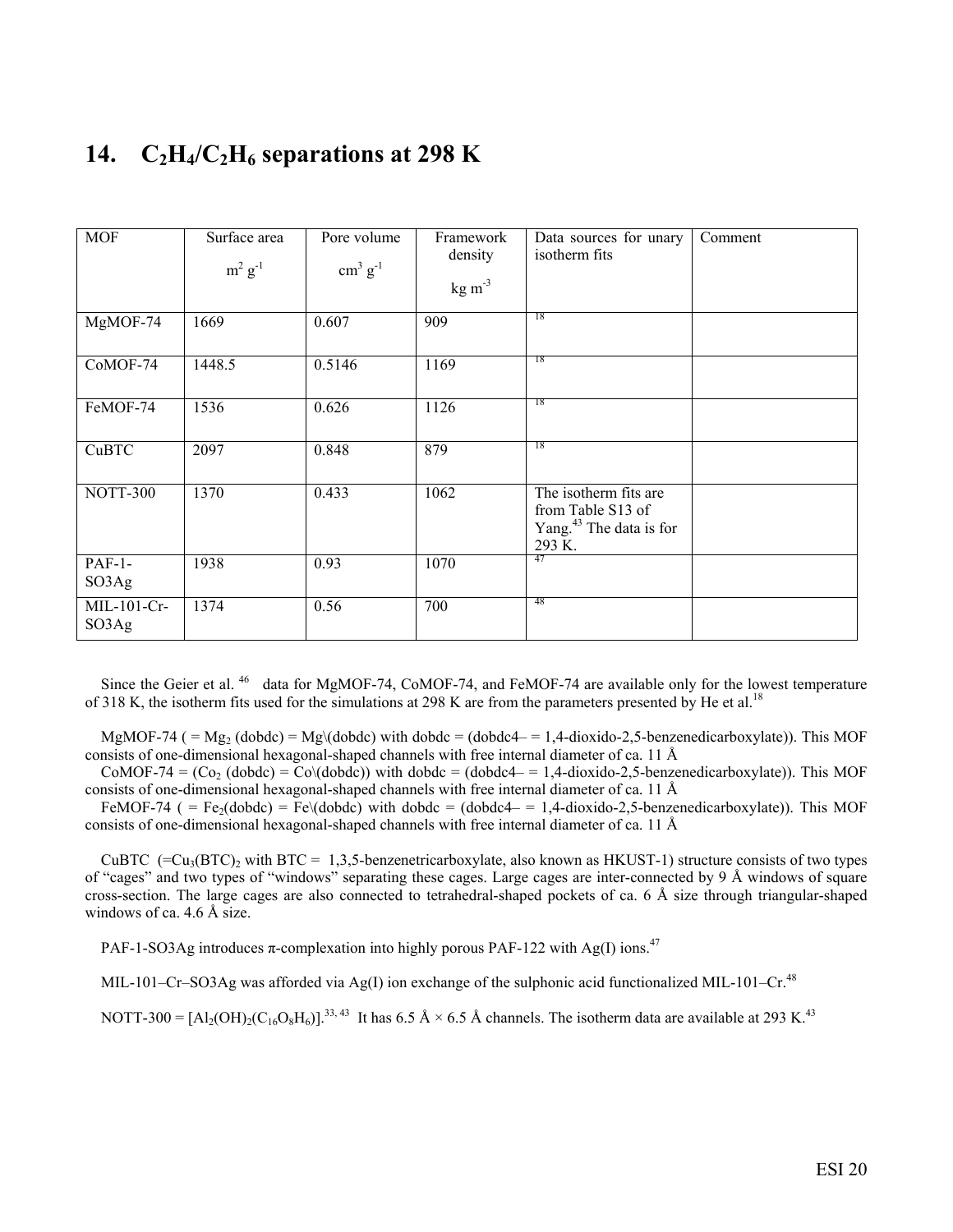## 15. **O<sub>2</sub>/N<sub>2</sub> separations**

| <b>MOF</b>          | Surface area<br>$m^2$ $g^{-1}$ | Pore volume<br>$\text{cm}^3 \text{ g}^{-1}$ | Framework<br>density<br>$kg \, \text{m}^{-3}$ | Data sources for unary<br>isotherm fits | Comment                                                                                         |
|---------------------|--------------------------------|---------------------------------------------|-----------------------------------------------|-----------------------------------------|-------------------------------------------------------------------------------------------------|
| LTA-4A<br>$=$ RS-10 | 900                            | 0.25                                        | 1529                                          | 49, 50                                  | Diffusional effects are<br>significant. Inter-cage<br>hopping occurs one-<br>molecule-at-a-time |
| LTA-5A              | 900                            | 0.25                                        | 1508                                          | 51-53                                   | Diffusional effects are<br>significant. Inter-cage<br>hopping occurs one-<br>molecule-at-a-time |
| FeMOF-74            | 1536                           | 0.626                                       | 1126                                          | -54                                     | Diffusional effects are<br>not of significant<br>importance                                     |

LTA consists of 743.05  $\AA$ <sup>3</sup> size cages separated by 4 Å windows.

The adsorption and diffusion data for LTA-4A are for commercially available RS-10 that is a modified version of LTA-4A that affords higher diffusion selectivity in favor of O2; the data are taken from Farooq et al.  $49,50$ 

FeMOF-74 ( = Fe<sub>2</sub>(dobdc) = Fe\(dobdc) with dobdc = (dobdc4- = 1,4-dioxido-2,5-benzenedicarboxylate)). This MOF consists of one-dimensional hexagonal-shaped channels with free internal diameter of ca. 11 Å

Further simulation details are provided in our earlier work.<sup>5</sup>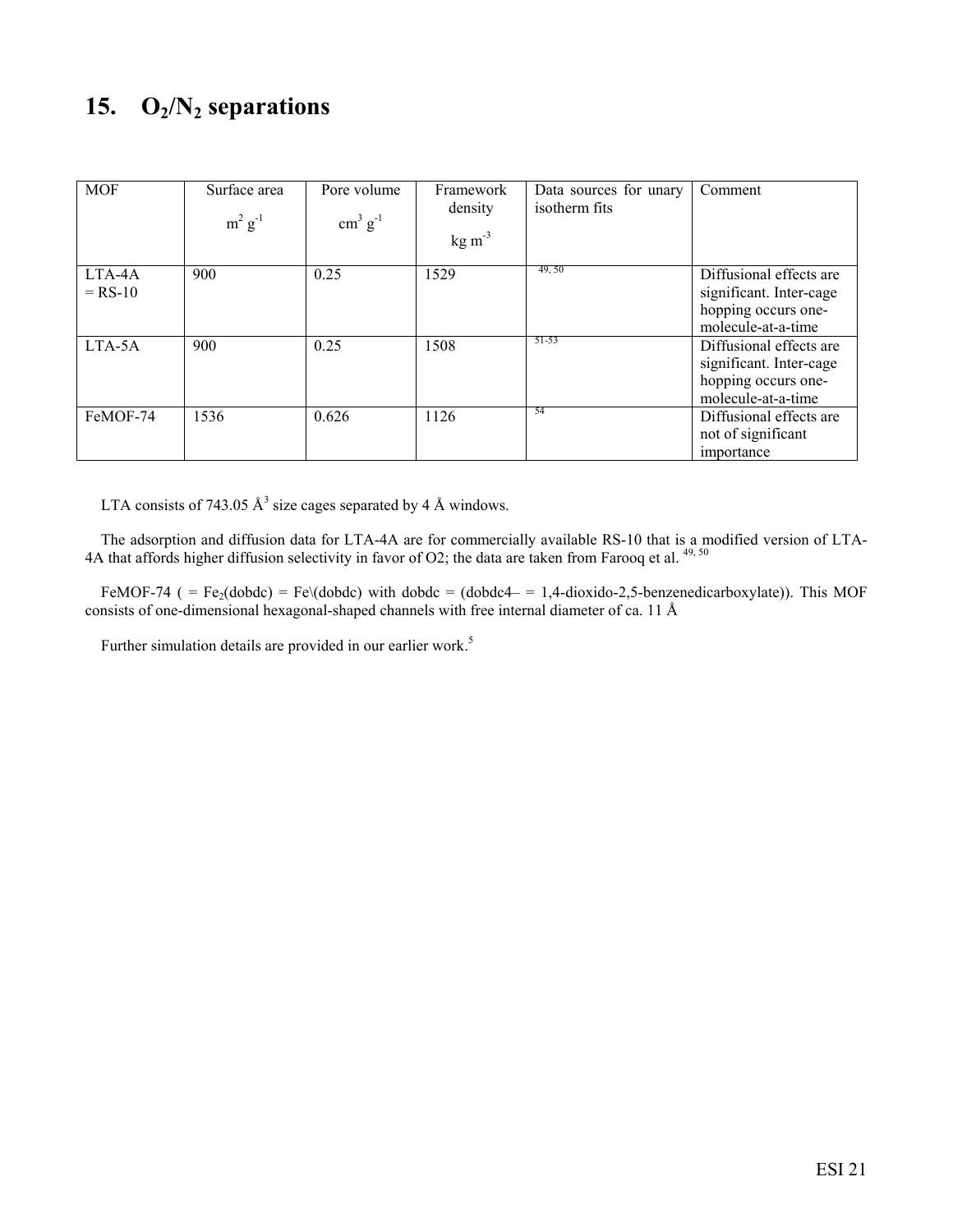## **16. N2/CH4 separations**

| <b>MOF</b> | Surface area<br>$m^2$ g <sup>-1</sup> | Pore volume<br>$\text{cm}^3 \text{ g}^{-1}$ | Framework<br>density<br>$kg \, \text{m}^{-3}$ | Data sources for unary<br>isotherm fits | Comment                                                                                         |
|------------|---------------------------------------|---------------------------------------------|-----------------------------------------------|-----------------------------------------|-------------------------------------------------------------------------------------------------|
| LTA-4A     | 900                                   | 0.25                                        | 1529                                          |                                         | Diffusional effects are<br>significant. Inter-cage<br>hopping occurs one-<br>molecule-at-a-time |

LTA consists of 743.05  $\AA$ <sup>3</sup> size cages separated by 4 Å windows.

The simulation details are provided in our earlier work.<sup>5</sup> In these simulations the published data on unary isotherms and diffusivities $55$  are used.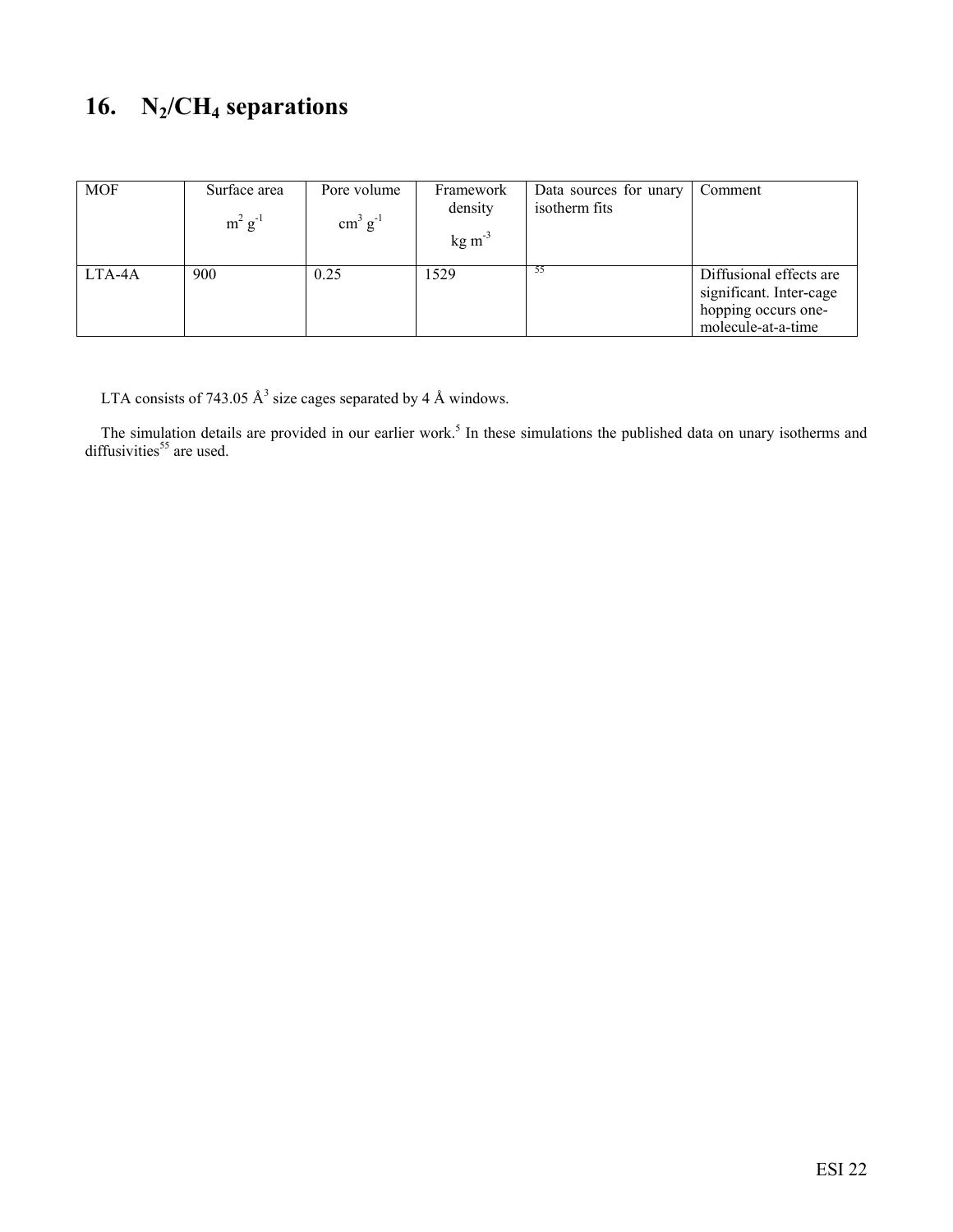### **17. Separation of hexane isomers**

| <b>MOF</b>                         | Surface area<br>$m^2$ $g^{-1}$ | Pore volume<br>$\text{cm}^3 \text{ g}^{-1}$ | Framework<br>density<br>$kg \, \text{m}^{-3}$ | Data sources for unary<br>isotherm fits                                                                                 | Comment                                                                                                |
|------------------------------------|--------------------------------|---------------------------------------------|-----------------------------------------------|-------------------------------------------------------------------------------------------------------------------------|--------------------------------------------------------------------------------------------------------|
| <b>MFI</b>                         | 658                            | 0.165                                       | 1796                                          | CBMC simulations of<br>isotherms at 433 K. $5$                                                                          | Diffusional effects are<br>significant for guest<br>diffusion in the 5.5 $\AA$<br>channels.            |
| $ZIF-77$                           | 541                            | 0.189                                       | 1553                                          |                                                                                                                         | Diffusional effects are<br>significant for guest<br>diffusion in the 4.5 $\AA$<br>channels.            |
| Fe <sub>2</sub> (BDP) <sub>3</sub> |                                | 0.25                                        | 1145                                          | Experimental data of<br>Herm at 403 K, 433 K,<br>and 473 K. These data<br>are fitted with $T-$<br>dependent parameters. | Diffusional effects are<br>significant for guest<br>diffusion in the 4.9 $\AA$<br>triangular channels. |

The simulation details are provided in our earlier work.<sup>5</sup>

MFI zeolite consists of 10-ring intersecting channels of 5.1  $\AA$  – 5.5 Å and 5.3  $\AA$  – 5.6 Å size.

The modelling of diffusion within the intersecting channels of MFI zeolite need to take proper account of synergy between adsorption and diffusion. For this purpose, the thermodynamic correction factors need to be accounted for, as described in detail in our earlier work.

 $Fe<sub>2</sub>(BDP)<sub>3</sub>$  has one-dimensional triangular-shaped channels with free internal diameter of ca. 4.9 Å.

The main manuscript presents calculations of the RON of the gas exiting the fixed bed adsorber. These calculations are bassed on the transient breakthrough characteristics (cf Figure 14), with inclusion of diffusional limitations, for 5-component nC6/2MP/3MP/22DMB/23DMB mixture in a fixed bed adsorber packed with (a) Fe2(BDP)3, (b) ZIF-77, and (c) MFI zeolite a total pressure of 100 kPa and 433 K. The partial pressures of the components in the bulk gas phase operating at the inlet are  $p_1 = p_2 = p_3 = p_4 = p_5 = 20$  kPa.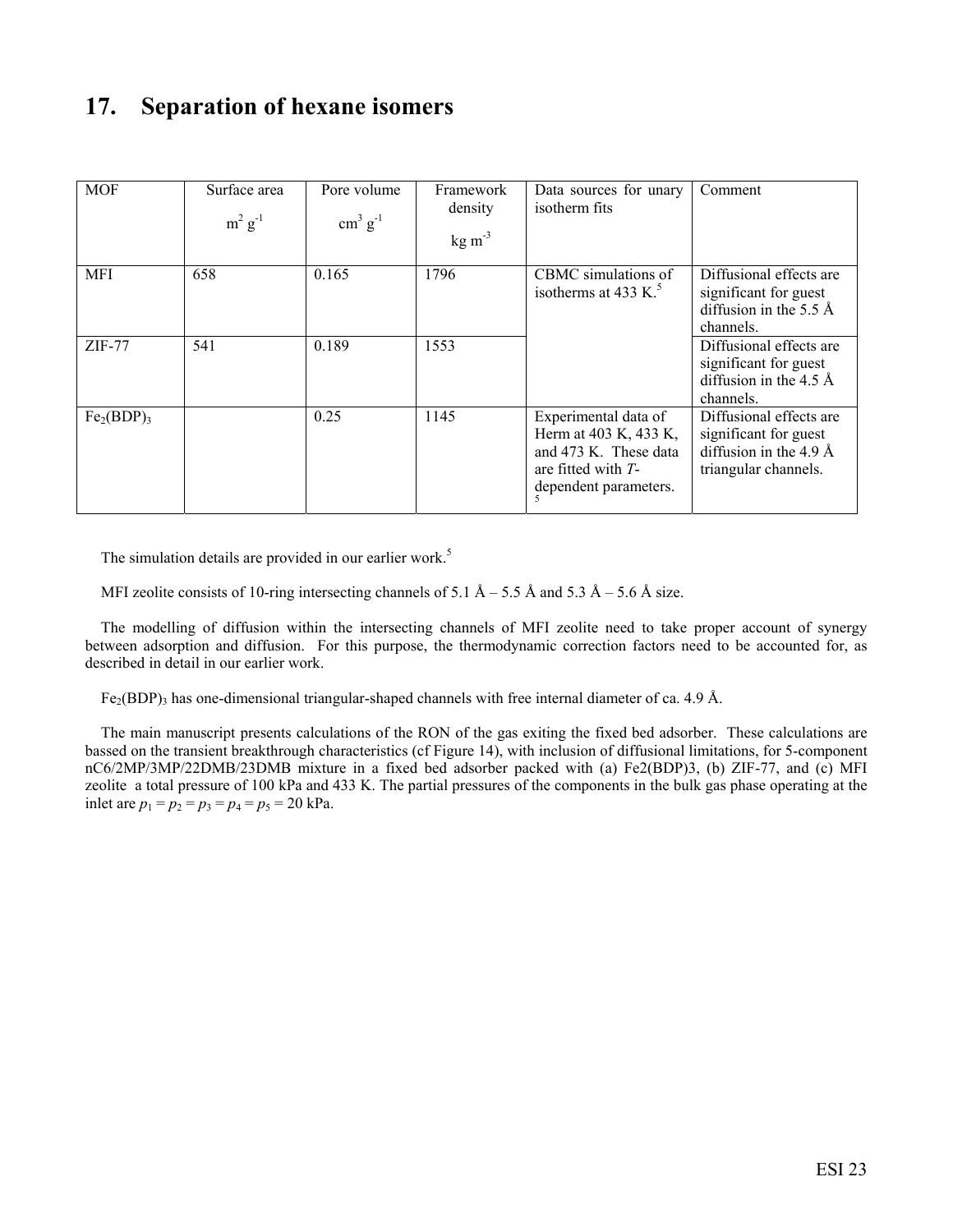### **18. Separations of xylene isomers**

| <b>MOF</b>      | Surface area<br>$m^2$ $g^{-1}$ | Pore volume<br>$\text{cm}^3 \text{ g}^{-1}$ | Framework<br>density<br>$kg \, \text{m}^{-3}$ | Data sources for unary<br>isotherm fits                               | Comment |
|-----------------|--------------------------------|---------------------------------------------|-----------------------------------------------|-----------------------------------------------------------------------|---------|
| MAF-X8          | 1465                           | 0.4947                                      | 954.29                                        | CBMC<br>simulated<br>isotherms at 433 K. $56$                         |         |
| BaX zeolite     |                                |                                             | 1480                                          | Experimental data at 393 K and 453 K. $57,58$                         |         |
| DynaMOF-<br>100 |                                | 0.626                                       | 1105                                          | Experimental data on<br>pure component<br>isotherms at 298 K. $^{59}$ |         |
| $Mg$ -CUK-1     | 602                            | 0.626                                       | 1142                                          | Experimental data on<br>pure component<br>isotherms at 323 K. $^{60}$ |         |

MAF-X8 is a Zn(II) pyrazolate-carboxylate framework whose synthesis has been reported by He et al.  $^{61}$  Within the onedimensional 10 Å channels of MAF-X8, we have commensurate stacking of p-xylene.<sup>56</sup>

BaX is a cation-exchanged Faujasite zeolite. The FAU topology consists of 785.7 Å3 size cages separated by 7.4 Å size windows. Cage size is calculated on the basis of the equivalent sphere volume.

DynaMOF-100 consists of a Zn(II)-based dynamic coordination framework, [Zn4O(L)3] where the ligand L = 4, 4'- ((4-(tert-butyl) - 1,2- phenylene)bis(oxy))dibenzoate)

Mg-CUK-1 is the Mg(II) version of the porous coordination polymer CUK-1, synthesized by Saccoccia et al.  $^{60}$  It has 1D pores of 8 Å size. It is to be noted that the isotherm data for Mg-CUK-1 is not available for ethylbenzene. In this case we adopt the following definition of selectivity for o-xylene(1)/m-xylene(2)/p-xylene(3) mixtures

$$
S_{ads} = \frac{(q_3)/(q_1 + q_2)}{(p_3)/(p_1 + p_2)} = 2\frac{(q_3)}{(q_1 + q_2)}
$$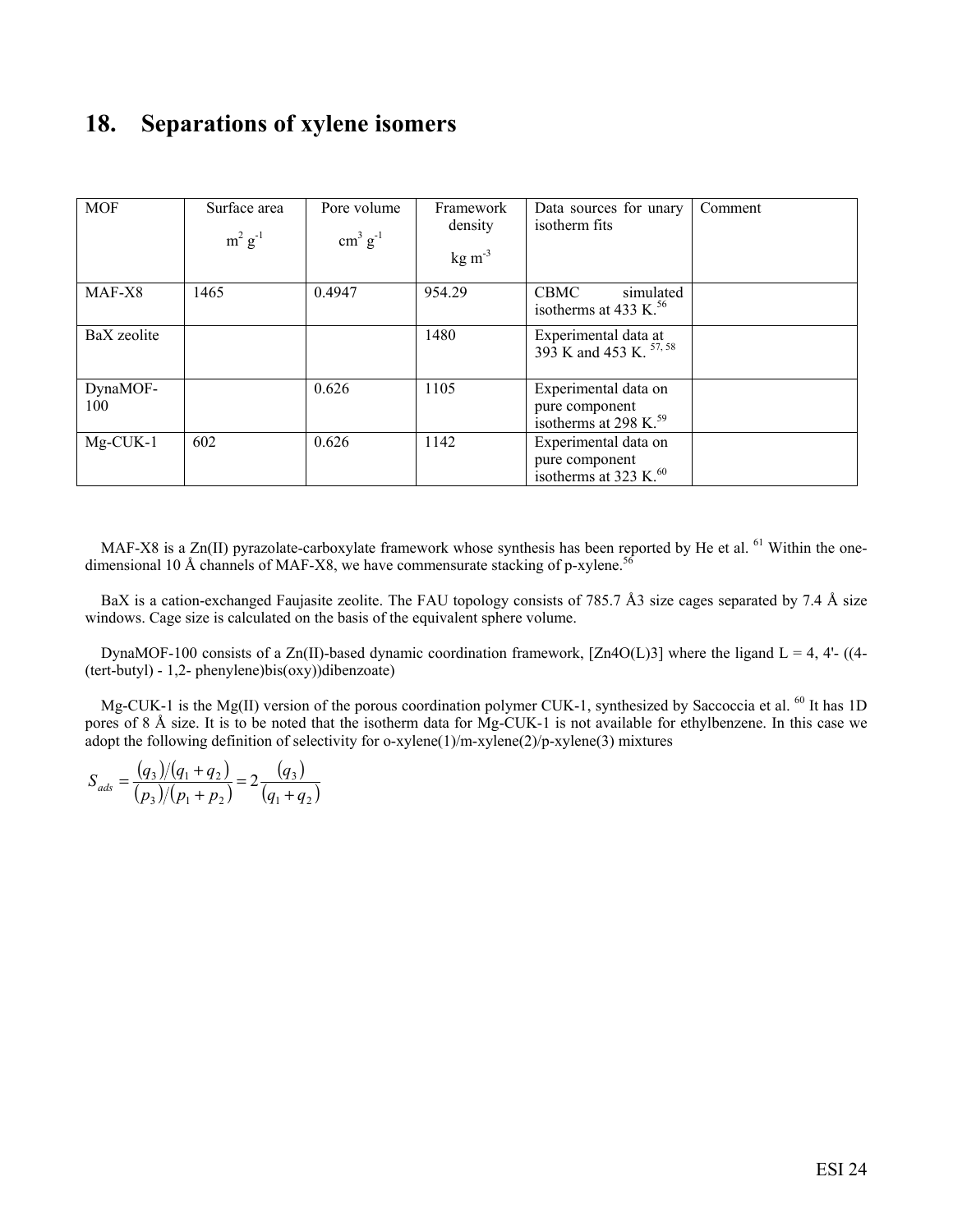## **19. Styrene/ethylbenzene separations**

| <b>MOF</b>                  | Surface area<br>$m^2$ g <sup>-1</sup> | Pore volume<br>$\text{cm}^3 \text{ g}^{-1}$ | Framework<br>density<br>$kg \, \text{m}^{-3}$ | Data sources for unary<br>isotherm fits                                                                                                          | Comment                                                                                  |
|-----------------------------|---------------------------------------|---------------------------------------------|-----------------------------------------------|--------------------------------------------------------------------------------------------------------------------------------------------------|------------------------------------------------------------------------------------------|
| $MIL-47(V)$<br>$MIL-53(Al)$ |                                       |                                             | 1004<br>1041                                  | Experimental data at<br>$298$ K. <sup>62</sup> The original<br>experiment data has<br>been refitted; these<br>parameters are used. <sup>59</sup> | The original<br>experiment data has<br>been refitted; $59$ these<br>parameters are used. |
| DynaMOF-<br>100             |                                       | 0.626                                       | 1105                                          | Experimental data on<br>pure component<br>isotherms at 298 K. <sup>59</sup>                                                                      |                                                                                          |

DynaMOF-100 consists of a Zn(II)-based dynamic coordination framework, [Zn4O(L)3] where the ligand L = 4, 4'- ((4-(tert-butyl) - 1,2- phenylene)bis(oxy))dibenzoate)

MIL-47 has one-dimensional diamond-shaped channels with free internal diameter of ca 8.5 Å

MIL-53 has one-dimensional diamond-shaped channels with free internal diameter of ca 8.5 Å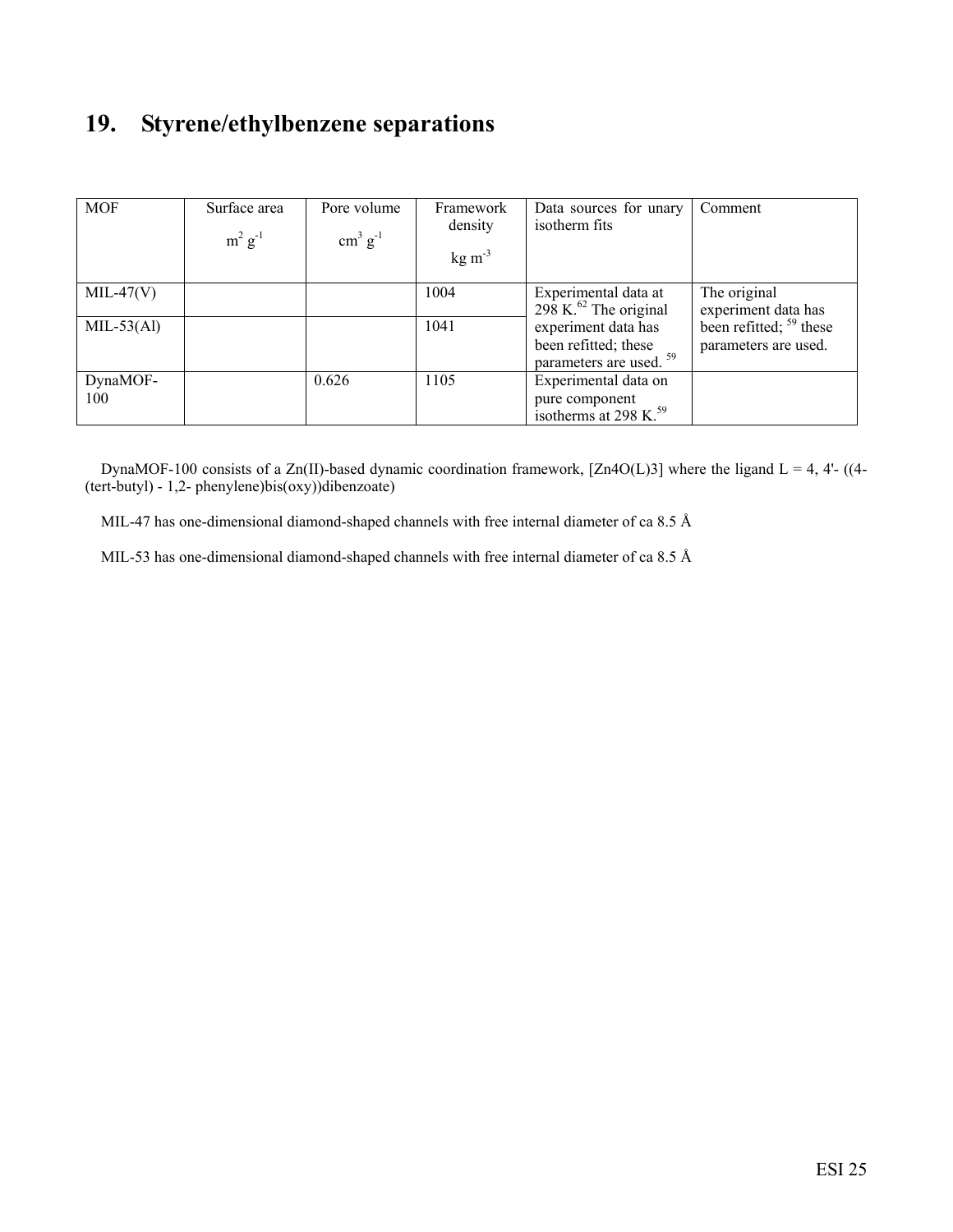#### **20. Benzene/cyclohexane separations**

| <b>MOF</b>   | Surface area<br>$m^2$ $g^{-1}$ | Pore volume<br>$\text{cm}^3 \text{ g}^{-1}$ | Framework<br>density<br>$kg \, \text{m}^{-3}$ | Data sources for unary<br>isotherm fits | Comment                                         |
|--------------|--------------------------------|---------------------------------------------|-----------------------------------------------|-----------------------------------------|-------------------------------------------------|
| AgY zeolite  |                                |                                             | 1400                                          | Data is available at 393<br>$K; ^{63}$  | The experiment data<br>has been refitted; these |
| $PAF-2$      |                                |                                             | 740                                           | Ren et al. <sup>64</sup>                | parameters are used.                            |
| MnTriazolate |                                |                                             | 1422                                          | Lin et al. $65$                         |                                                 |

Cyclohexane, and important industrial chemical, is produced by catalytic hydrogenation of benzene. The unreacted benzene is present in the effluent from the reactor must be removed from the desired product. The separation of benzene and cyclohexane is difficult because the differences in the boiling points is only 0.6 K (cf. Figure 15). Currently technologies use extractive distillation with entrainers such as sulpholane, dimethylsulfoxide, N-methylpyrrolidone, and N-formylmorpholine; such processes are energy intensive. Adsorptive separations offer the energy-efficient alternatives to extractive distillation, especially for mixtures containing small percentage of benzene, as is commonly encountered.

Takahashi and Yang<sup>63</sup> have presented pure component isotherm data for benzene and cyclohexane to show that cationexchange Faujasites Na-Y, Pd-Y, and Ag-Y zeolites have high selectivity for adsorption of benzene, due to  $\pi$ -complexation; cyclohexane does not form  $\pi$ -complexes.

An alternative to cation-exchange Faujasites, as suggested by Ren et al.<sup>64</sup> is to use a porous aromatic framework, PAF-2. The pure component isotherm data for PAF-2 shown in Figure 2b of Ren et al.<sup>64</sup> indicate that the saturation capacity of benzene is much higher than that of cyclohexane; this is perhaps due to molecular packing effects. Figure 15 shows the molecular structures of benzene and cyclohexane; it appears that stacking of flat benzene molecules is easier than stacking cyclohexanes in either the boat or chair configurations. In addition to molecular packing effects, the higher  $\pi-\pi$  interaction between the benzene molecule and the aromatic framework of PAF-2 also contributes to good separations.

Lin et al.<sup>65</sup> present the pure component isotherm data for benzene and cyclohexane for Mn triazolate MOF that also indicates a sign indicate that the saturation capacity of benzene is much higher than that of cyclohexane.

Figure 16 compares the transient breakthrough characteristics, for benzene/cyclohexane mixtures in fixed bed adsorbers packed with (a) AgY zeolite operating at 393 K, (b) PAF-2 operating at 298 K, and (c) MnTriazolate operating at 298 K. Since the data are not at the same temperatures it is difficult to compare these in a proper manner. Of the two MOFs investigated, MnTriazolate appears to have superior separation capabilities.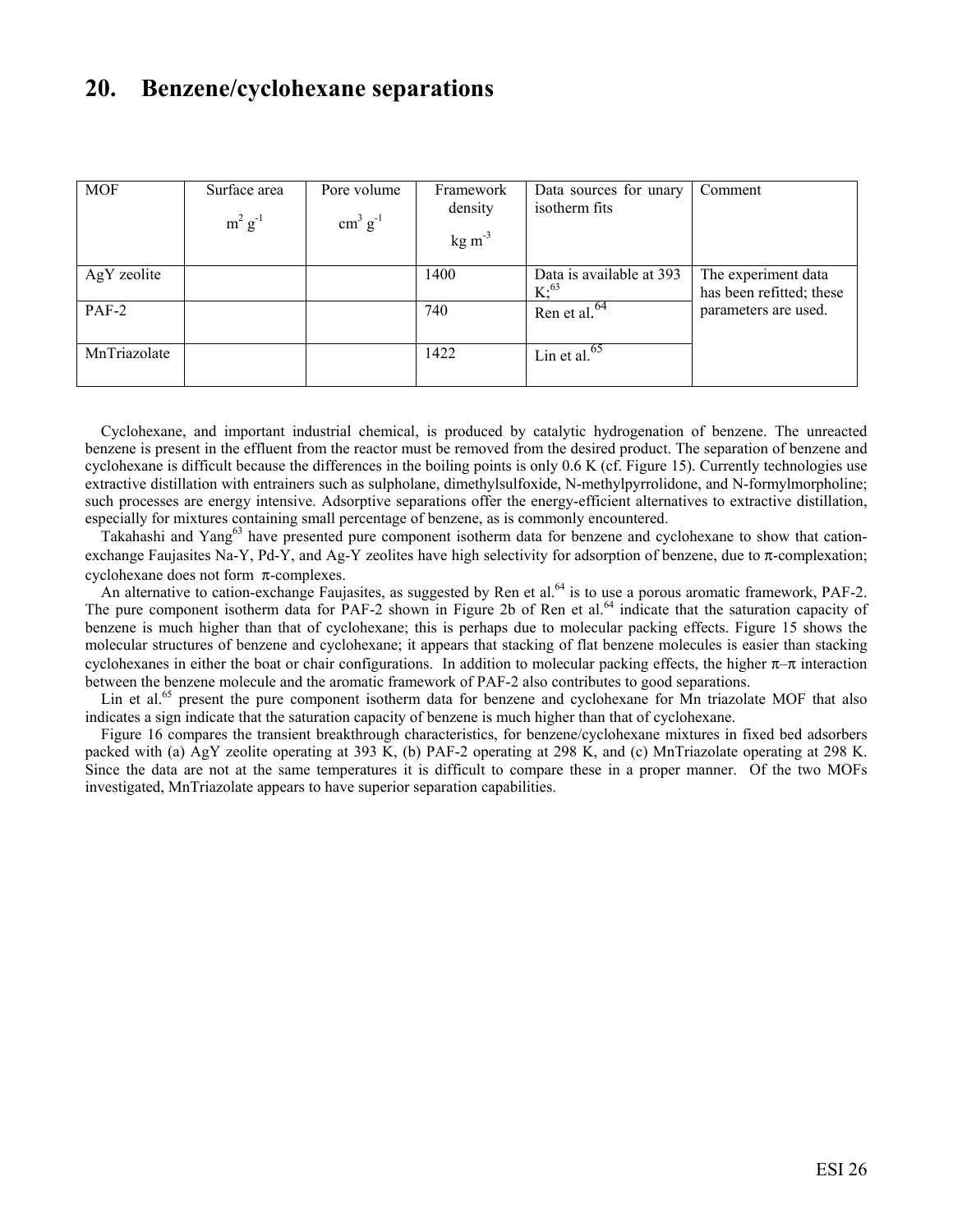## **21. Notation**

| $\boldsymbol{A}$    | cross-sectional area of breakthrough tube, m <sup>2</sup>                                   |
|---------------------|---------------------------------------------------------------------------------------------|
| $\mathcal{C}_1$     | molar concentration of species $i$ in gas mixture, mol m <sup>-3</sup>                      |
| $c_{i0}$            | molar concentration of species $i$ in gas mixture at inlet to adsorber, mol m <sup>-3</sup> |
| $\overline{d}$      | internal diameter of breakthrough tube, m                                                   |
| $D_i$               | Maxwell-Stefan diffusivity, $m^2 s^{-1}$                                                    |
| L                   | length of packed bed adsorber, m                                                            |
| $m_{\text{ads}}$    | mass of adsorbent packed into the breakthrough apparatus, kg                                |
| $\boldsymbol{n}$    | number of species in the mixture, dimensionless                                             |
| $N_{\rm i}$         | molar flux of species i, mol m <sup>-2</sup> s <sup>-1</sup>                                |
| $p_i$               | partial pressure of species $i$ in mixture, Pa                                              |
| $p_{\rm t}$         | total system pressure, Pa                                                                   |
| $q_i$               | component molar loading of species $i$ , mol $kg^{-1}$                                      |
| $q_{i, \text{sat}}$ | molar loading of species i at saturation, mol $kg^{-1}$                                     |
| $q_{\rm t}$         | total molar loading in mixture, mol kg <sup>-1</sup>                                        |
| $q_{\text{sat,A}}$  | saturation loading of site A, mol kg <sup>-1</sup>                                          |
| $q_{\text{sat,B}}$  | saturation loading of site B, mol kg <sup>-1</sup>                                          |
| $q_i(t)$            | spatially averaged component molar loading of species i, mol $kg^{-1}$                      |
| $Q_{\text{He}}$     | volumetric flow rate of inert gas He, m <sup>3</sup> s <sup>-1</sup>                        |
| $Q_{\rm st}$        | isosteric heat of adsorption, J mol <sup>-1</sup>                                           |
| $Q_{t}$             | total volumetric flow rate, $m^3 s^{-1}$                                                    |
| r                   | radial direction coordinate, m                                                              |
| $r_{\rm c}$         | radius of crystallite, m                                                                    |
| $\boldsymbol{R}$    | gas constant, 8.314 J mol <sup>-1</sup> $K^{-1}$                                            |
| t                   | time, s                                                                                     |
| T                   | absolute temperature, K                                                                     |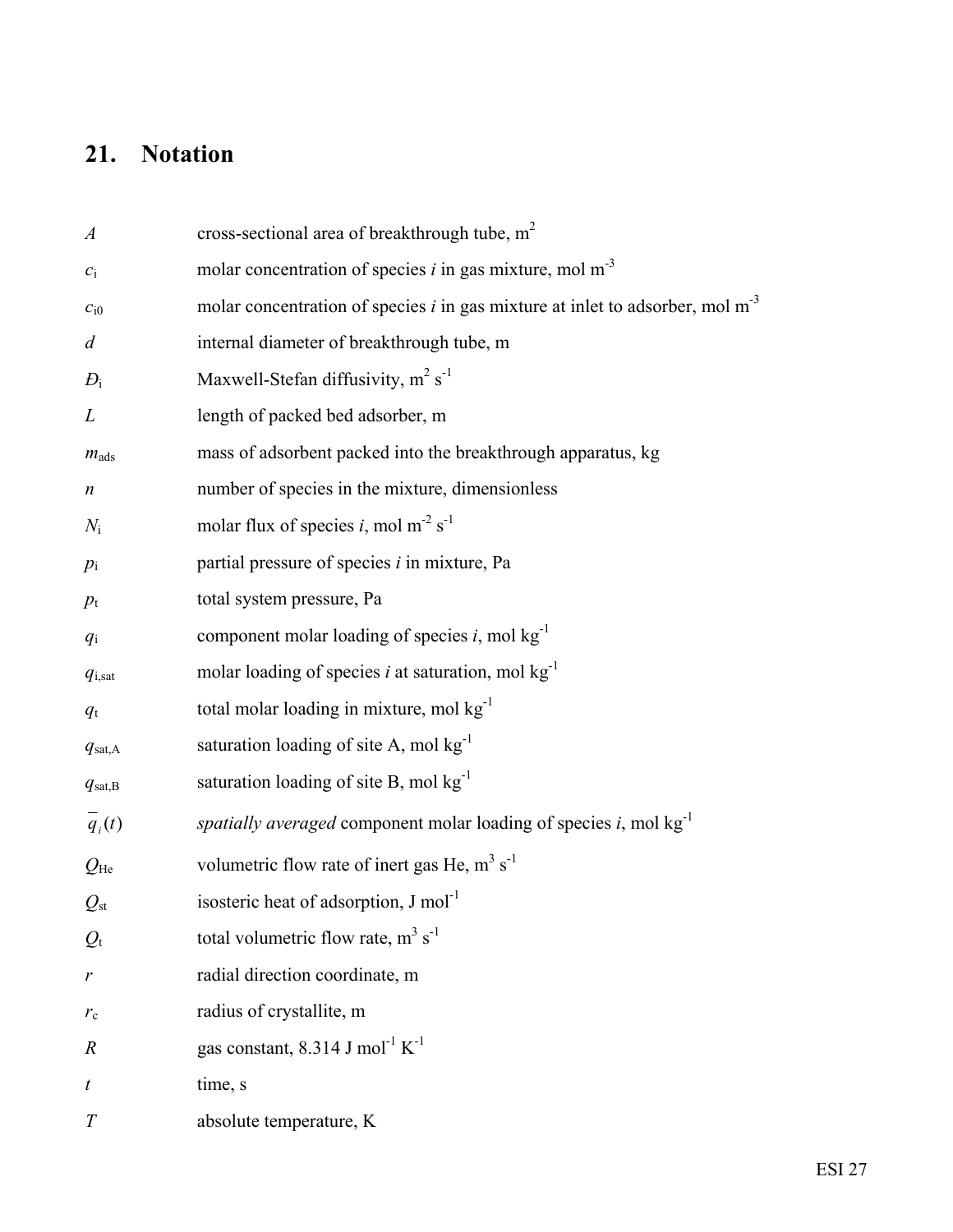| $\boldsymbol{u}$ | superficial gas velocity in packed bed, m $s^{-1}$                         |
|------------------|----------------------------------------------------------------------------|
| $V_{\text{ads}}$ | volume of adsorbent packed into the breakthrough apparatus, m <sup>3</sup> |
| $y_i$            | mole fraction of species i in gas mixture, mol $m3$                        |
| Ζ                | distance along the adsorber, and along membrane layer, m                   |

#### *Greek letters*

| $\mathcal E$ | voidage of packed bed, dimensionless                       |
|--------------|------------------------------------------------------------|
| $\rho$       | framework density, $kg m3$                                 |
| $\tau$       | time, dimensionless                                        |
| $\mathcal V$ | interstitial gas velocity in packed bed, m s <sup>-1</sup> |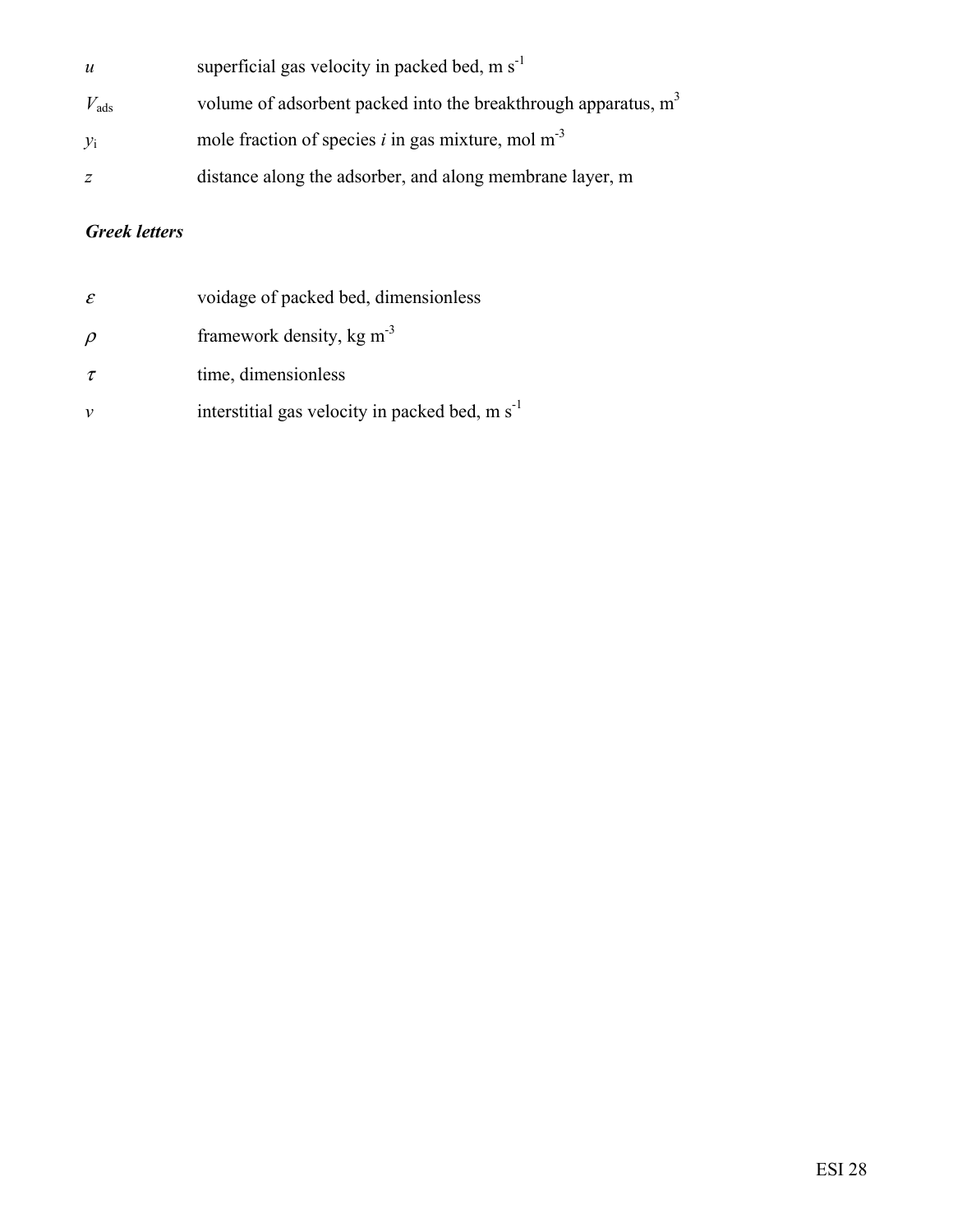### **22. References**

 (1) Bloch, E. D.; Queen, W. L.; Krishna, R.; Zadrozny, J. M.; Brown, C. M.; Long, J. R. Hydrocarbon Separations in a Metal-Organic Framework with Open Iron(II) Coordination Sites, *Science* **2012**, *335*, 1606-1610.

 (2) Herm, Z. R.; Wiers, B. M.; Van Baten, J. M.; Hudson, M. R.; Zajdel, P.; Brown, C. M.; Maschiocchi, N.; Krishna, R.; Long, J. R. Separation of Hexane Isomers in a Metal-Organic Framework with Triangular Channels *Science* **2013**, *340*, 960-964.

 (3) Gücüyener, C.; van den Bergh, J.; Gascon, J.; Kapteijn, F. Ethane/Ethene Separation Turned on Its Head: Selective Ethane Adsorption on the Metal-Organic Framework ZIF-7 through a Gate-Opening Mechanism, *J. Am. Chem. Soc.* **2010**, *132*, 17704-17706.

(4) Yang, J.; Krishna, R.; Li, J.; Li, J. Experiments and Simulations on Separating a  $CO_2/CH_4$ Mixture using K-KFI at Low and High Pressures, *Microporous Mesoporous Mater.* **2014**, *184*, 21-27.

 (5) Krishna, R. The Maxwell-Stefan Description of Mixture Diffusion in Nanoporous Crystalline Materials, *Microporous Mesoporous Mater.* **2014**, *185*, 30-50.

 (6) Krishna, R.; Long, J. R. Screening metal-organic frameworks by analysis of transient breakthrough of gas mixtures in a fixed bed adsorber, *J. Phys. Chem. C* **2011**, *115*, 12941-12950.

 (7) Krishna, R.; Baur, R. Modelling issues in zeolite based separation processes, *Sep. Purif. Technol.* **2003**, *33*, 213-254.

 (8) Krishna, R. Separating Mixtures by Exploiting Molecular Packing Effects in Microporous Materials, *Phys. Chem. Chem. Phys.* **2015**, *17*, 39-59.

 (9) Gu, Z.-Y.; Yang, C.-X.; Chang, N.; Yan, X.-P. Metal-Organic Frameworks for Analytical Chemistry: From Sample Collection to Chromatographic Separation, *Acc. Chem. Res.* **2012**, *45*, 734- 745.

 (10) Chang, N.; Gu, Z.-Y.; Yan, X.-P. Zeolitic Imidazolate Framework-8 Nanocrystal Coated Capillary for Molecular Sieving of Branched Alkanes from Linear Alkanes along with High-Resolution Chromatographic Separation of Linear Alkanes, *J. Amer. Chem. Soc.* **2010**, *132*, 13645-13647.

 (11) Gu, Z. Y.; Yan, X. P. Metal–Organic Framework MIL-101 for High-Resolution Gas-Chromatographic Separation of Xylene Isomers and Ethylbenzene, *Angew. Chem. Int. Ed.* **2010**, *49*, 1477-1480.

 (12) Gu, Z. Y.; Jiang, D. Q.; Wang, H. F.; Cui, X. Y.; Yan, X. P. Adsorption and Separation of Xylene Isomers and Ethylbenzene on Two Zn-Terephthalate Metal-Organic Frameworks, *J. Phys. Chem. C* **2010**, *114*, 311-316.

 (13) Myers, A. L.; Prausnitz, J. M. Thermodynamics of Mixed Gas Adsorption, *A.I.Ch.E.J.* **1965**, *11*, 121-130.

(14) Chen, D.-L.; Shang, H.; Zhu, W.; Krishna, R. Transient Breakthroughs of  $CO_2/CH_4$  and C3H6/C3H8 Mixtures in Fixed Beds packed with Ni-MOF-74, *Chem. Eng. Sci.* **2014**, *117*, 407-415.

 (15) Yu, H.; Wang, X.; Xu, C.; Chen, D.-L.; Zhu, W.; Krishna, R. Utilizing transient breakthroughs for evaluating the potential of Kureha carbon for CO<sub>2</sub> capture, *Chem. Eng. J.* **2015**, *269*, 135-147.

 (16) Li, P.; He, Y.; Zhao, Y.; Weng, L.; Wang, H.; Krishna, R.; Wu, H.; Zhou, W.; O'Keeffe, M.; Han, Y.; Chen, B. A Rod-Packing Microporous Hydrogen-Bonded Organic Framework for Highly Selective Separation of C<sub>2</sub>H<sub>2</sub>/CO<sub>2</sub> at Room Temperature, *Angew. Chem. Int. Ed.* **2015**, 54, 574-577.

 (17) Duan, X.; Zhang, Q.; Cai, J.; Yang, Y.; Cui, Y.; He, Y.; Wu, C.; Krishna, R.; Chen, B.; Qian, G. A New Metal–Organic Framework with Potential for Adsorptive Separation of Methane from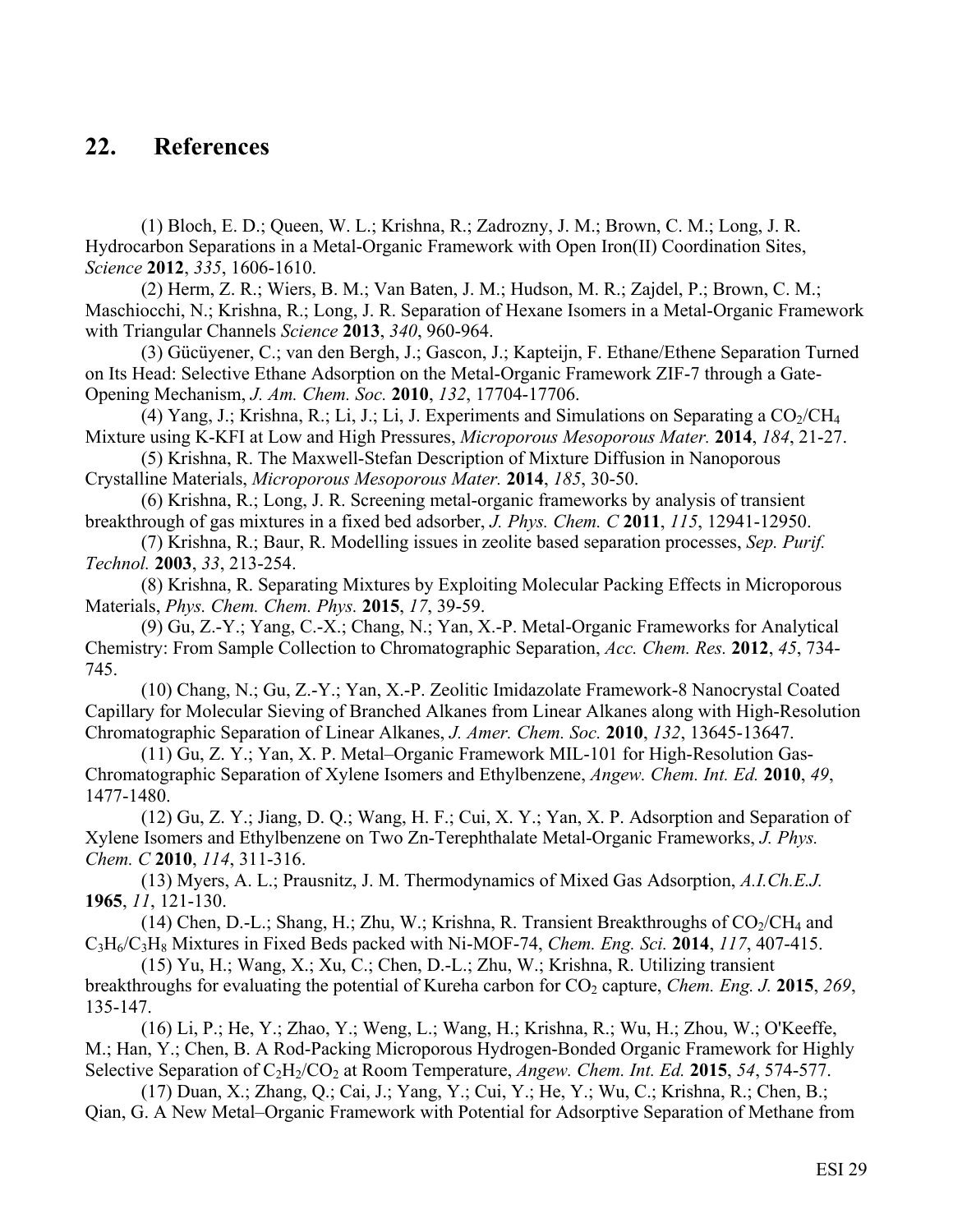Carbon Dioxide, Acetylene, Ethylene, and Ethane Established by Simulated Breakthrough Experiments, *J. Mater. Chem. A* **2014**, *2*, 2628-2633.

 (18) He, Y.; Krishna, R.; Chen, B. Metal-Organic Frameworks with Potential for Energy-Efficient Adsorptive Separation of Light Hydrocarbons, *Energy Environ. Sci.* **2012**, *5*, 9107-9120.

 (19) Kong, G. Q.; Han, Z. D.; He, Y.; Qu, S.; Zhou, W.; Yildirim, T.; Krishna, R.; Zou, C.; Wu, C. D.; Chen, B. Expanded Organic Building Units for the Construction of Highly Porous Metal-Organic Frameworks, *Chem. Eur. J.* **2013**, *19*, 14886-14894.

 (20) Duan, J.; Jin, W.; Krishna, R. Natural Gas Purification Using a Porous Coordination Polymer with Water and Chemical Stability, *Inorg. Chem.* **2015**, *54*, 4279-4284.

 (21) Xia, T.; Cai, J.; Wang, H.; Duan, X.; Cui, Y.; Yang, Y.; Qian, G. Microporous Metal-Organic Frameworks with Suitable Pore Spaces for Acetylene Storage and Purification, *Microporous Mesoporous Mater.* **2015**, *XXX*, XXX-XXX. http://dx.doi.org/doi:10.1016/j.micromeso.2015.05.036.

 (22) Liu, J.; Strachan, D. M.; Thallapally, P. K. Enhanced noble gas adsorption in Ag@MOF-74Ni, *Chem. Commun.* **2014**, *50*, 466-468.

 (23) Liu, J.; Thallapally, P. K.; Strachan, D. Metal−Organic Frameworks for Removal of Xe and Kr from Nuclear Fuel Reprocessing Plants, *Langmuir* **2012**, *28*, 11584-11589.

 (24) Gurdal, Y.; Keskin, S. Atomically Detailed Modeling of Metal Organic Frameworks for Adsorption, Diffusion, and Separation of Noble Gas Mixtures, *Ind. Eng. Chem. Res.* **2012**, *51*, 7373- 8382.

 (25) Chen, X.; Plonka, A. M.; Banerjee, D.; Krishna, R.; Schaef, H. T.; Ghose, D.; Thallapally, P. K.; Parise, J. B. Direct Observation of Xe and Kr Adsorption in a Xe-selective Microporous Metal Organic Framework, *J. Am. Chem. Soc.* **2015**, *XX*, XXX-XXX. http://dx.doi.org/doi:10.1021/jacs.5b02556.

 (26) Wang, H.; Yao, K.; Zhang, Z.; Jagiello, J.; Gong, Q.; Han, Y.; Li, J. The First Example of Commensurate Adsorption of Atomic Gas in a MOF and Effective Separation of Xenon from Other Noble Gases, *Chem. Sci.* **2014**, *5*, 620-624.

 (27) Mason, J. A.; Sumida, K.; Herm, Z. R.; Krishna, R.; Long, J. R. Evaluating Metal-Organic Frameworks for Post-Combustion Carbon Dioxide Capture via Temperature Swing Adsorption, *Energy Environ. Sci.* **2011**, *4*, 3030-3040.

 (28) Dietzel, P. D. C.; Besikiotis, V.; Blom, R. Application of metal–organic frameworks with coordinatively unsaturated metal sites in storage and separation of methane and carbon dioxide, *J. Mater. Chem.* **2009**, *19*, 7362-7370.

 (29) Krishna, R.; van Baten, J. M. Investigating the Relative Influences of Molecular Dimensions and Binding Energies on Diffusivities of Guest Species Inside Nanoporous Crystalline Materials *J. Phys. Chem. C* **2012**, *116*, 23556-23568.

 (30) Belmabkhout, Y.; Pirngruber, G.; Jolimaitre, E.; Methivier, A. A complete experimental approach for synthesis gas separation studies using static gravimetric and column breakthrough experiments, *Adsorption* **2007**, *13*, 341-349.

 (31) Hudson, M. R.; Murray, L.; Mason, J. A.; Fickel, D. W.; Lobo, R. F.; Queen, W. L.; Brown, C. M. Unconventional and Highly Selective CO<sub>2</sub> Adsorption in Zeolite SSZ-13, *J. Am. Chem. Soc.* **2012**, *134*, 1970-1973.

 (32) Xiang, S. C.; He, Y.; Zhang, Z.; Wu, H.; Zhou, W.; Krishna, R.; Chen, B. Microporous Metal-Organic Framework with Potential for Carbon Dioxide Capture at Ambient Conditions, *Nat. Commun.* **2012**, *3*, 954. http://dx.doi.org/doi:10.1038/ncomms1956.

 (33) Yang, S.; Sun, J.; Ramirez-Cuesta, A. J.; Callear, S. K.; David, W. I. F.; Anderson, D. P.; Newby, R.; Blake, A. J.; Parker, J. E.; Tang, C. C.; Schröder, M. Selectivity and direct visualization of carbon dioxide and sulfur dioxide in a decorated porous host, *Nature Chemistry* **2012**, *4*, 887-894.

(34) Krishna, R. Adsorptive separation of  $CO_2/CH_4/CO$  gas mixtures at high pressures, *Microporous Mesoporous Mater.* **2012**, *156*, 217-223.

 (35) Wu, H.; Yao, K.; Zhu, Y.; Li, B.; Shi, Z.; Krishna, R.; Li, J. Cu-TDPAT, an *rht*-type Dual-Functional Metal–Organic Framework Offering Significant Potential for Use in  $H_2$  and Natural Gas Purification Processes Operating at High Pressures, *J. Phys. Chem. C* **2012**, *116*, 16609-16618.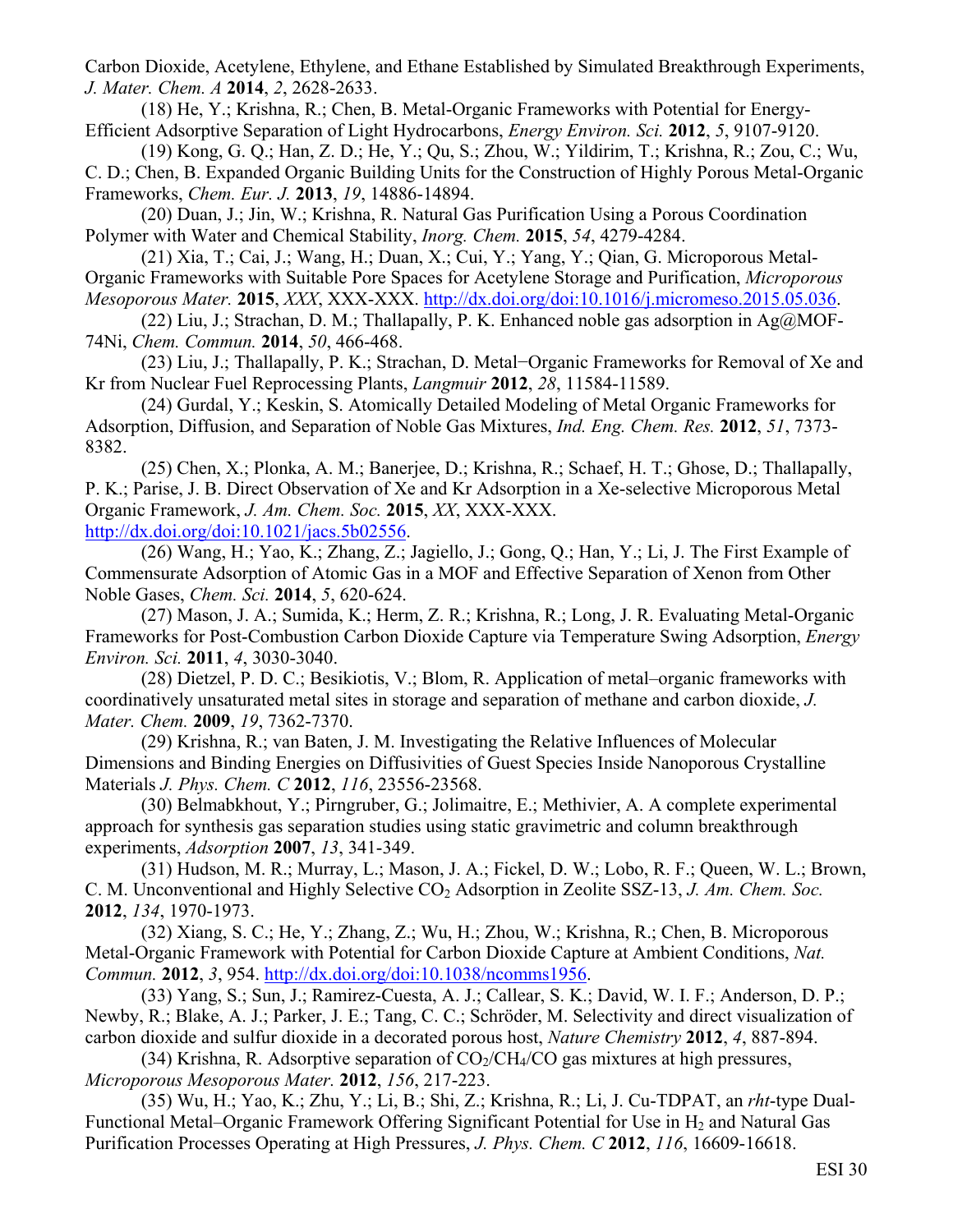(36) Chavan, S.; Bonino, F.; Valenzano, L.; Civalleri, B.; Lamberti, C.; Acerbi, N.; Cavka, J. H.; Leistner, M.; Bordiga, S. Fundamental Aspects of H2S Adsorption on CPO-27-Ni, *J. Phys. Chem. C* **2013**, *117*, 15615-15622.

 (37) Vaesen, S.; Guillerm, V.; Yang, Q.; Wiersum, A. D.; Marszalek, B.; Gil, B.; Vimont, A.; Daturi, M.; Devic, T.; Llewellyn, P. L.; Serre, C.; Maurin, G.; De Weireld, G. A robust aminofunctionalized titanium(IV) based MOF for improved separation of acid gases, *Chem. Commun.* **2013**, *49*, 10082-10084.

 (38) Agueda, V. I.; Delgado, J. A.; Uguina, M. A.; Brea, P.; Spjelkavik, A. I.; Blom, R.; Grande, C. Adsorption and diffusion of  $H_2$ , N<sub>2</sub>, CO, CH<sub>4</sub> and CO<sub>2</sub> in UTSA-16 metal-organic framework extrudates, *Chem. Eng. Sci.* **2015**, *124*, 159-169.

 (39) Moellmer, J.; Moeller, A.; Dreisbach, F.; Glaeser, R.; Staudt, R. High pressure adsorption of hydrogen, nitrogen, carbon dioxide and methane on the metal–organic framework HKUST-1, *Microporous Mesoporous Mater.* **2011**, *138*, 140-148.

 (40) Banu, A. M.; Friedrich, D.; Brandani, S.; Düren, T. A Multiscale Study of MOFs as Adsorbents in H2 PSA Purification, *Ind. Eng. Chem. Res.* **2013**, *52*, 9946-9957.

 (41) Silva, B.; Salomon, I.; Ribeiro, A. M.; Chang, J. S.; Loureiro, J. M.; Rodrigues, A. E. H2 purification by Pressure Swing Adsorption using CuBTC, *Sep. Purif. Technol.* **2013**, *118*, 744-756.

 (42) Majlan, E. H.; Daud, W. R. W.; Iyuke, S. E.; Mohamad, A. B.; Kadhum, A. H.; Mohammad, A. W.; Takriff, M. S.; Bahaman, N. Hydrogen purification using compact pressure swing adsorption system for fuel cell, *Int. J. Hydrogen Energy* **2009**, *34*, 2771-2777.

 (43) Yang, S.; Ramirez-Cuesta, A. J.; Newby, R.; Garcia-Sakai, V.; Manuel, P.; Callear, S. K.; Campbell, S. I.; Tang, C. C.; Schröder, M. Supramolecular binding and separation of hydrocarbons within a functionalized porous metal–organic framework, *Nature Chemistry* **2014**, *7*, 121-129.

 (44) Hu, T.-L.; Wang, H.; Li, B.; Krishna, R.; Wu, H.; Zhou, W.; Zhao, Y.; Han, Y.; Wang, X.; Zhu, W.; Yao, Z.; Xiang, S. C.; Chen, B. A microporous metal-organic framework with dual functionalities for highly efficient removal of acetylene from ethylene/acetylene mixtures at room temperature, *Nat. Commun.* **2015**, *6*, 7328. http://dx.doi.org/doi:10.1038/ncomms8328.

 (45) Das, M. C.; Guo, Q.; He, Y.; Kim, J.; Zhao, C. G.; Hong, K.; Xiang, S.; Zhang, Z.; Thomas, K. M.; Krishna, R.; Chen, B. Interplay of Metalloligand and Organic Ligand to Tune Micropores within Isostructural Mixed-Metal Organic Frameworks (M'MOFs) for Their Highly Selective Separation of Chiral and Achiral Small Molecules, *J. Am. Chem. Soc.* **2012**, *134*, 8703-8710.

 (46) Geier, S. J.; Mason, J. A.; Bloch, E. D.; Queen, W. L.; Hudson, M. R.; Brown, C. M.; Long, J. R. Selective adsorption of ethylene over ethane and propylene over propane in the metal–organic frameworks M2(dobdc) (M = Mg, Mn, Fe, Co, Ni, Zn), *Chem. Sci.* **2013**, *4*, 2054-2061.

 (47) Li, B.; Zhang, Y.; Krishna, R.; Yao, K.; Han, Y.; Wu, Z.; Ma, D.; Shi, Z.; Pham, T.; Space, B.; Liu, J.; Thallapally, P. K.; Liu, J.; Chrzanowski, M.; Ma, S. Introduction of Π-Complexation into Porous Aromatic Framework for Highly Selective Adsorption of Ethylene over Ethane, *J. Am. Chem. Soc.* **2014**, *136*, 8654-8660.

 (48) Zhang, Y.; Li, B.; Krishna, R.; Wu, Z.; Ma, D.; Shi, Z.; Pham, T.; Forrest, K.; Space, B.; Ma, S. Highly Selective Adsorption of Ethylene over Ethane in a MOF Featuring the Combination of Open Metal Site and π-Complexation, *Chem. Commun.* **2015**, *51*, 2714-2717.

 (49) Farooq, S.; Rathor, M. N.; Hidajat, K. A Predictive Model for a Kinetically Controlled Pressure Swing Adsorption Separation Process, *Chem. Eng. Sci.* **1993**, *48*, 4129-4141.

 (50) Farooq, S. Sorption and Diffusion of Oxygen and Nitrogen in Molecular- Sieve RS-10, *Gas Sep. Purif.* **1995**, *9*, 205-212.

 (51) Rama Rao, V.; Farooq, S.; Krantz, W. B. Design of a Two-Step Pulsed Pressure-Swing Adsorption-Based Oxygen Concentrator, *A.I.Ch.E.J.* **2010**, *56*, 354-370.

 (52) Rama Rao, V. Adsorption based portable oxygen concentrator for personal medical applications, Ph.D. Dissertation, National University of Singapore, Singapore, 2011.

 (53) Farooq, S.; Ruthven, D. M.; Boniface, H. A. Numerical-Simulation of a Pressure Swing Adsorption Oxygen Unit, *Chem. Eng. Sci.* **1989**, *44*, 2809-2816.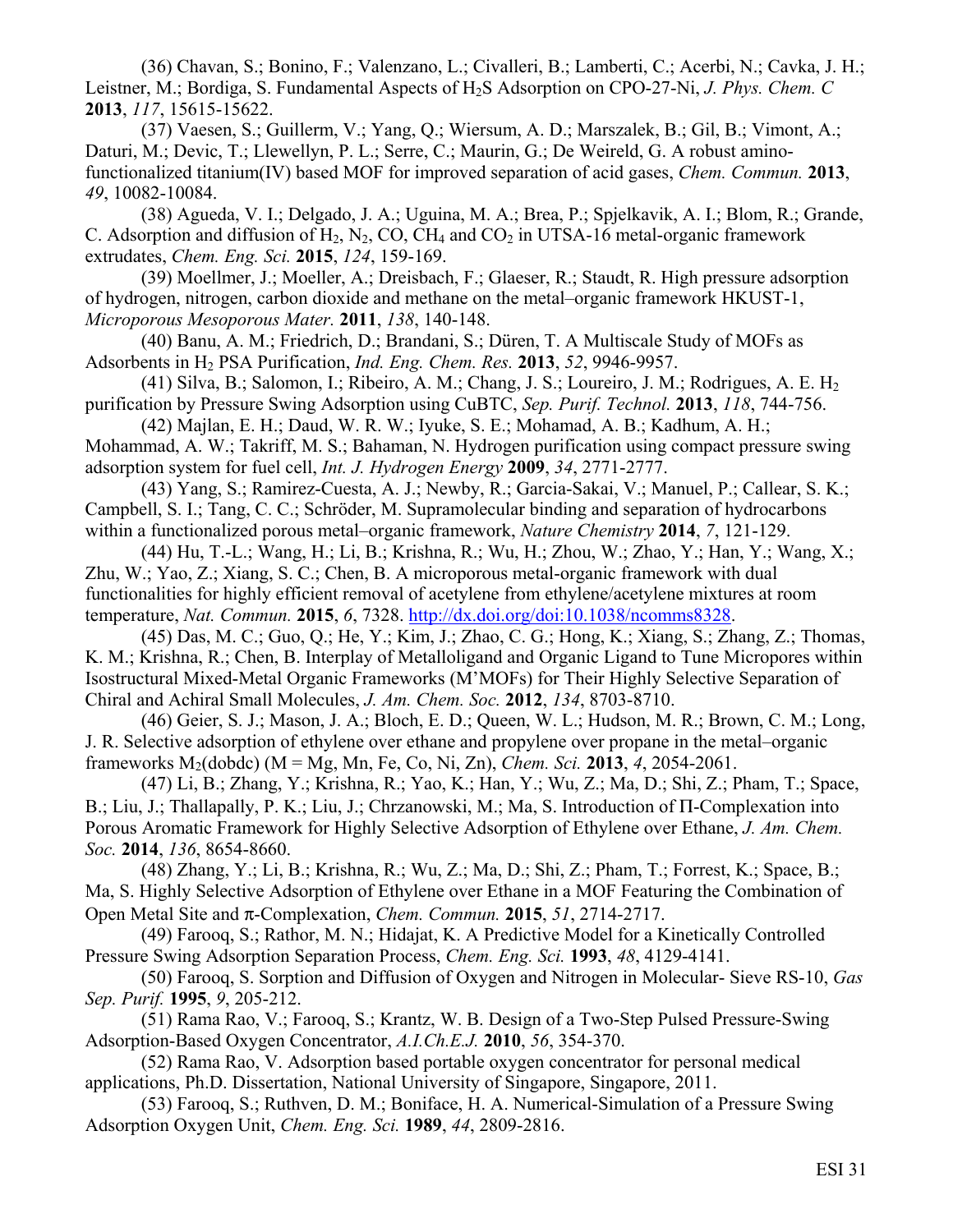(54) Bloch, E. D.; Murray, L.; Queen, W. L.; Chavan, S. M.; Maximoff, S. N.; Bigi, J. P.; Krishna, R.; Peterson, V. K.; Grandjean, F.; Long, G. J.; Smit, B.; Bordiga, S.; Brown, C. M.; Long, J. R. Selective Binding of  $O_2$  over  $N_2$  in a Redox-Active Metal-Organic Framework with Open Iron(II) Coordination Sites, *J. Am. Chem. Soc.* **2011**, *133*, 14814-14822.

 (55) Habgood, H. W. The Kinetics of Molecular Sieve Action. Sorption of Nitrogen-Methane Mixtures by Linde Molecular Sieve 4A, *Canad. J. Chem.* **1958**, *36*, 1384-1397.

 (56) Torres-Knoop, A.; Krishna, R.; Dubbeldam, D. Separating Xylene Isomers by Commensurate Stacking of p-Xylene within Channels of MAF-X8, *Angew. Chem. Int. Ed.* **2014**, *53*, 7774-7778.

 (57) Minceva, M.; Rodrigues, A. E. Understanding and Revamping of Industrial Scale SMB Units for p-Xylene Separation, *A.I.Ch.E.J.* **2007**, *53*, 138-149.

 (58) Minceva, M.; Rodrigues, A. E. Adsorption of xylenes on Faujasite-type zeolite. Equilibrium and Kinetics in Batch Adsorber, *Chem. Eng. Res. Des.* **2004**, *82*, 667-681.

 (59) Mukherjee, S.; Joarder, B.; Desai, A. V.; Manna, B.; Krishna, R.; Ghosh, S. K. Exploiting Framework Flexibility of a Metal-Organic Framework for Selective Adsorption of Styrene over Ethylbenzene, *Inorg. Chem.* **2015**, *54*, 4403-4408.

 (60) Saccoccia, B.; Bohnsack, A. M.; Waggoner, N. W.; Cho, K. H.; Lee, J. S.; Hong, D.-Y.; Lynch, V. M.; Chang, J.-S.; Humphrey, S. M. Separation of p-Divinylbenzene by Selective Room-Temperature Adsorption Inside Mg-CUK-1 Prepared by Aqueous Microwave Synthesis, *Angew. Chem. Int. Ed.* **2015**, *54*, 5394-5398.

 (61) He, C.-T.; Tian, J. Y.; Liu, S. Y.; Ouyang, G.; Zhang, J.-P.; Chen, X. M. A porous coordination framework for highly sensitive and selective solid-phase microextraction of non-polar volatile organic compounds, *Chem. Sci.* **2013**, *4*, 351-356.

 (62) Maes, M.; Vermoortele, F.; Alaerts, L.; Couck, S.; Kirschhock, C. E. A.; Denayer, J. F. M.; De Vos, D. E. Separation of Styrene and Ethylbenzene on Metal-Organic Frameworks: Analogous Structures with Different Adsorption Mechanisms, *J. Am. Chem. Soc.* **2010**, *132*, 15277-15285.

 (63) Takahashi, A.; Yang, R. T. New Adsorbents for Purification: Selective Removal of Aromatics, *A.I.Ch.E.J.* **2002**, *48*, 1457-1468.

 (64) Ren, H.; Ben, T.; Wang, E.; Jing, X.; Xue, M.; Liu, B.; Cui, Y.; Qui, S.; Zhu, G. Targeted synthesis of a 3D porous aromatic framework for selective sorption of benzene, *Chem. Commun.* **2010**, *46*, 291-293.

 (65) Lin, J.-B.; Zhang, J.-P.; Zhang, W.-X.; Wei Xue, W.; Xue, D.-X.; Chen, X.-M. Porous Manganese(II) 3-(2-Pyridyl)-5-(4-Pyridyl)-1,2,4-Triazolate Frameworks: Rational Self-Assembly, Supramolecular Isomerism, Solid-State Transformation, and Sorption Properties, *Inorg. Chem.* **2009**, *46*, 6852-6660.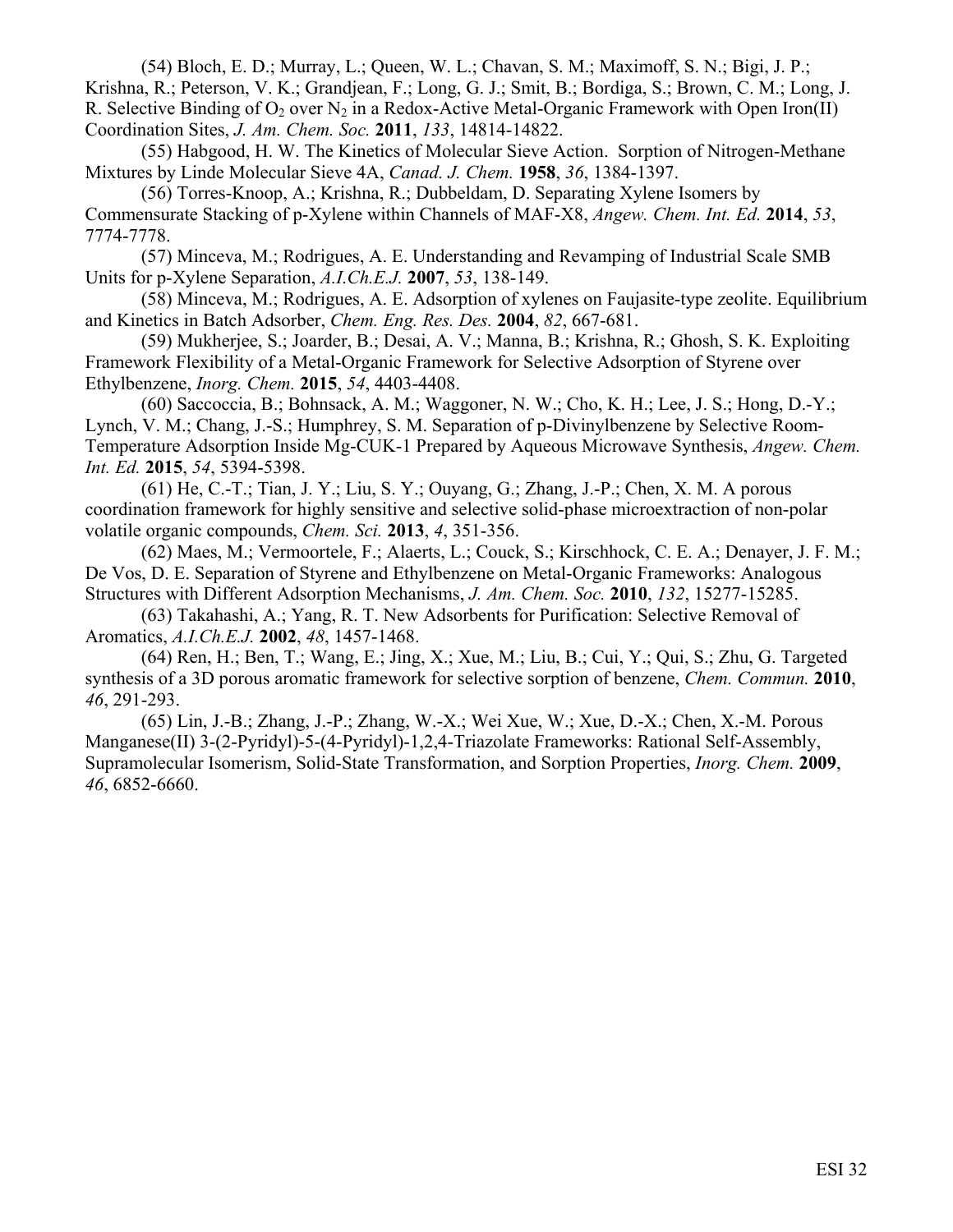#### **23. Caption for Figures**

Figure 1. Schematic of a packed bed adsorber.

Figure 2. Schematic of the breakthrough tube. The tube diameter is 4.65 mm, and tube length  $L = 100$ mm. The mass of adsorbent used in the bed is: NiMOF-74 = 576.1 mg, and Kureha carbon = 760 mg. The gas phase used in the experiments consisted of  $CO_2/CH_4/He$  mixtures. The gas phase compositions at the inlet were maintained at 25/25/50.The flow rate of He was maintained constant at 4 mL min-1 at STP conditions.

Figure 3. Experimental breakthroughs of Chen et al.<sup>14</sup> and Yu et al.<sup>15</sup> for  $CO<sub>2</sub>(1)/CH<sub>4</sub>(2)/He(3)$  mixtures in packed bed with NiMOF-74, and Kureha carbon at 298 K. The partial pressures at the inlet are  $p_1 = p_2$  $= 50$  kPa;  $p_3 = 100$  kPa. In (a) the *y*-axis represents the % CO<sub>2</sub> in the exit gas phase, excluding the presence of inert gas He. In (b) the *y*-axis represents the % CH4 in the exit gas phase, excluding the presence of inert gas He. As indicated for NiMOF-74, it is possible to produce CH<sub>4</sub> with 99% purity during the time interval between  $t_1$ , and  $t_2$ . (c) The  $CO_2$  captured is plotted against the dimensionless breakthrough time.

Figure 4. (a, b) Calculations using the Ideal Adsorbed Solution Theory (IAST) of (a) adsorption selectivity,  $S_{ads}$ , and (b) uptake capacity of  $C_2H_2$ , for separation of 50/50  $C_2H_2/CO_2$  mixture at 296 K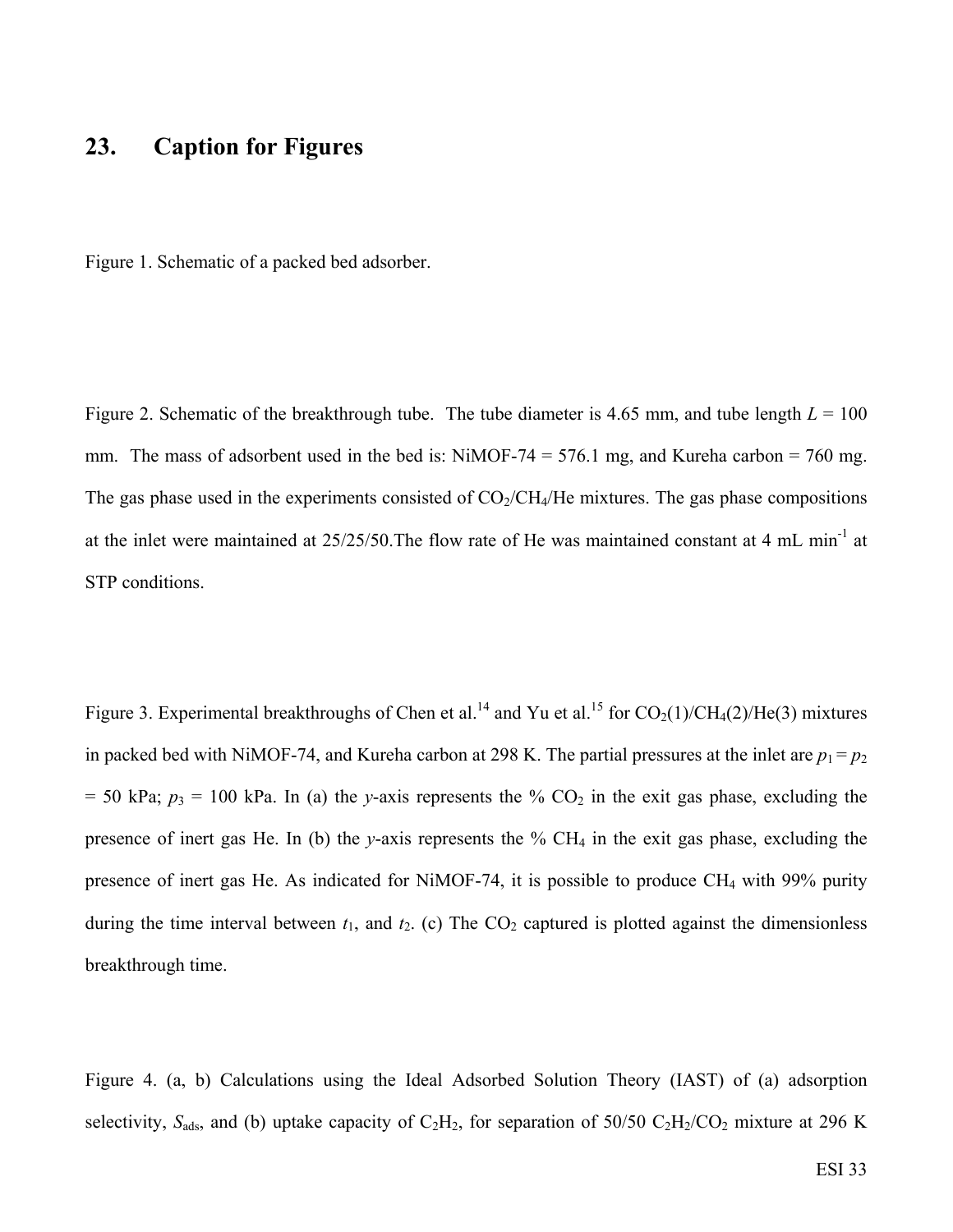using HOF-3, CuBTC, ZJU-60a, PCP-33, and Cu<sub>2</sub>TPTC-Me. (c) Comparison of %  $C_2H_2$  in the exit gas for beds packed with HOF-3, CuBTC, ZJU-60a, and PCP-33 plottted as a function of the dimensionless breakthrough time.

Figure 5. Comparison of  $\%$  CO<sub>2</sub> in the exit gas for fixed bed adsorber beds packed with different adsorbents, fed with 50/50 CO<sub>2</sub>/CH<sub>4</sub> mixture, operating at 298 K and (a)  $p_t = 100$  kPa, (b)  $p_t = 600$  kPa, (c)  $p_t = 2 \text{ MPa}$ .

Figure 6. Plots of the amount of  $CO_2$  captured during the time interval 0 -  $\tau_{break}$  as function of the dimensionless breakthrough time,  $\tau_{break}$ , for fixed bed adsorber beds packed with different adsorbents, fed with 50/50 CO<sub>2</sub>/CH<sub>4</sub> mixture, operating at 298 K and (a)  $p_t = 100$  kPa, (b)  $p_t = 600$  kPa, (c)  $p_t = 2$ MPa. (c) 100 kPa, and (b) 2 MPa.

Figure 7. Adsorption/desorption breakthrough characteristics of 3-component  $35.5/47/17.5$  H<sub>2</sub>/CO<sub>2</sub>/CH<sub>4</sub> mixture in adsorber packed with CuBTC at 303 K operating at a total pressure of 0.2 MPa. The desorption phase is initiated at time  $t = 6550$  s, the 3-component mixture is switched to pure H<sub>2</sub>. The experimental data of Silva et al.<sup>41</sup> (symbols) are compared with breakthrough simulations (continuous solid lines) assuming thermodynamic equilibrium, i.e. invoking Equation (10). The experimental conditions correspond to Run 5 of Silva et al<sup>41</sup>:  $L = 0.31$  m; voidage of bed,  $\varepsilon = 0.52$ ; interstitial gas velocity,  $v = 0.0305$  m/s. The isotherm data for CuBTC are from the Silva paper.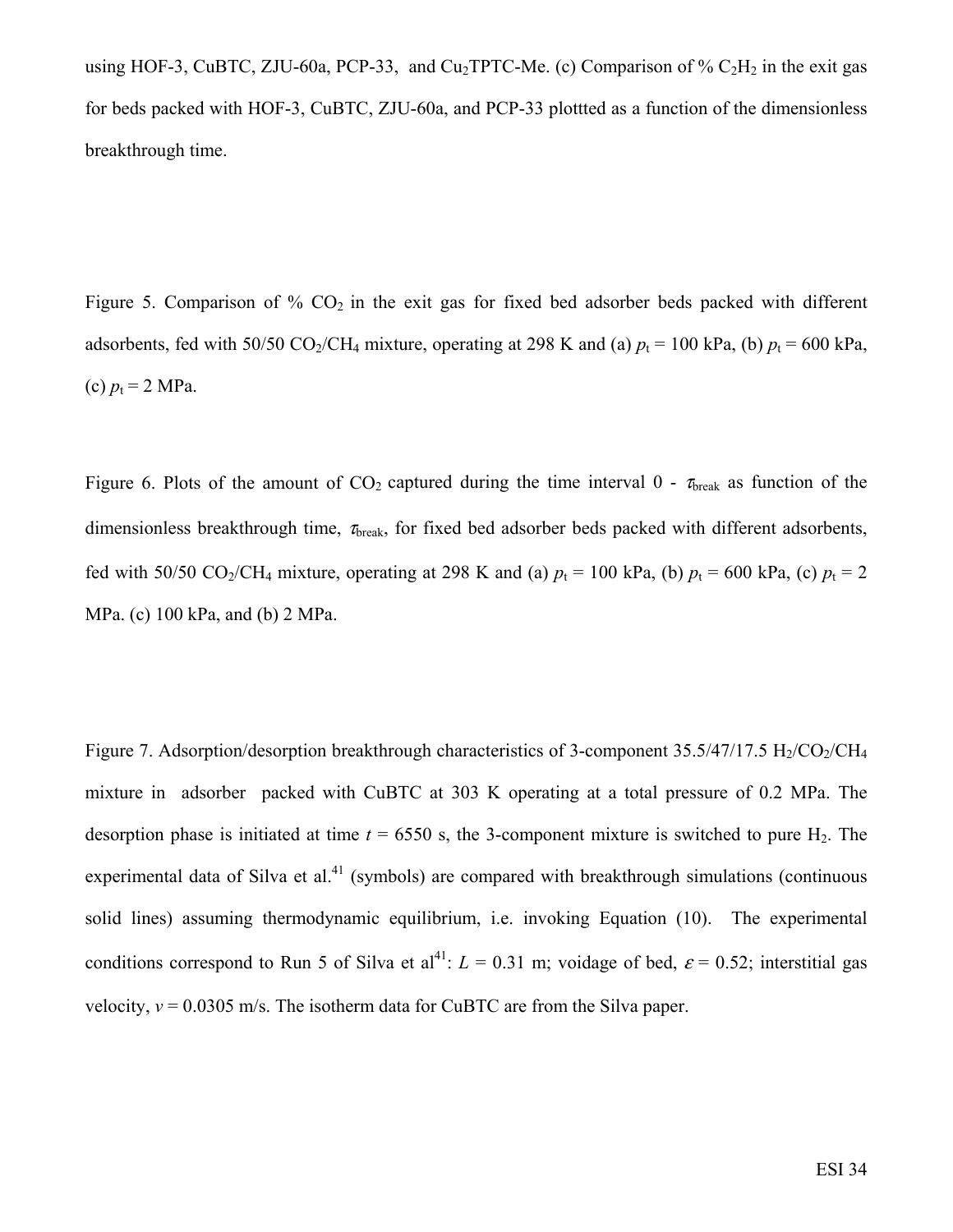Figure 8. (a) Ppm  $(CO_2 + CO)$  in outlet gas as a function of the dimensionless time for separation of 3component  $73/16/11$  H<sub>2</sub>/CO<sub>2</sub>/CO mixtures using five different adsorbent materials. (b) Plot of the amount of H<sub>2</sub> produced (< 10 ppm impurities) per L of material during the time interval 0 -  $\tau_{break}$  as function of the dimensionless breakthrough time,  $\tau_{break}$  for separation of 3-component 73/16/11  $H<sub>2</sub>/CO<sub>2</sub>/CO$  mixtures.

Figure 9.(a) Ppm  $CO<sub>2</sub>$  in outlet gas as a function of the dimensionless time for separation of binary 50/50  $CO<sub>2</sub>/CO$  mixtures using five different adsorbent materials. (b) Plots of the amount of  $CO<sub>2</sub>$ captured (< 500 ppm impurities) per L of material during the time interval 0 -  $\tau_{break}$  as function of the dimensionless breakthrough time,  $\tau_{\text{break}}$ .

Figure 10. (a) IAST calculations of the adsorption selectivity,  $S_{ads}$ , of 50/50 C<sub>2</sub>H<sub>2</sub>/C<sub>2</sub>H<sub>4</sub> mixtures using four different MOFs. (b)  $C_2H_2$  uptake capacity of 50/50  $C_2H_2/C_2H_4$  mixtures. (c) Comparison of %  $C_2H_2$ in the exit gas from adsorber beds. (d) Plot of the amount of  $C_2H_2$  captured during the time interval 0 - $\tau_{break}$  as function of the dimensionless breakthrough time,  $\tau_{break}$ .

Figure 11. (a, b) IAST calculations of (a) adsorption selectivity,  $S_{ads}$ , and (b)  $C_3H_6$  uptake capacity in 50/50  $C_2H_4/C_2H_6$  mixtures at 318 K using six different M-MOF-74 with M = Fe, Co, Ni, Zn, and Mn. (c) Comparison of  $C_2H_4$  in the exit gas from adsorber beds. (d) Plot of the amount of  $C_2H_4$  captured during the time interval 0 -  $\tau_{break}$  as function of the dimensionless breakthrough time,  $\tau_{break}$ .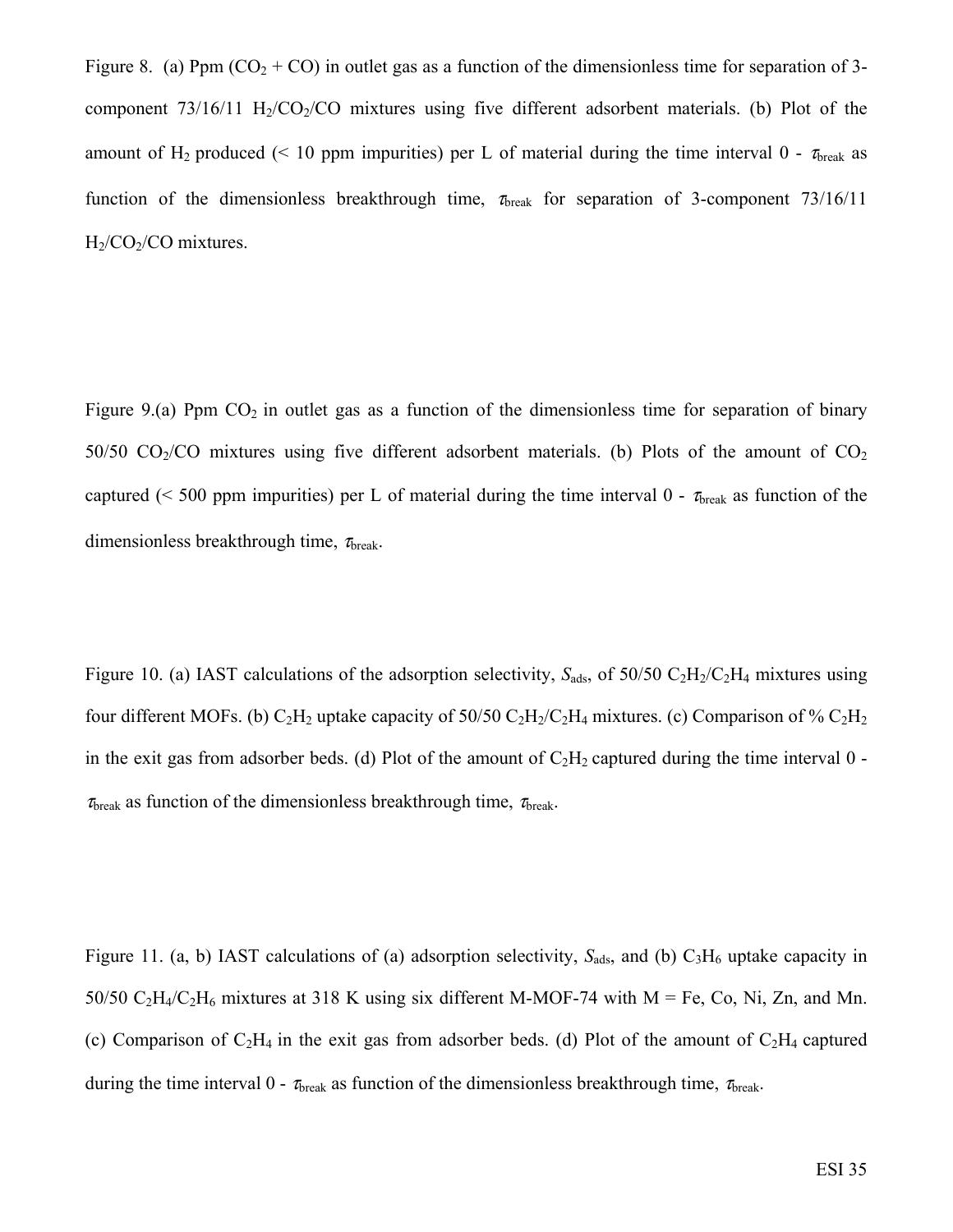Figure 12. (a, b) IAST calculations of (a) adsorption selectivity,  $S_{ads}$ , and (b)  $C_3H_6$  uptake capacity in 50/50  $C_3H_6/C_3H_8$  mixtures at 318 K using six different M-MOF-74 with M = Fe, Co, Ni, Zn, and Mn. (c) Comparison of %  $C_3H_6$  in the exit gas from adsorber beds. (d) Plot of the amount of  $C_3H_6$  captured during the time interval 0 -  $\tau_{break}$  as function of the dimensionless breakthrough time,  $\tau_{break}$ .

Figure 13. Isosteric heat of adsorption of  $(a, b)$  C<sub>2</sub>H<sub>4</sub>, and  $(c)$  C<sub>3</sub>H<sub>6</sub> in a variety of MOFs.

Figure 14. Transient breakthrough characteristics, with inclusion of diffusional limitations, for 5 component nC6/2MP/3MP/22DMB/23DMB mixture in a fixed bed adsorber packed with (a)  $Fe<sub>2</sub>(BDP)<sub>3</sub>$ , (b) ZIF-77, and (c) MFI zeolite a total pressure of 100 kPa and 433 K. The partial pressures of the components in the bulk gas phase operating at the inlet are  $p_1 = p_2 = p_3 = p_4 = p_5 = 20$  kPa.

Figure 15. Molecular structures of benzene and cyclohexane. Also indicated are the boiling points and freezing points.

Figure 16. Transient breakthrough characteristics, for benzene/cyclohexane mixtures in fixed bed adsorbers packed with (a) AgY zeolite operating at 393 K, (b) PAF-2 operating at 298 K, and (c) MnTriazolate operating at 298 K. The total pressure is 100 kPa.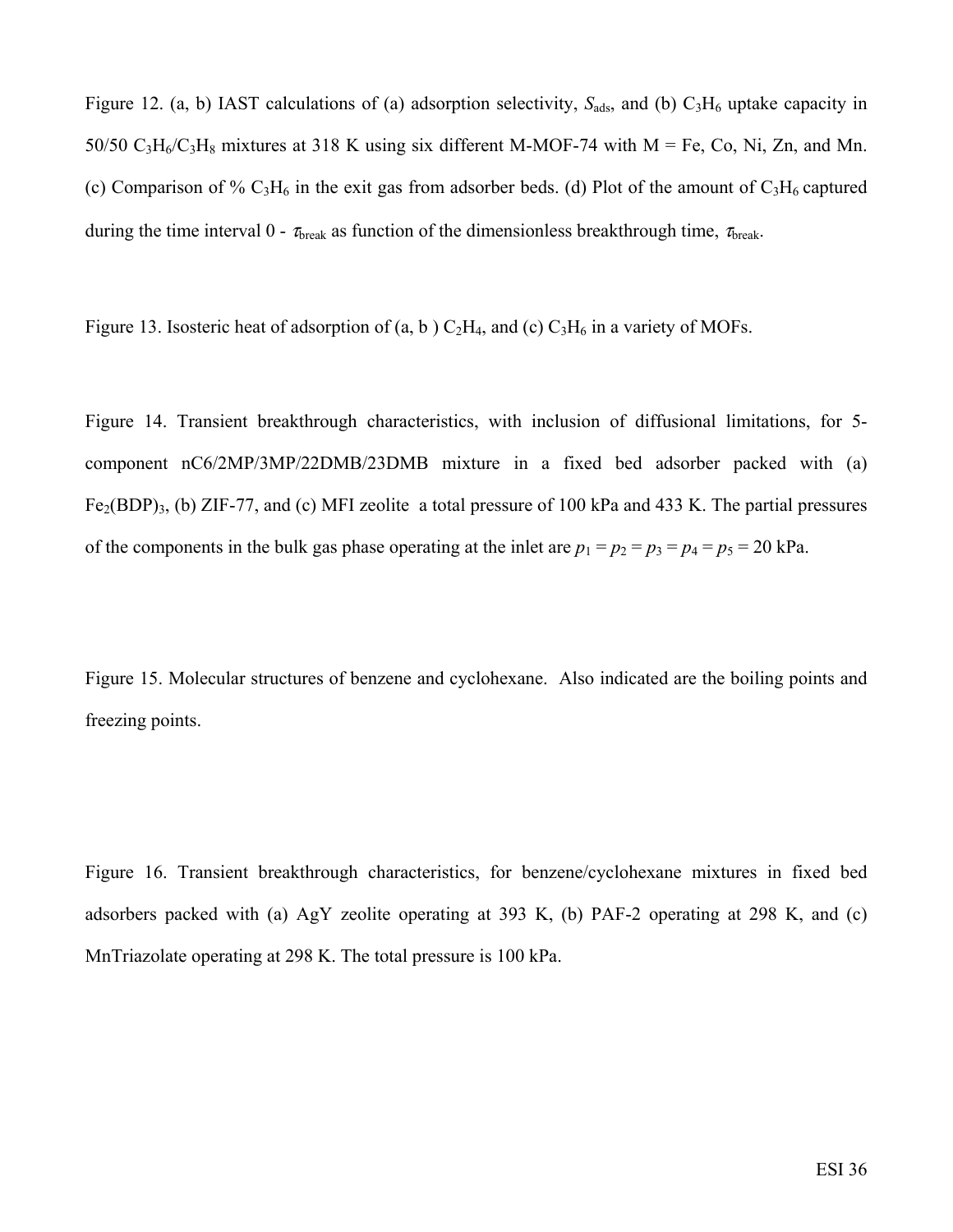## Fixed bed adsorber



*L/v* = Characteristic time of contact between gas and liquid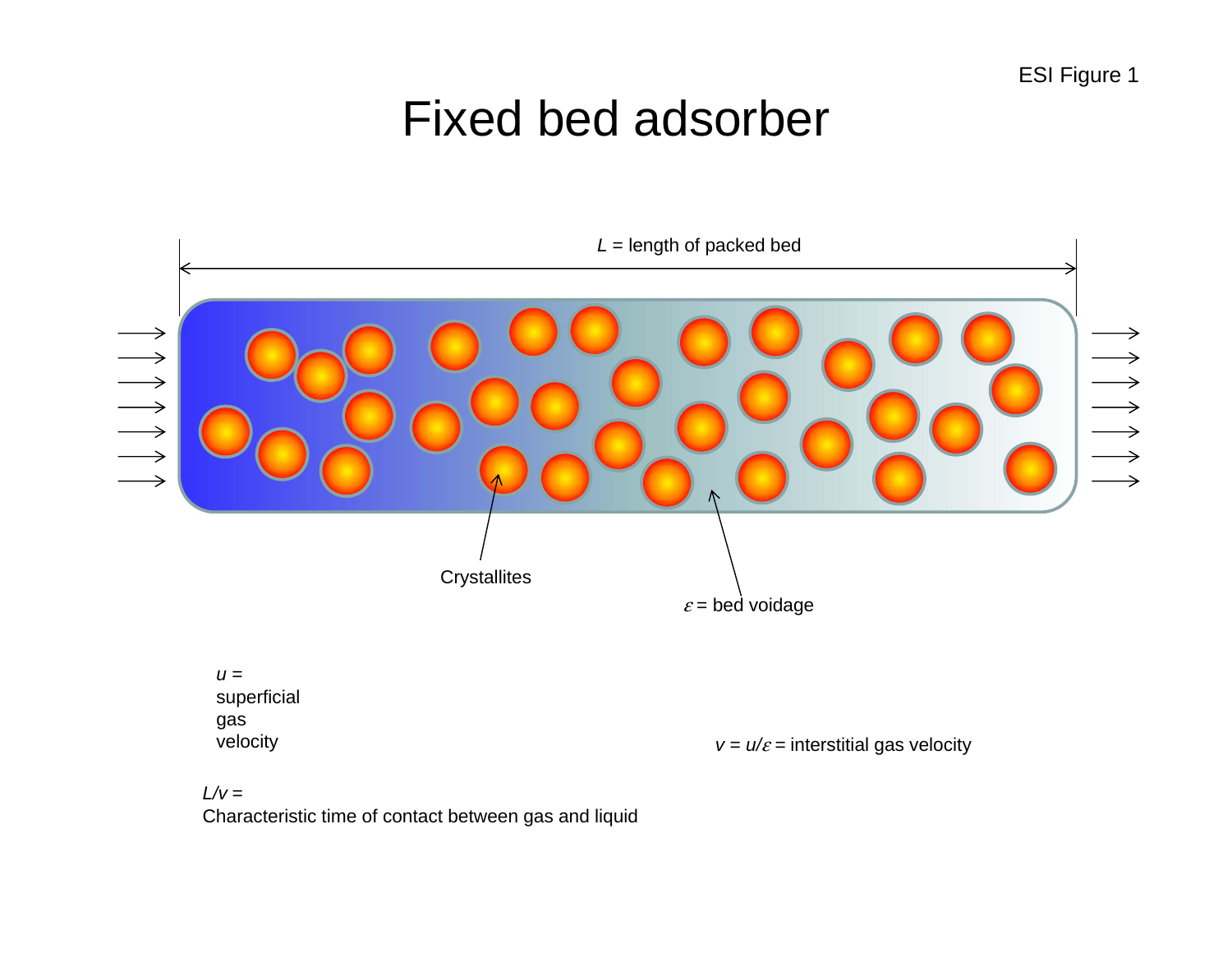## Breakthrough apparatus



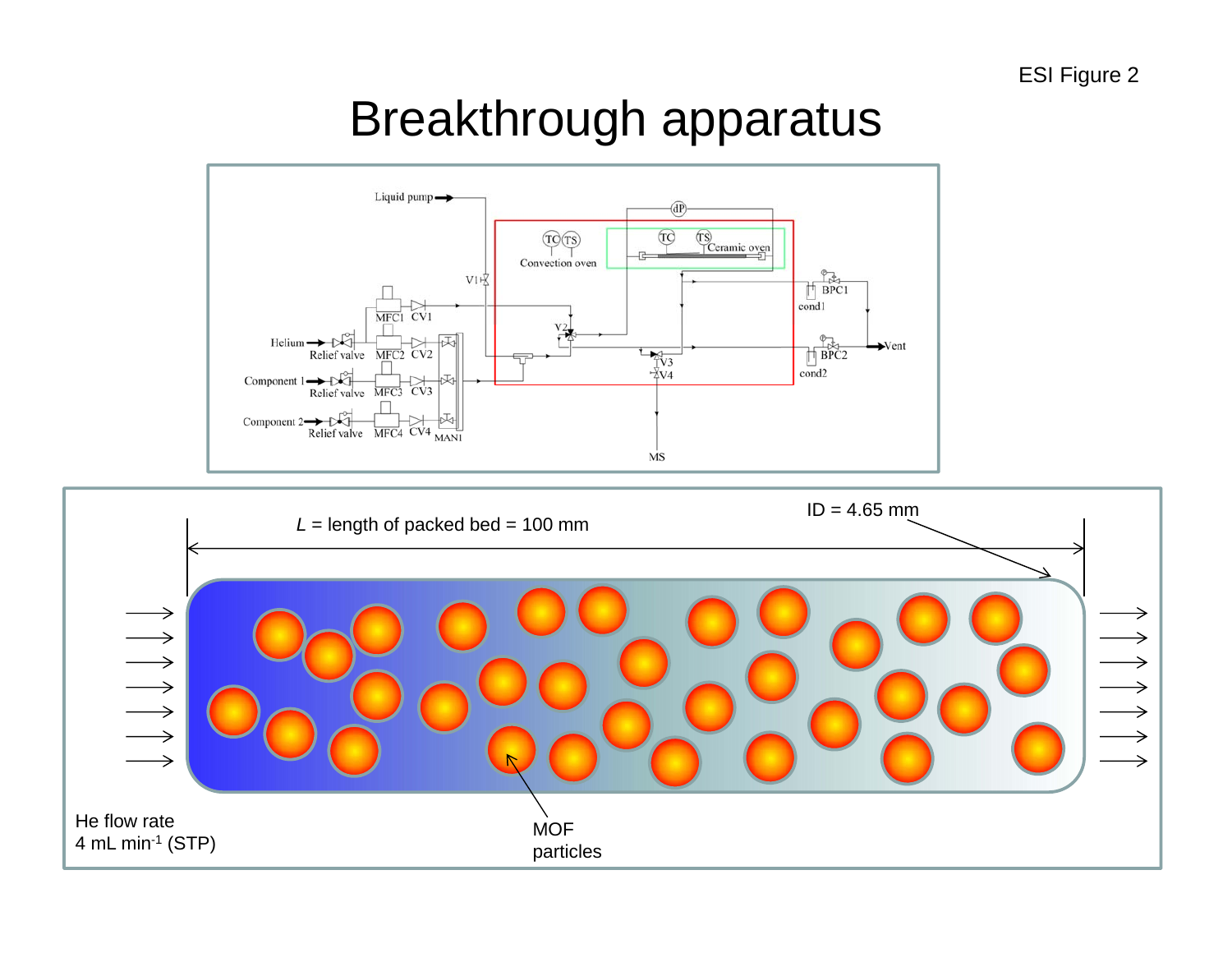## Breakthrough experiments

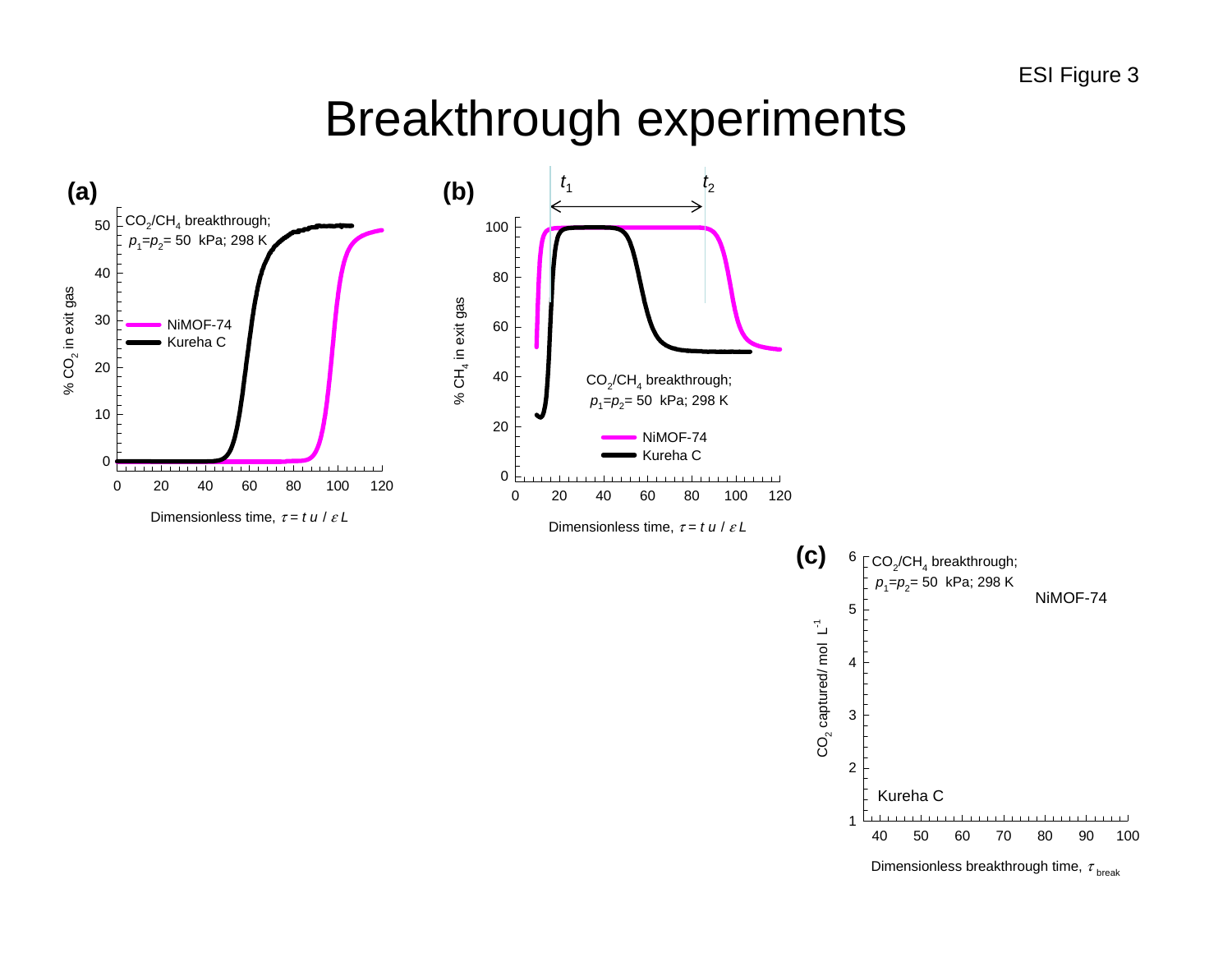ESI Figure 4

#### $C_2H_2'CO_2$  adsorption selectivity,  $S_{ads}$ C2H2/CO2 adsorption selectivity, *S*ads 20 HOF-315 **CuBTC** ZJU-60a PCP-33 10 Cu2TPTC-Me5IAST calculations; 296 K;  $C_2H_2/CO_2$  equimolar mixture; 0 20 40 60 80 100

**(a)**

Total gas pressure,  $\rho_{_{\rm t}}$ / kPa



 $\rm C_2H_2/CO_2$  separations: comparisons including  ${\rm Cu_2}$ TPTC-Me $^-$ 



Dimensionless time, τ <sup>=</sup>*t u* / <sup>ε</sup> *L*

Total gas pressure, *p*<sub>t</sub>/ kPa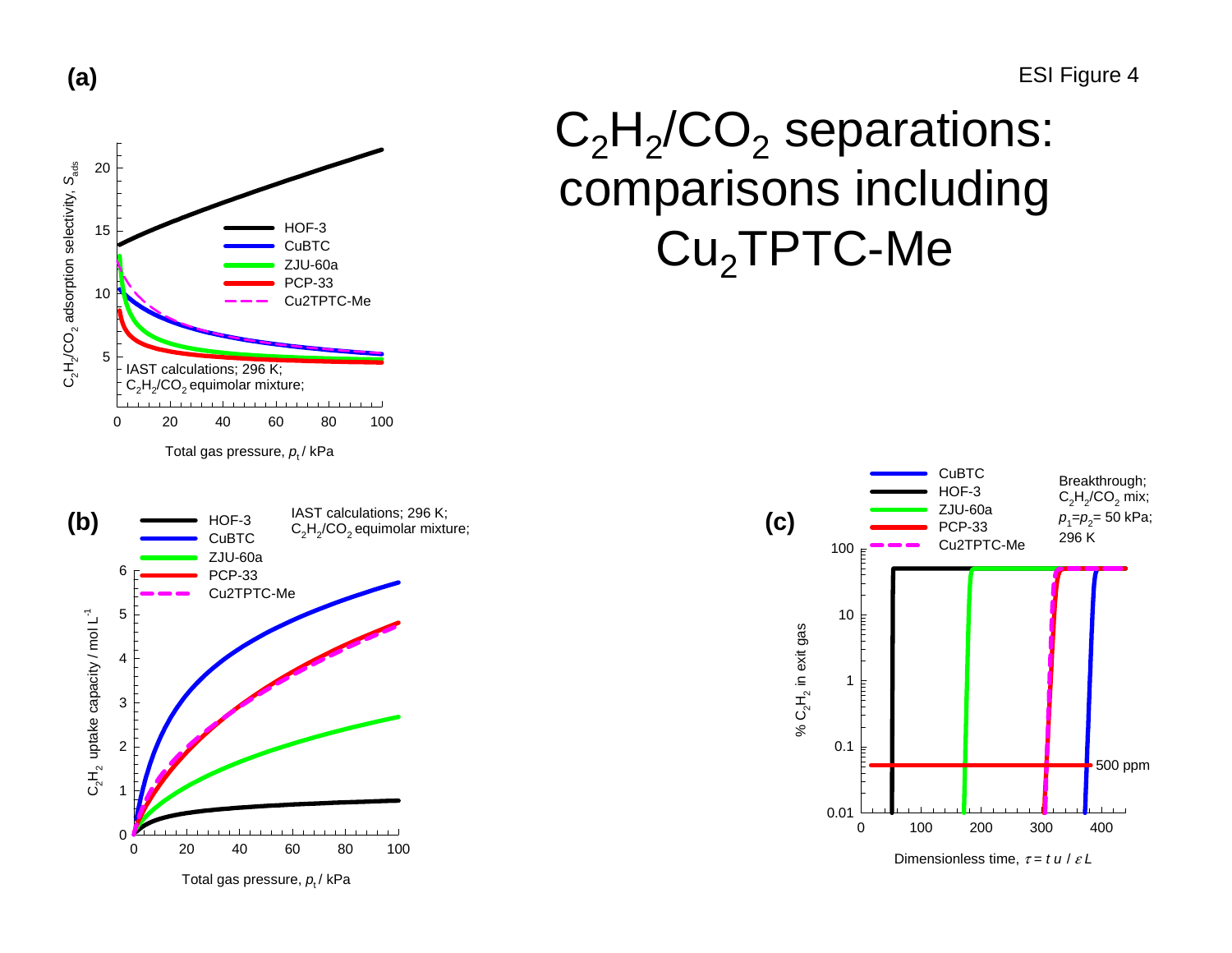





## $CO_2$ /CH<sub>4</sub> separations at three different pressures

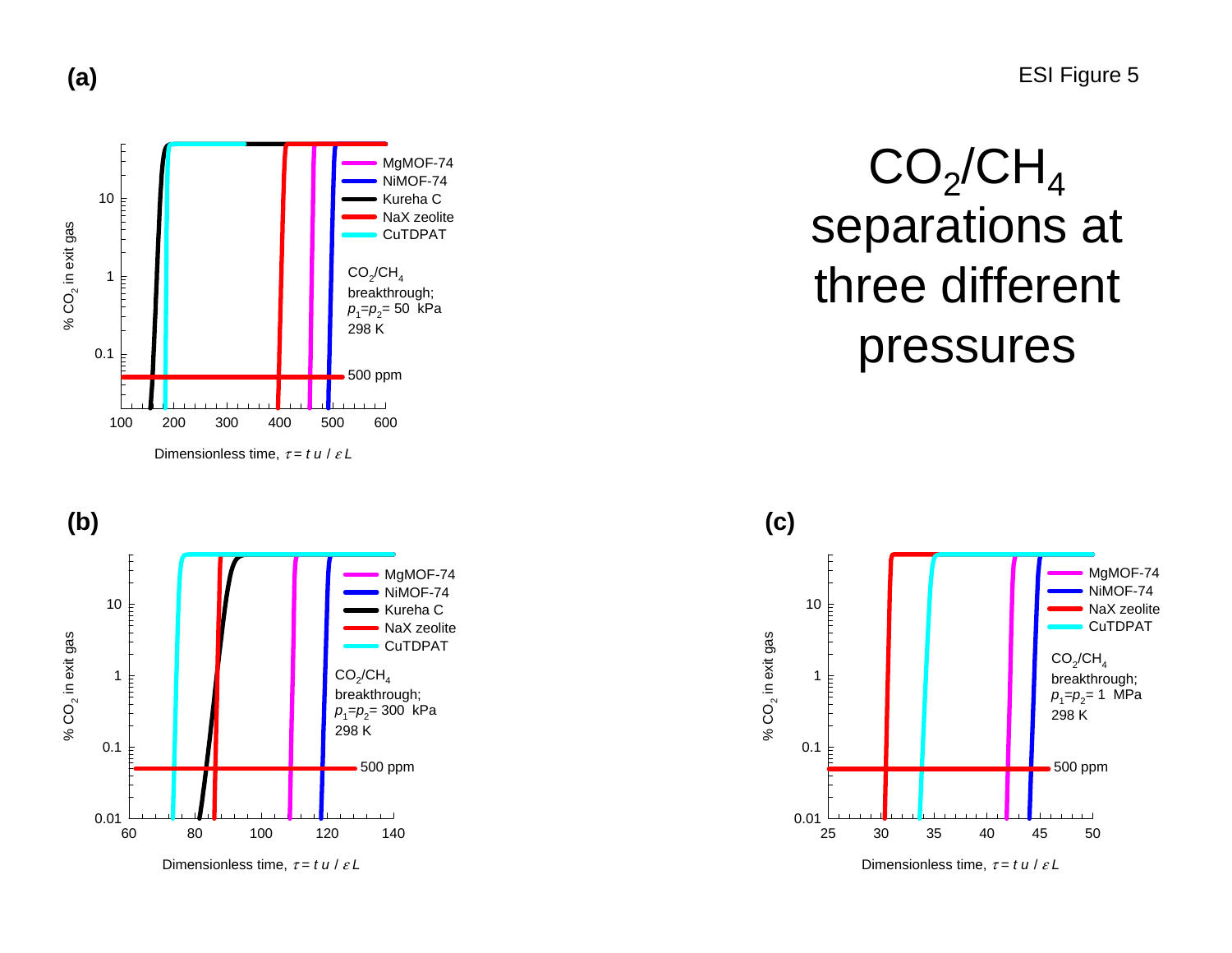

Dimensionless breakthrough time,  $\tau_{_{\text{break}}}$ 

 $\mathsf{CO_2/CH}_4$ separations at three different pressures



Dimensionless breakthrough time,  $\tau_{\textrm{\scriptsize break}}$ 

ESI Figure 6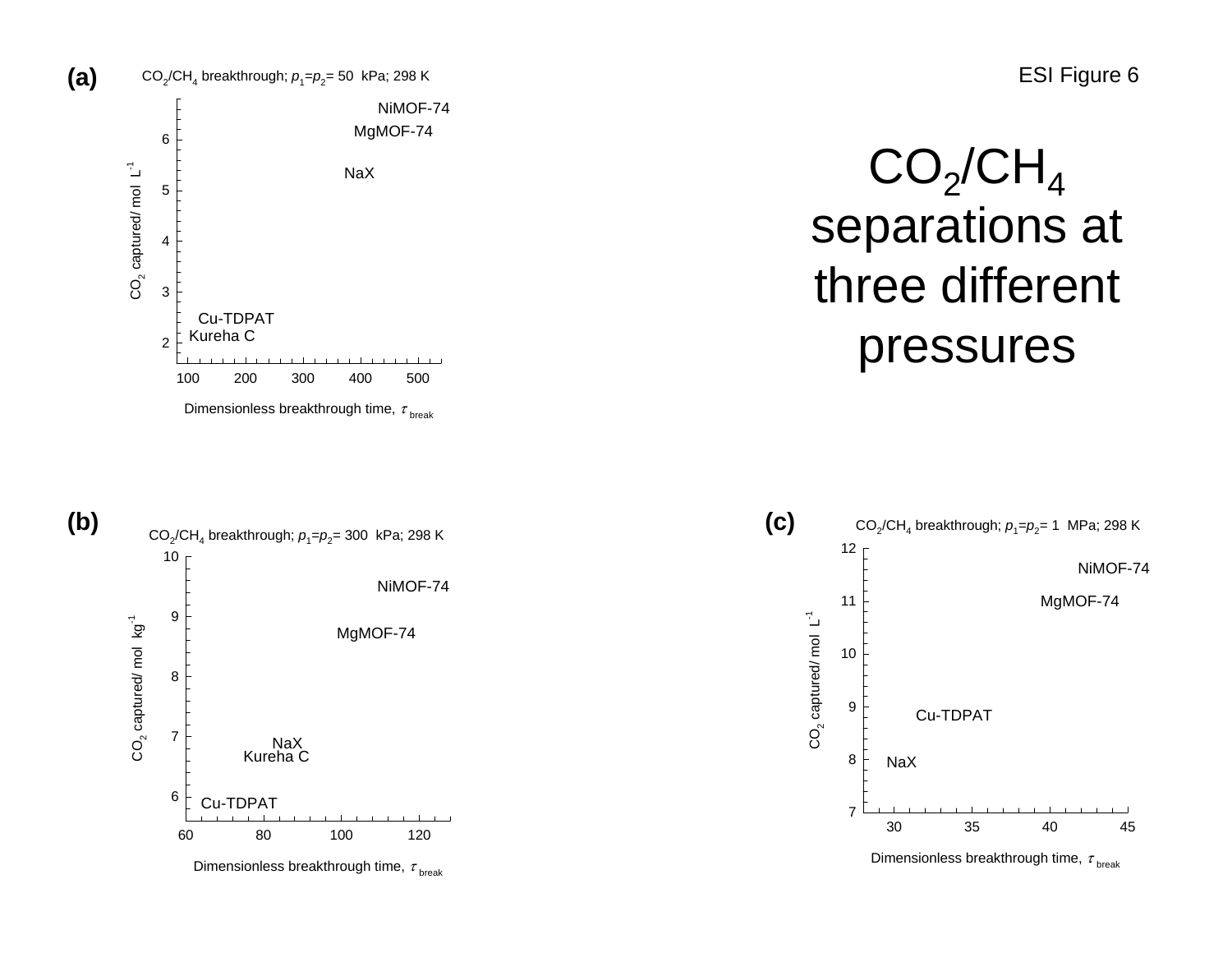## Breakthrough  ${\sf H}_2$  purification CuBTC



time, *t* /s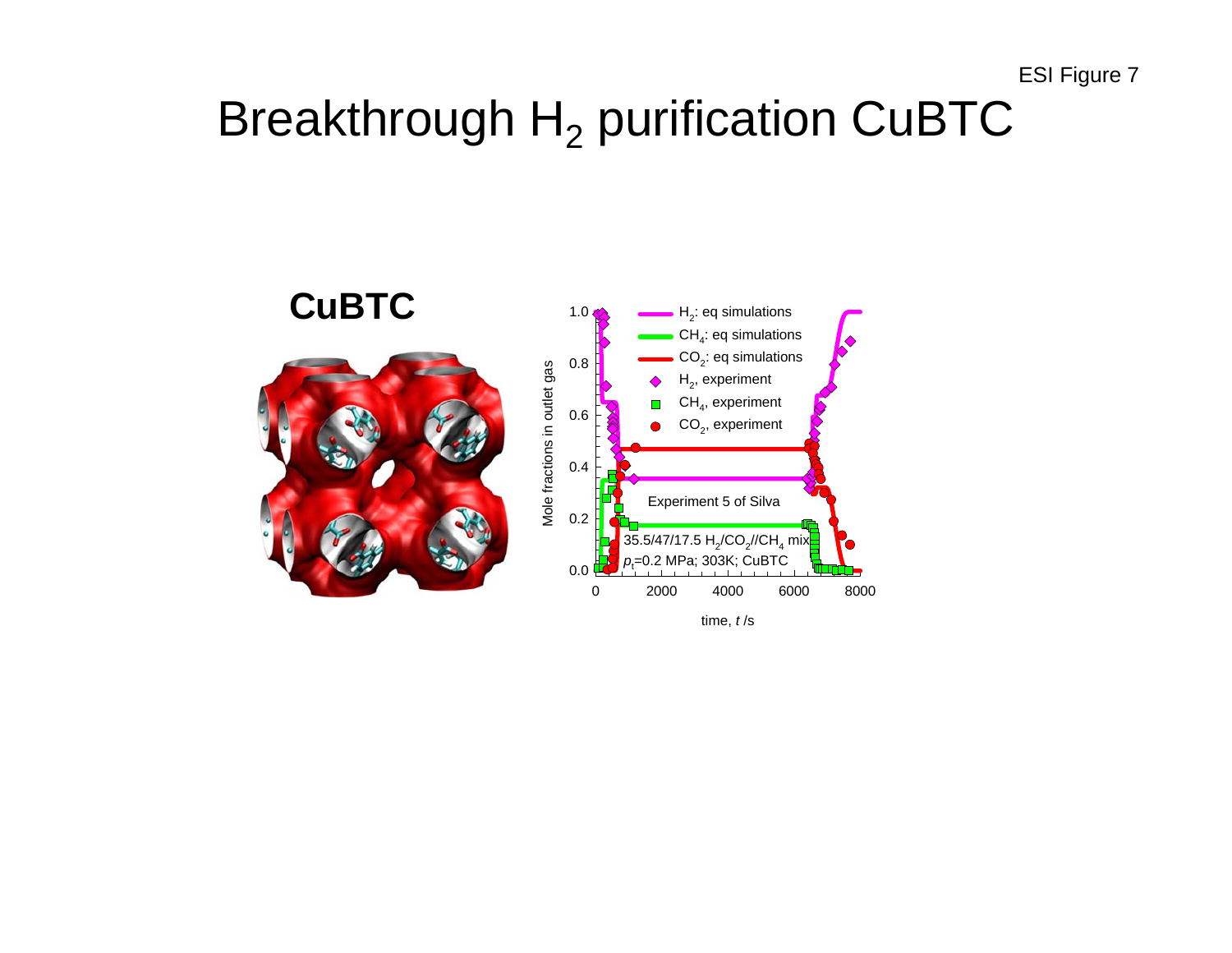ESI Figure 8

## Fuel-cell grade  ${\sf H_2}$  production

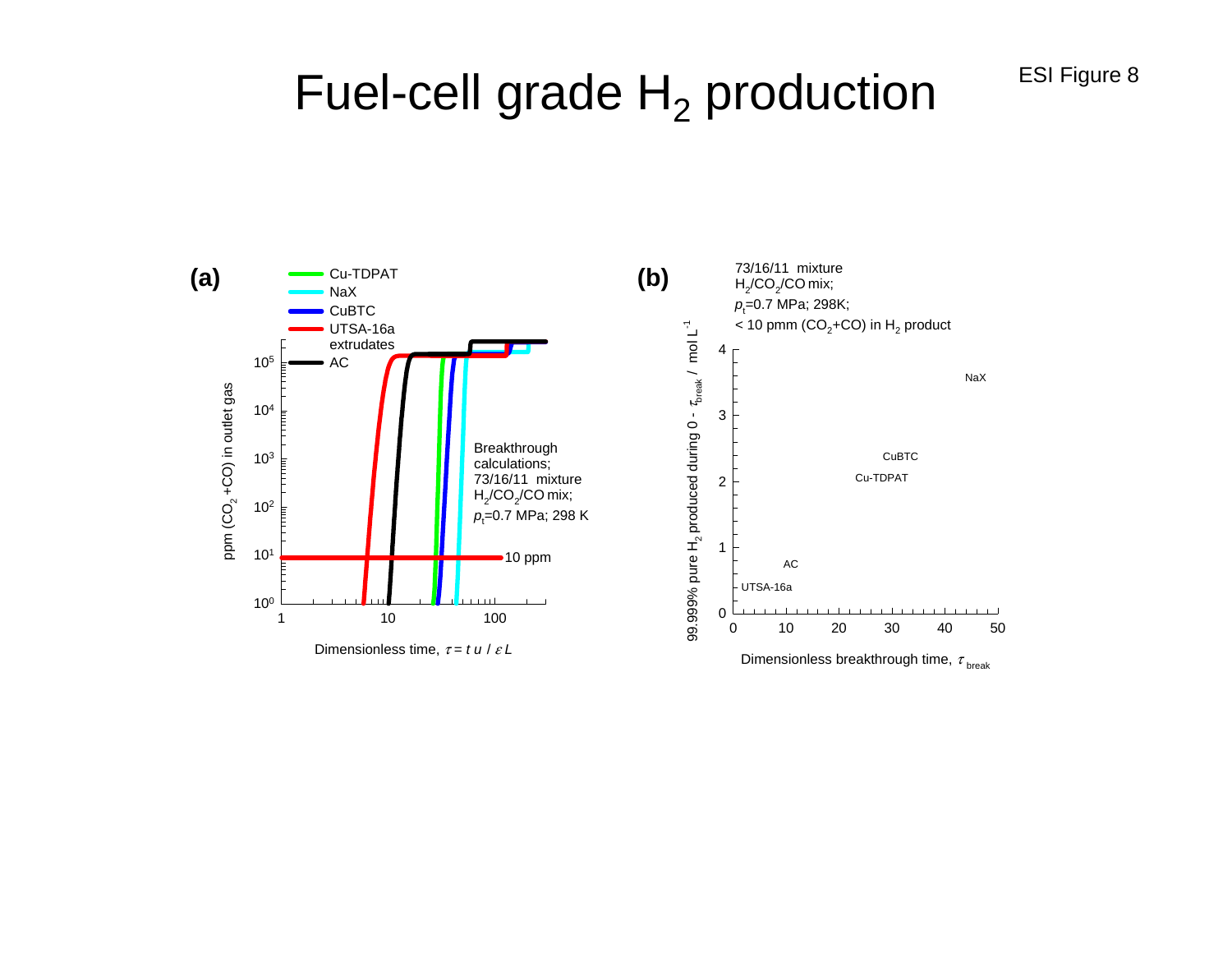## $\mathrm{CO}_2\mathrm{/CO}$  mixture separations

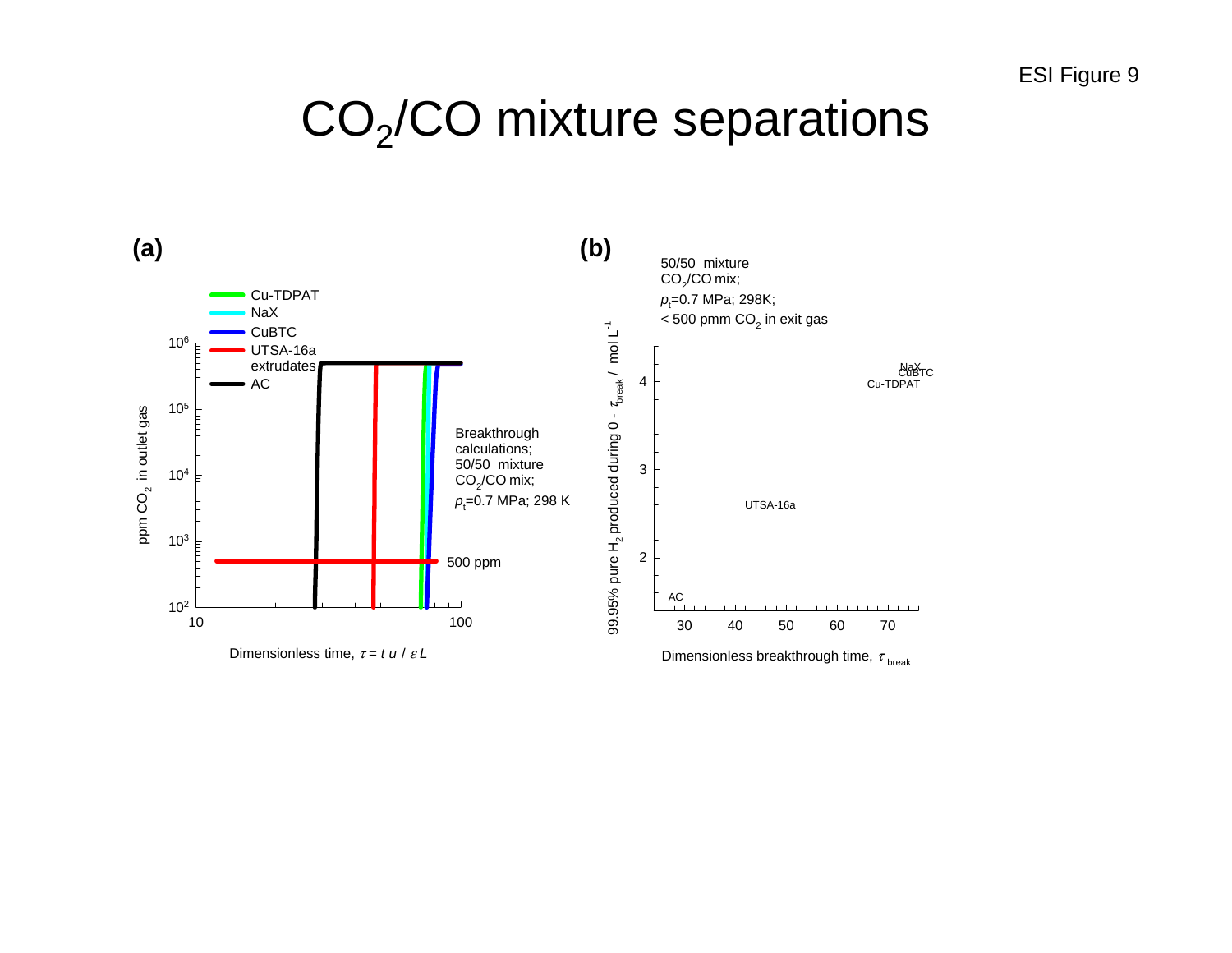![](_page_45_Figure_0.jpeg)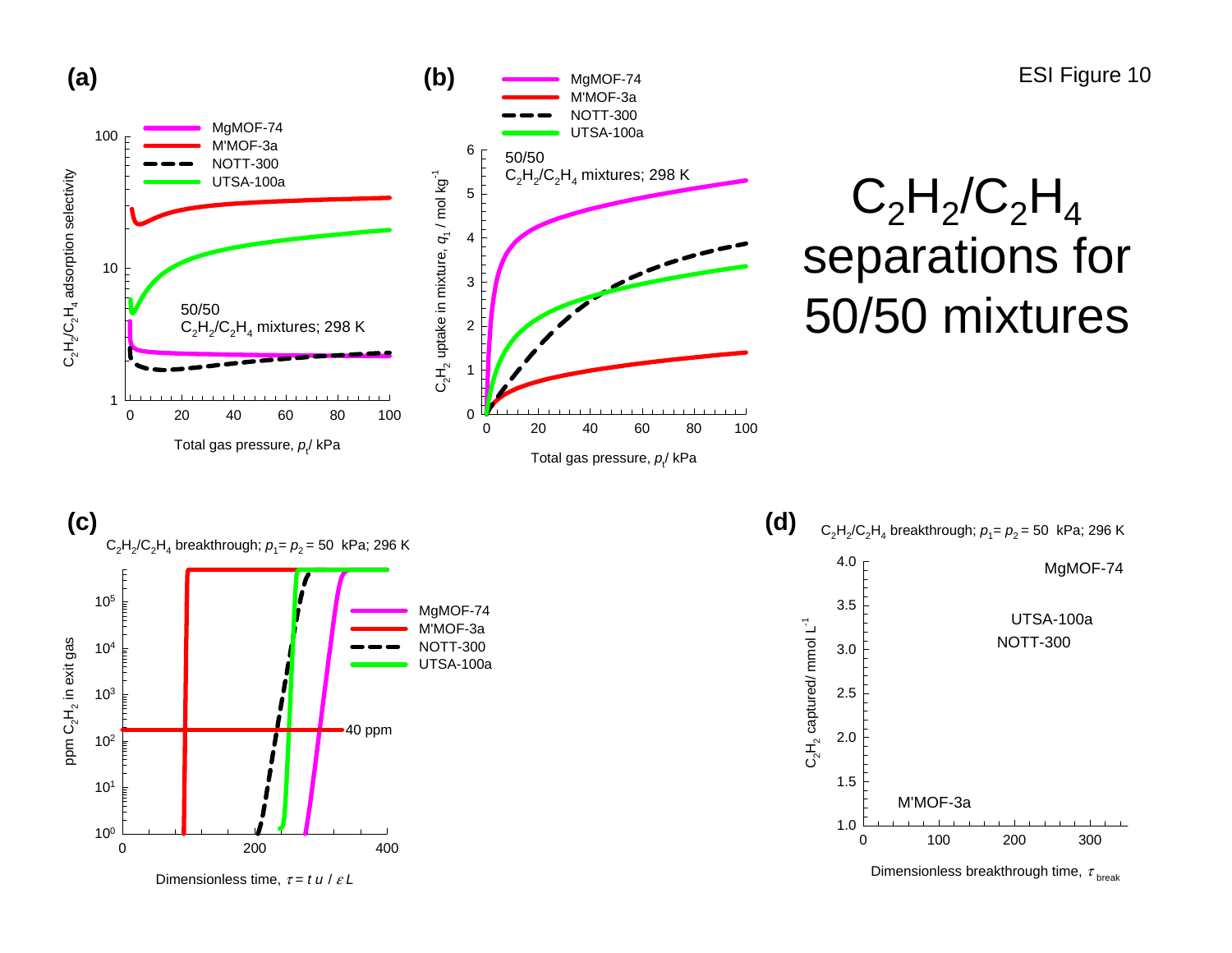ESI Figure 11

![](_page_46_Figure_1.jpeg)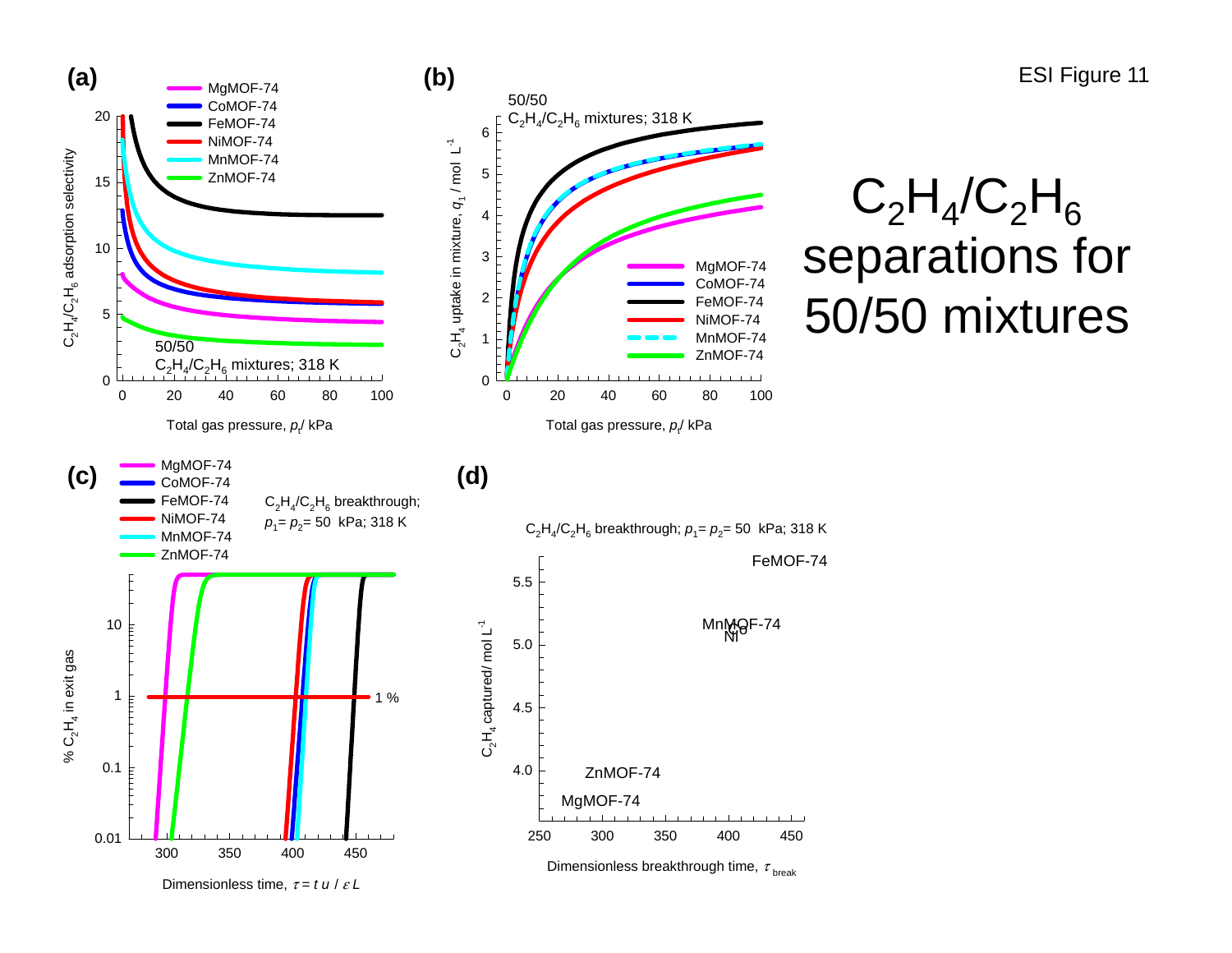![](_page_47_Figure_0.jpeg)

Dimensionless time, τ <sup>=</sup>*t u* / <sup>ε</sup> *L*

ESI Figure 12

## $\mathsf{C}_3$  $H_6/C_3$  ${\sf H}_8$ separations for 50/50 mixtures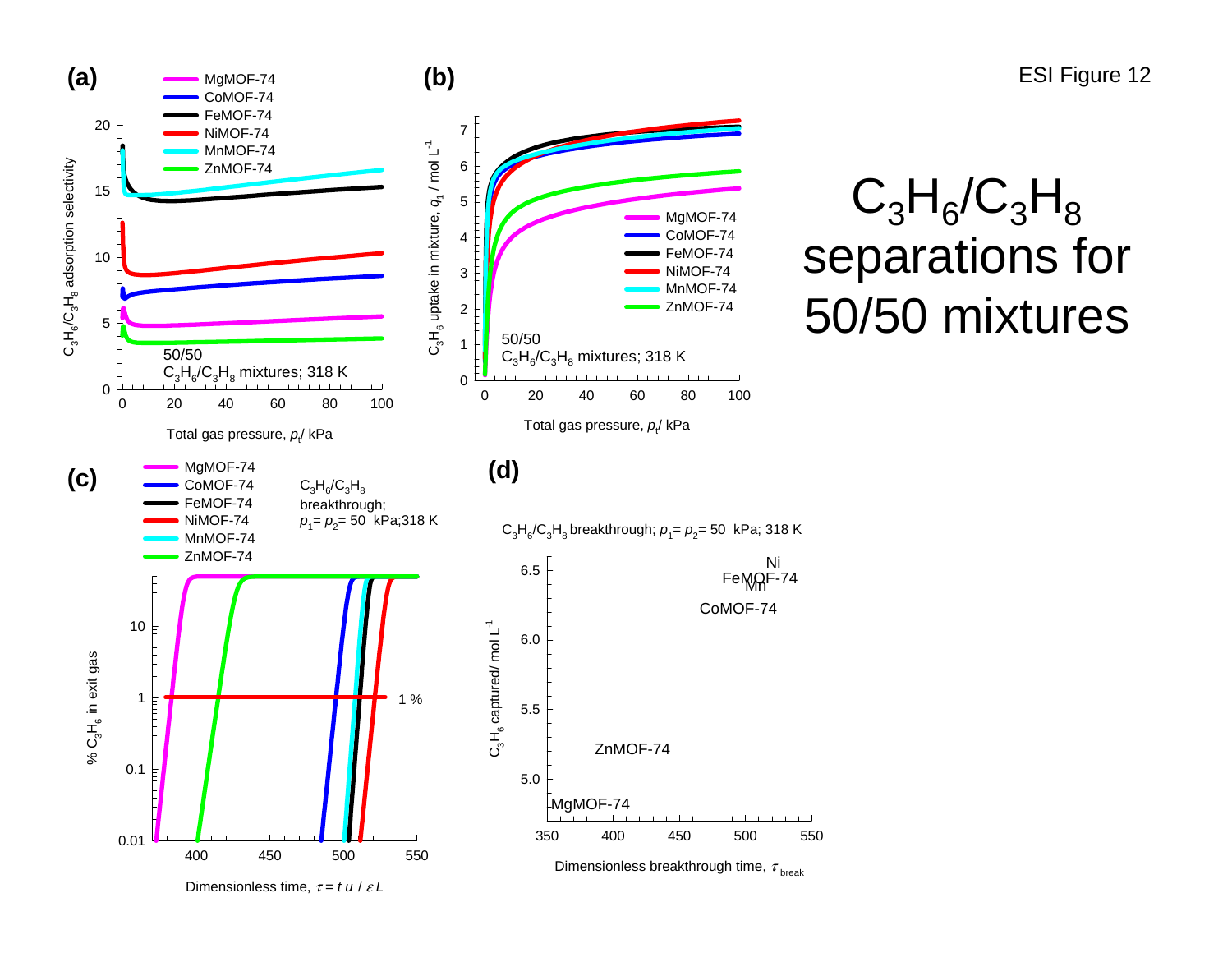ESI Figure 13

## Isosteric heats of adsorption for alkene/MOFs

![](_page_48_Figure_2.jpeg)

 $C_2H_4$  loading /mol kg<sup>-1</sup> 012345

**(c)**

5

MgMOF-74 CoMOF-74FeMOF-74 MnMOF-74 ZnMOF-74

![](_page_48_Figure_4.jpeg)

![](_page_48_Figure_5.jpeg)

Isosteric heat of adsorption,  $Q_{\rm st}$  / kJ mol<sup>-1</sup>

Isosteric heat of adsorption,  $Q_{\text{st}}$  / kJ mol<sup>-1</sup>

**(b)**

35

40

45

50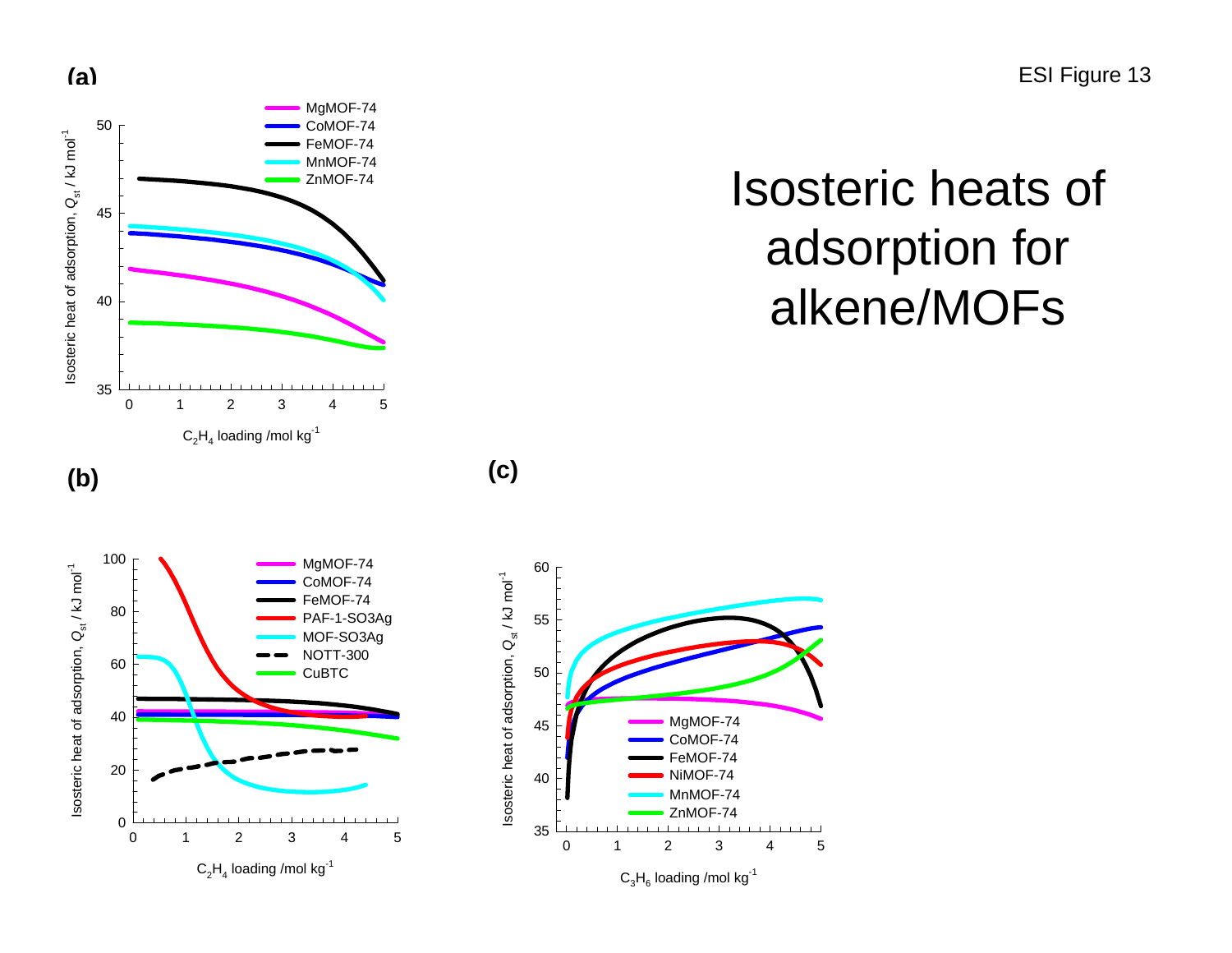ESI Figure 14

![](_page_49_Figure_1.jpeg)

Dimensionless time, τ <sup>=</sup>*t <sup>u</sup>*/ε*L*

## Separations for hexane isomers

![](_page_49_Figure_4.jpeg)

Dimensionless time, τ <sup>=</sup>*t <sup>u</sup>*/ε*L*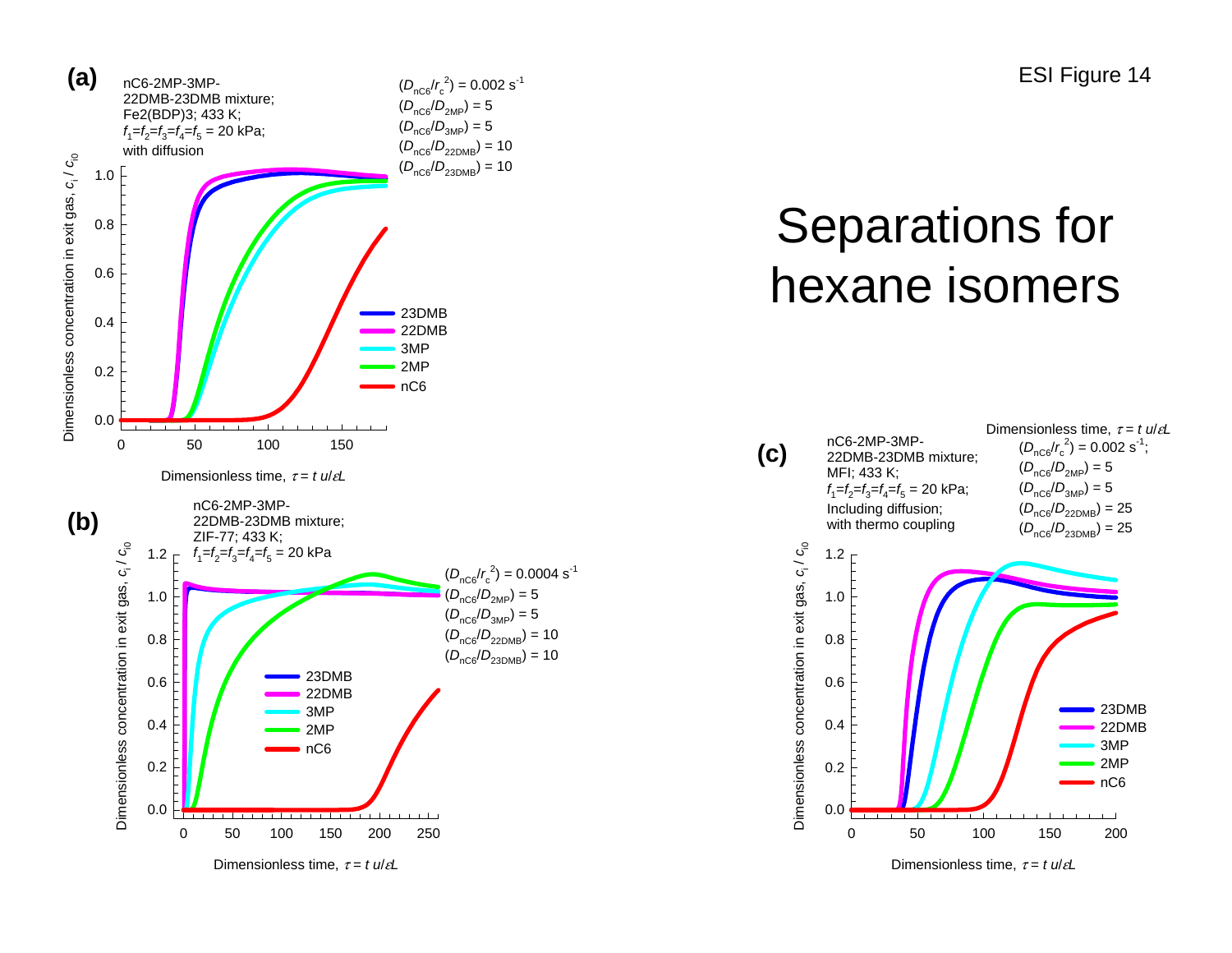# ESI Figure 15 **Benzene, Cylcohexane structures**

![](_page_50_Picture_1.jpeg)